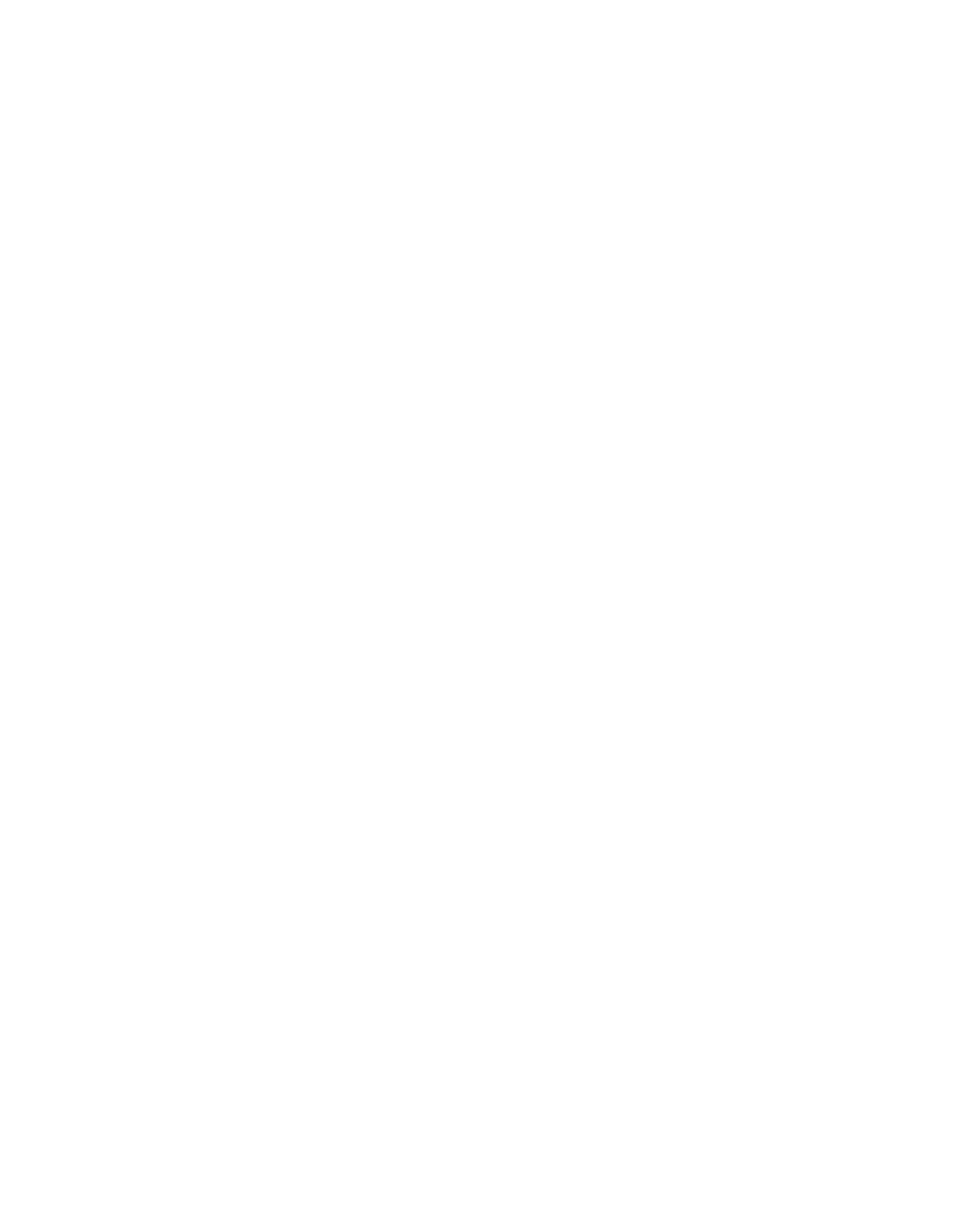



## **Green and Eco-friendly Movement** GEM

## **GEM Sustainability Certification Rating Program (For New Buildings, Homes and Factory Buildings)**

**REFERENCE GUIDE** 2<sup>nd</sup> **FDITION** 

## **2020**

**THE ASSOCIATED CHAMBERS OF COMMERCE AND INDUSTRY OF INDIA**

ASSOCHAM Corporate Office: 5, Sardar Patel Marg, Chanakyapuri, New Delhi - 110 021 Phone: +91-11-46550555 (Hunting Line) | Fax: +91-11-23017008, 23017009

**www.green-assocham.com | www.assocham.org**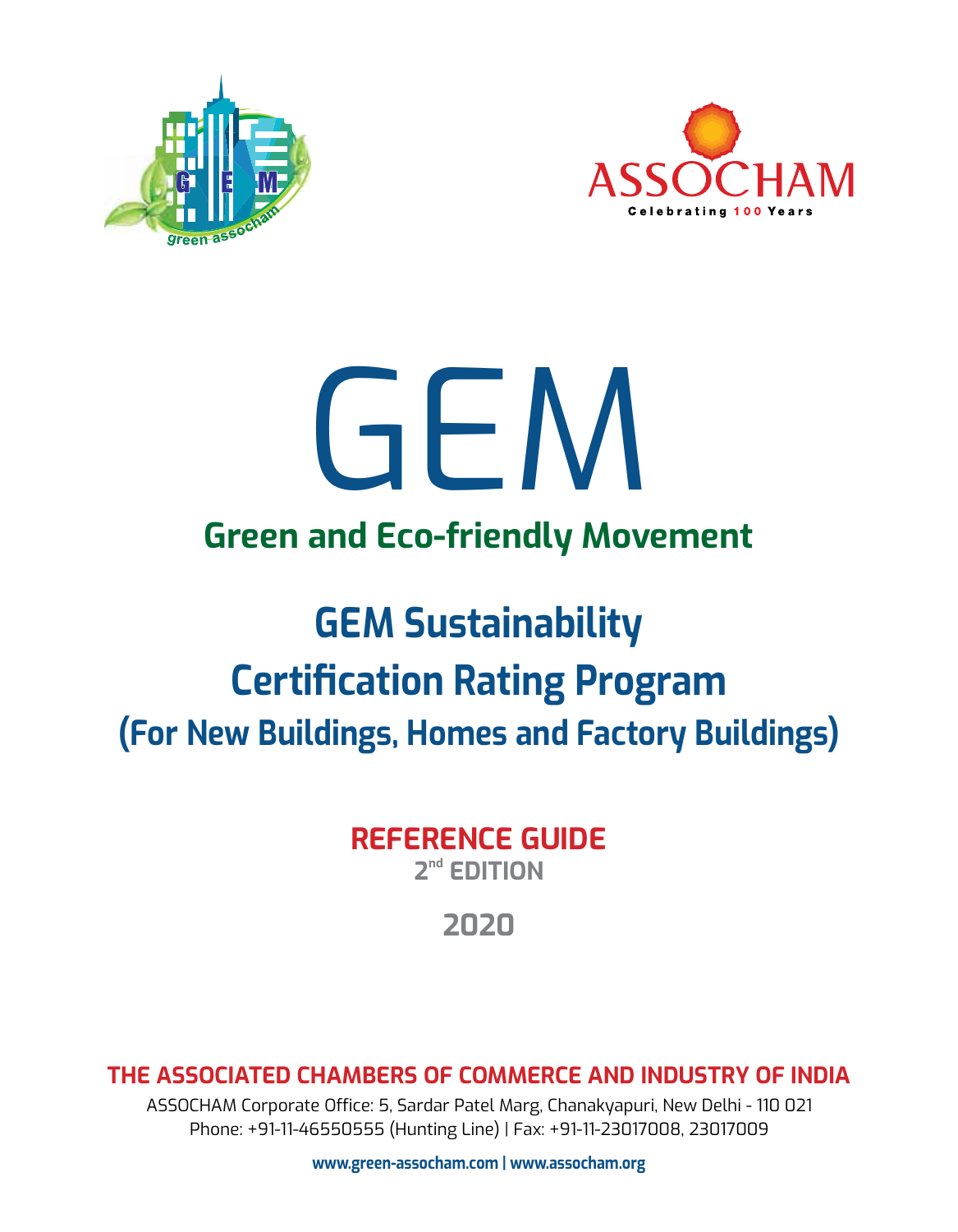www.assocham.org

©2020, ASSOCHAM. All Rights Reserved

All rights reserved. No portion of this book may be reproduced in any form without permission from the publisher, except as permitted by ASSOCHAM copyright law. For permissions contact:

Deepak Sood Secretary General sg@assocham.com

For more details, visit us on www.green-assocham.com www.assocham.org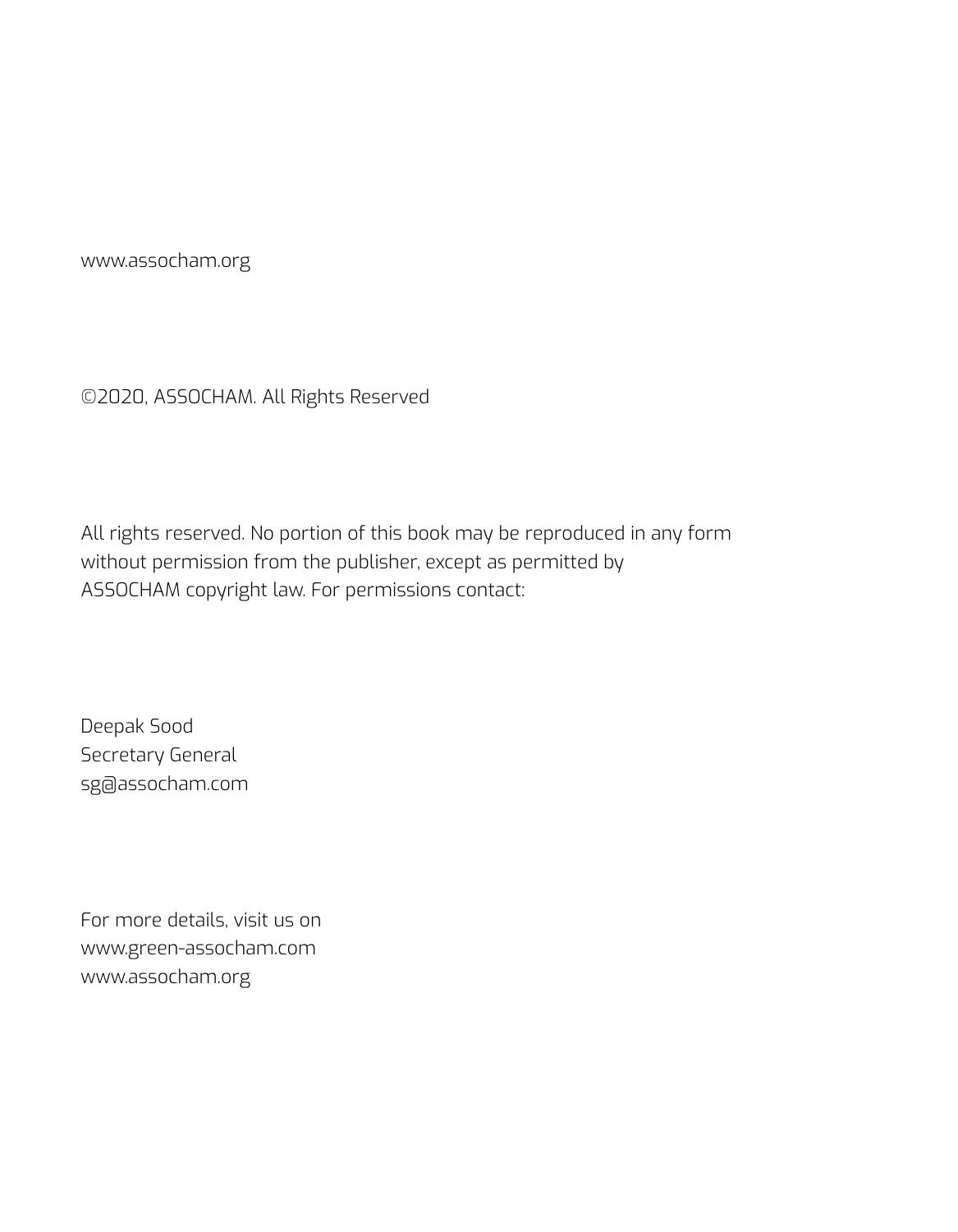

**Dr. Niranjan Hiranandani** President ASSOCHAM

## **Message**

Conventional methods of building use tremendous quantities of material, many of them non-renewable and harmful and impact badly to the environment. Sustainable buildings not only reduce these impacts but are also healthier and consume less energy saving money in the long run.

Sustainable building design is a practical and climate conscious approach to building design which ensures minimum harm to the environment, while constructing and using the building.

It can function using an optimum amount of energy, water, conserve virgin and natural resources, generate less waste and create spaces for healthy and comfortable living, as compared to conventional buildings.

The authorities should consider promoting the design and construction of such Sustainable Buildings as such buildings create a green zone, providing much healthier environment and minimise heat-island effect.

The ultimate aim should then be to create many such areas, which would help the towns and cities and therefore the nation in reducing total energy requirement and also the overall global carbon footprint.

We, at ASSOCHAM are working generously to create the Energy and Water Efficient, Sustainable Nation.

I would like to congratulate the entire GEM Council with its state chapters for the wonderful work.

Nivaryão Huanandous

**Dr. Niranjan Hiranandani**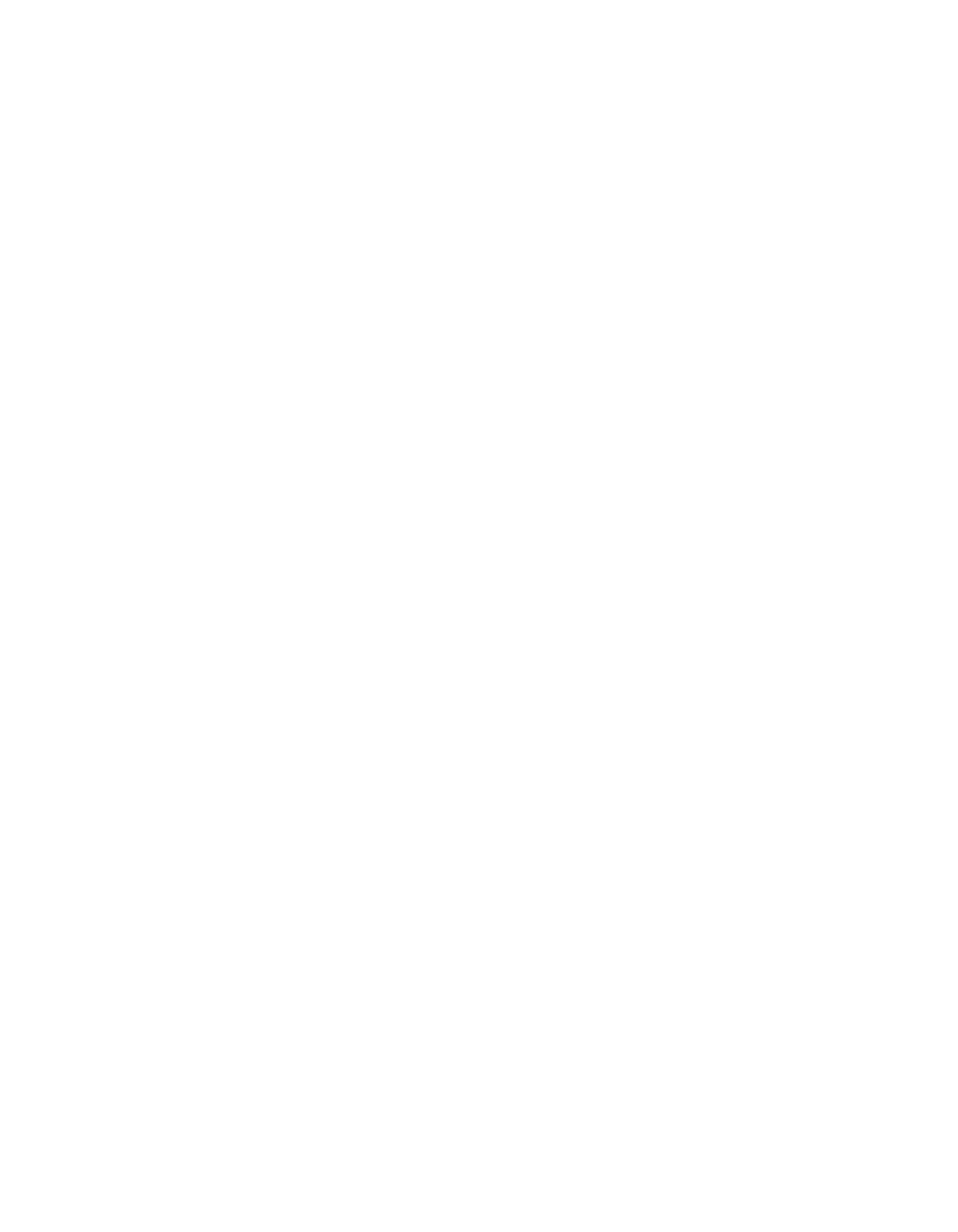

**Deepak Sood** Secretary General ASSOCHAM

## **Message**

Sustainable buildings have a huge positive effect on the environment. A Sustainable Building use less natural resources, ensures that it is water-efficient and energy-efficient, and has a much smaller carbon footprint. It also ensures that the surrounding eco-system is protected and further enhanced.

It is commonly believed that sustainable buildings are costlier than normal buildings. However, it has been effectively proven that the overall costs are much lesser than the conventional buildings. Green Buildings have been proven to have a positive impact on the health of residents. Since they provide a balanced and optimal eco-system for residents, they have a positive effect on the productivity and well-being of the occupants.

ASSOCHAM being an Oldest Industry Chamber has initiated the Sustainability Certification Program called 'Green and Eco-Friendly Movement (GEM)' to complement in India's Sustainability Movement.

ASSOCHAM with the support of more than 155 regional Chambers and over 4.5 lac large, medium & small scale industries and over 65 National Councils will take up this Sustainability Movement to a new high and contribute in its responsibility to Care for the Mother Earth.

Since launch, the GEM program has made rapid stride in last two years. I congratulate the entire Team for initiating the GEM Movement.

Suple 87

**Deepak Sood**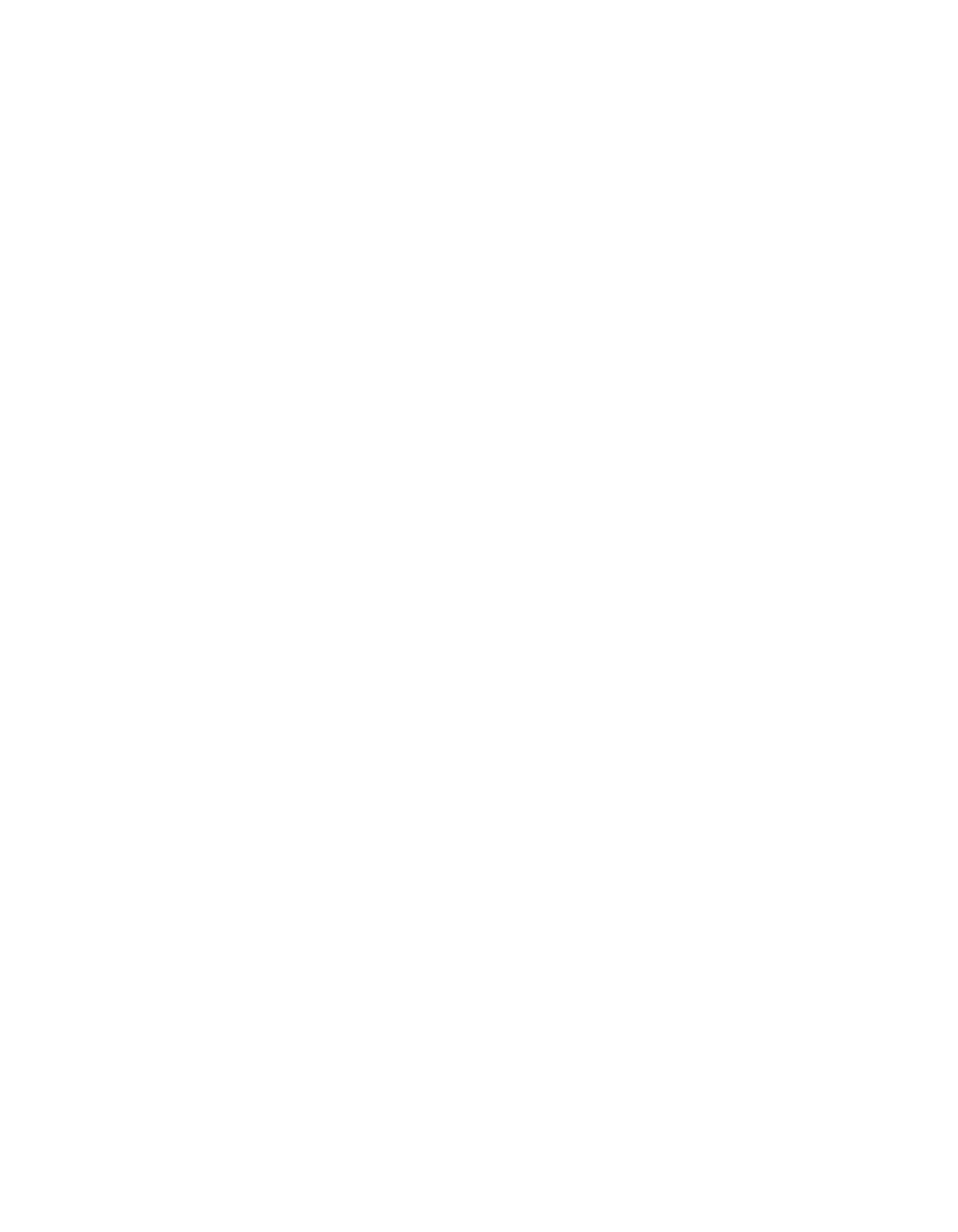

**Pankaj R. Dharkar** Chairman, ASSOCHAM National Council for Green & Eco-friendly Movement (CGEM)

## **Message**

Sustainable building design is about building the future, not just a structure. Sustainability is a form of development that meets the needs of the present without compromising the ability of future generations to meet their own needs. Effective sustainable design of a building is a comprehensive approach to select and integrate design, planning, products and processes that account for consumer satisfaction and environmental conservation.

India is undergoing rapid urbanisation and the urban population is set to rise from 33% of India's population to 52% by 2030. This will put a lot of strain on our natural resources.

Sustainable design process empowers the designers to better evaluate and anticipate the environmental, economical and social impacts and costs of building products. Evaluation of Sustainability parameters at the start of a project lead to better project planning and that leads to greater overall success of the project.

Studies show that the buildings account for 18% of total CO2 emissions. According to a report from the United Nations Environment Program If construction keeps growing at the present rate, the emissions will double by 2050. While buildings are a major contributing factor to global emissions, they also hold the most potential to deliver significant cuts if we start focusing on building greener.

Considering this, ASSOCHAM has taken an initiative to care for the mother earth and designed the Sustainable Building Design and Construction Program called 'Green and Eco-Friendly Movement (GEM)'.

I am sure that ASSOCHAM being the Apex and Oldest Industrial Chamber of India can do it in a most efficient way.

Wish all the best to the entire team for the noble cause,

**Pankaj R. Dharkar**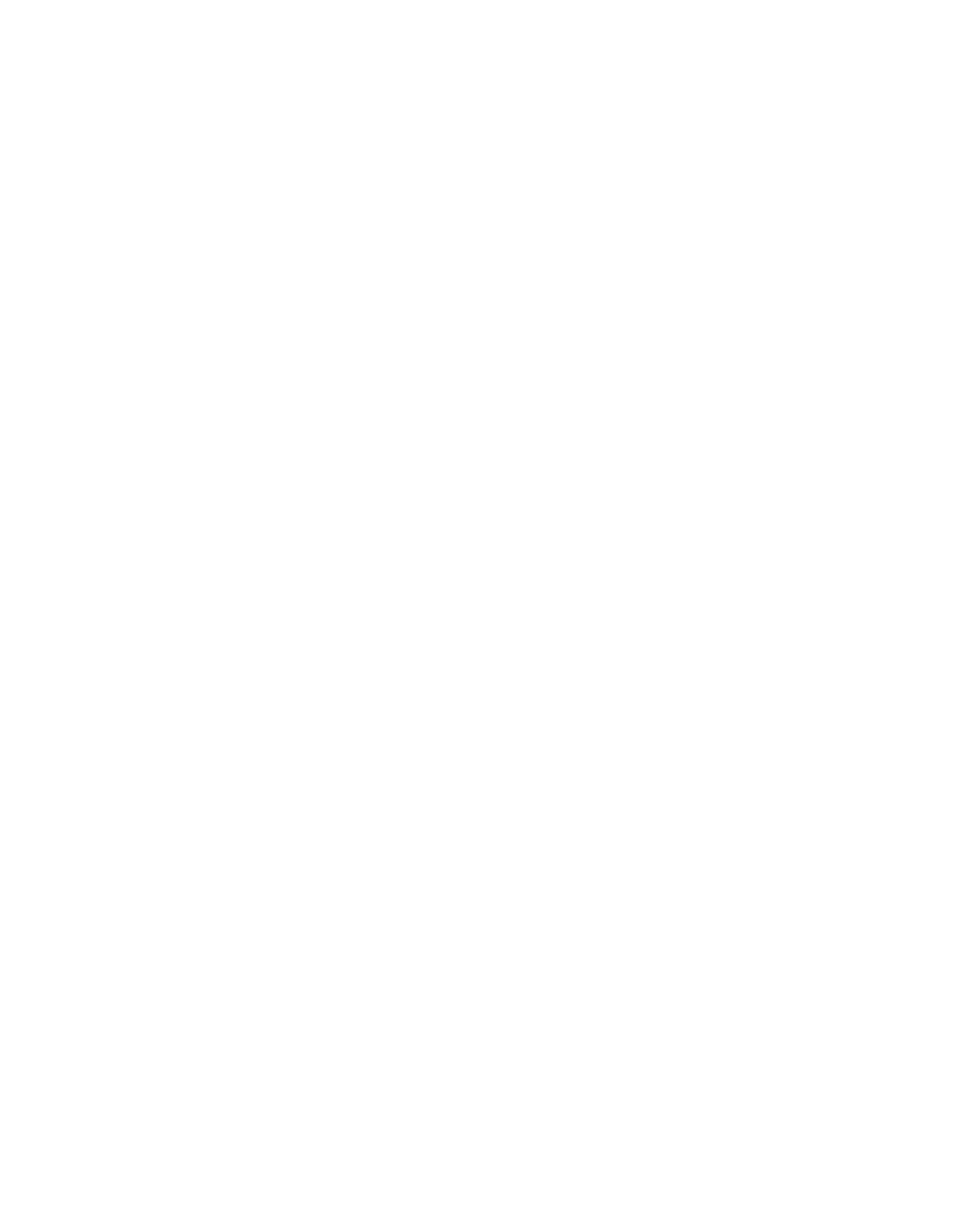



## **Care for the Mother Earth**

**ASSOCHAM** has taken a Green Initiative to Care for the Mother Earth and formed a **Council for Green and Eco-friendly Movement (CGEM)** that executes the **'GEM Sustainability Certification Program'** with the objective to promote environment friendly green building design and construction.

Through this initiative, ASSOCHAM awards the Sustainability Certification Rating to Housing, Urban Development, Residential, Commercial, Hotels, Offices, Schools, Colleges, Universities, Factory buildings and related developments.

All existing, under construction or upcoming projects can register for this certification rating program.

ASSOCHAM is now in the process of opening for various options and suggestions such that we create a new country and do not create western imitated world by calling Green as Red but opt to propagate Green as Green and be part of nature and managing them professionally and looking beyond net-zero human settlements.

GEM Sustainability Certification Rating Program aims to address the sustainability of a given development throughout its lifecycle from design through construction to operation. GEM Sustainability Certification



Reference Guide provides design guidance and detailed requirements for rating a project's potential performance.

GEM Sustainability Certification Rating has been organized into **Thirty Principles** that are fundamental to a more sustainable development. These Principles include –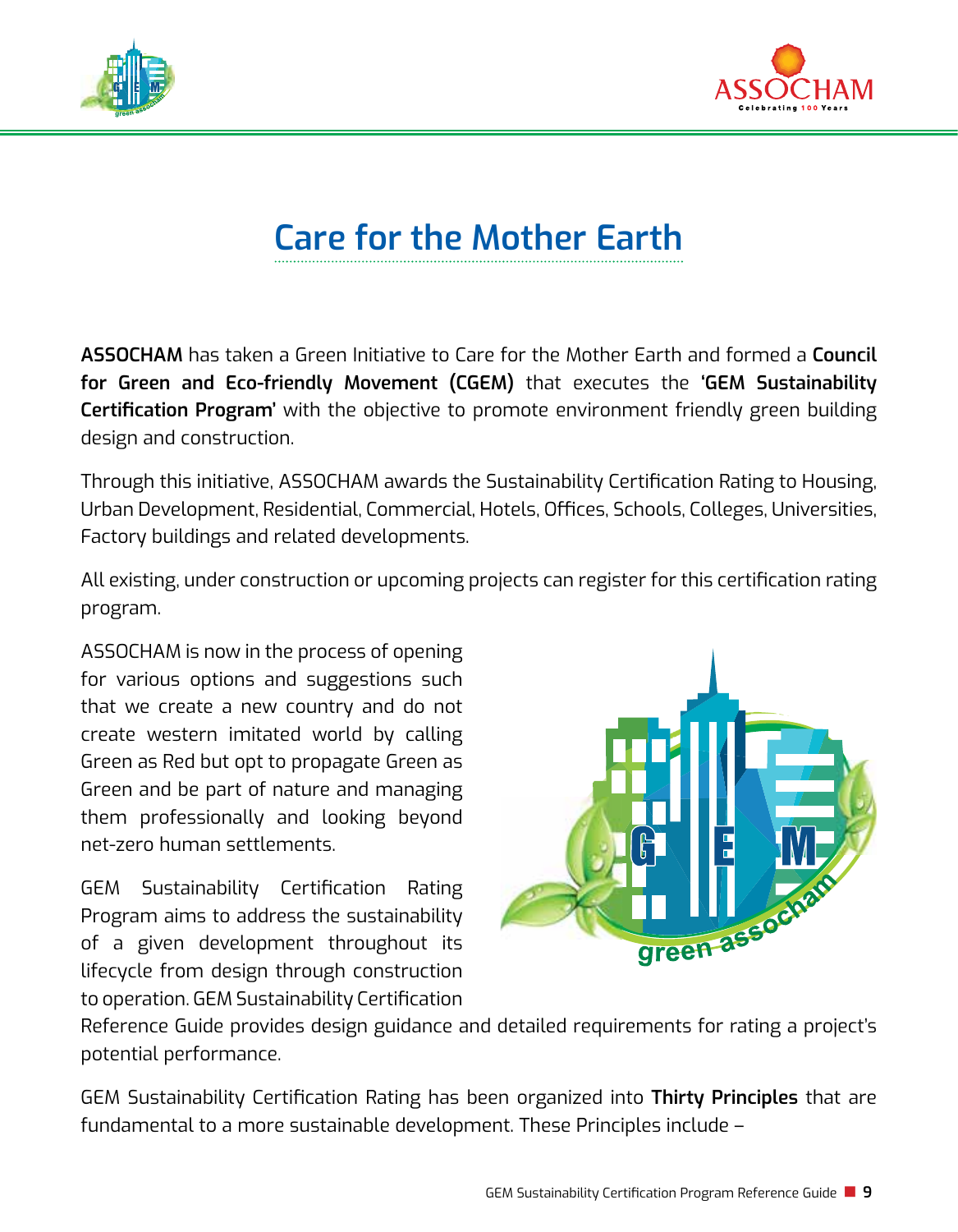



- 1. Natural landscape and tree plantation Conserving, preserving and restoring the regional natural environment and habitat.
- 2. Fire and Life Safety requirements integration in Sustainable Buildings.
- 3. Use of Passive Design Strategies in the Sustainable Buildings.
- 4. Save energy Targeting energy conservation through improved building envelop, reduced demand, energy efficiency and renewable sources.
- 5. Save water Reducing water demand, encouraging efficient distribution, water treatment, reuse of treated water and alternative resources of water.
- 6. Regional and recycled materials Considering regional and recycled materials when selecting and specifying materials. Reduce the use of virgin materials.
- 7. Natural light and fresh air Improving quality and connectivity of outdoor and indoor spaces.
- 8. Training and capacity building Inter-disciplinary teamwork and training to deliver sustainable and quality product throughout the life of the project.
- 9. Going the extra mile in building design and construction.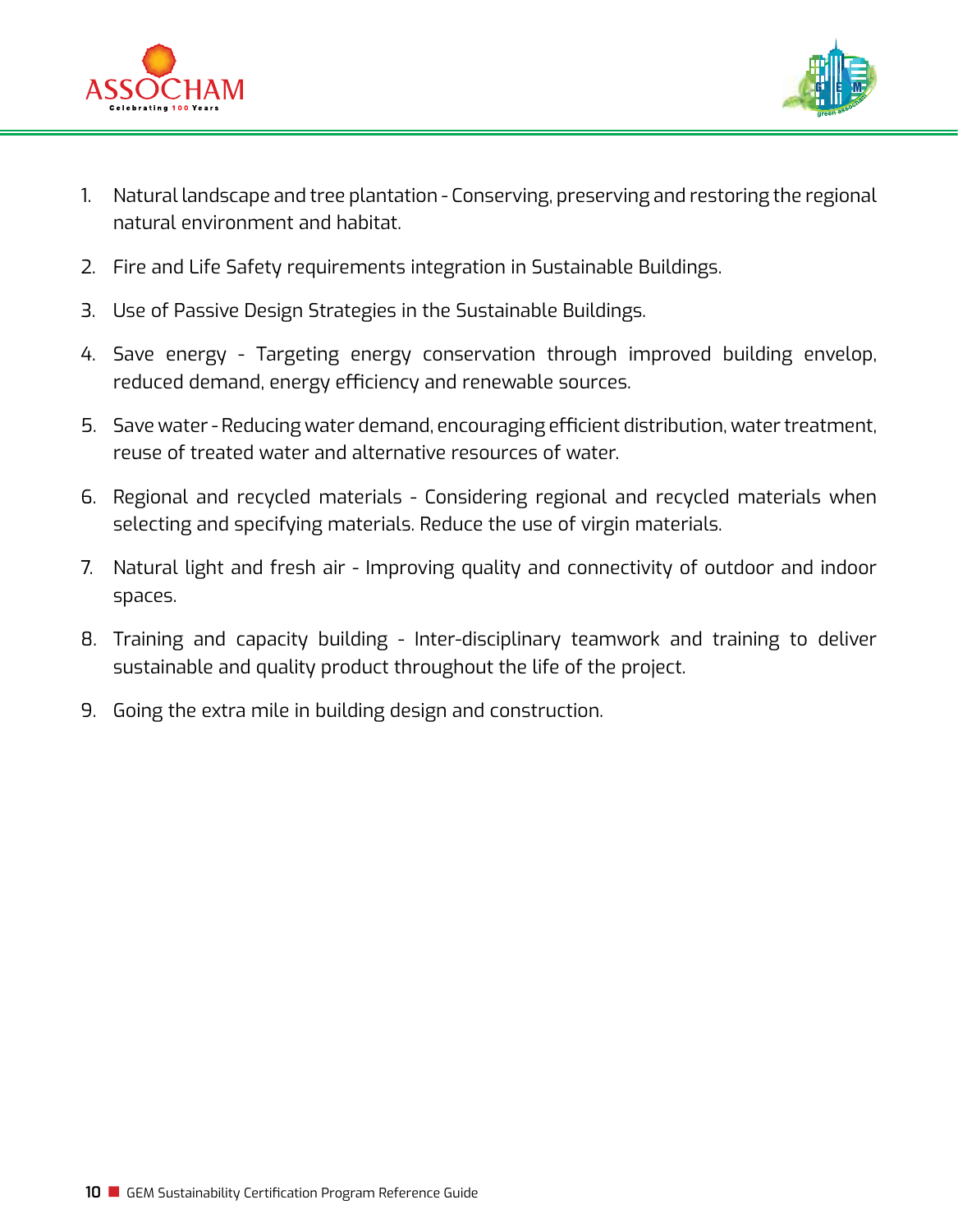



## **GEM Sustainability Certification Rating levels**

There are some Essential and Suggested requirements of each Principle. Points are awarded for each Suggested requirement achieved.

There is a 0-135 point scale. Project will achieve GEM **1 to GEM 5** rating levels as per the requirements fulfilled and scores achieved by the project. This depends upon the project design which includes building architectural and elevation design, materials used during construction, HVAC, lighting and plumbing system designs, water and energy consumption of the building.

To achieve a GEM Sustainability Certification Rating, all Essential Principle requirements must be fulfilled along with a minimum number of Principle points. GEM 5 will be the highest achievable rating level in this program.

This rating program is applicable to Residential, Commercial and Industrial buildings and developments. Project team can go for a **Certification of Intent** (Provisional Certification) rating during pre-design, design or construction stages of the project and **Final Certification** rating when the building is complete.

| <b>S. No.</b> | <b>Points Scored</b>                                  | <b>GEM Levels</b> | <b>GEM</b> |
|---------------|-------------------------------------------------------|-------------------|------------|
|               | All essential requirements and<br>40 - 49 points      | GEM 1             |            |
|               | All essential requirements and<br>50 - 64 points      | GEM <sub>2</sub>  |            |
| ₹             | All essential requirements and<br>65 - 84 points      | GEM <sub>3</sub>  |            |
| 4             | All essential requirements and<br>85 - 104 points     | GEM 4             |            |
| 5             | All essential requirements and<br>105 points or above | GEM 5             |            |

*Note: If the requirements prescribed by local competent authority are more stringent, those will be followed.*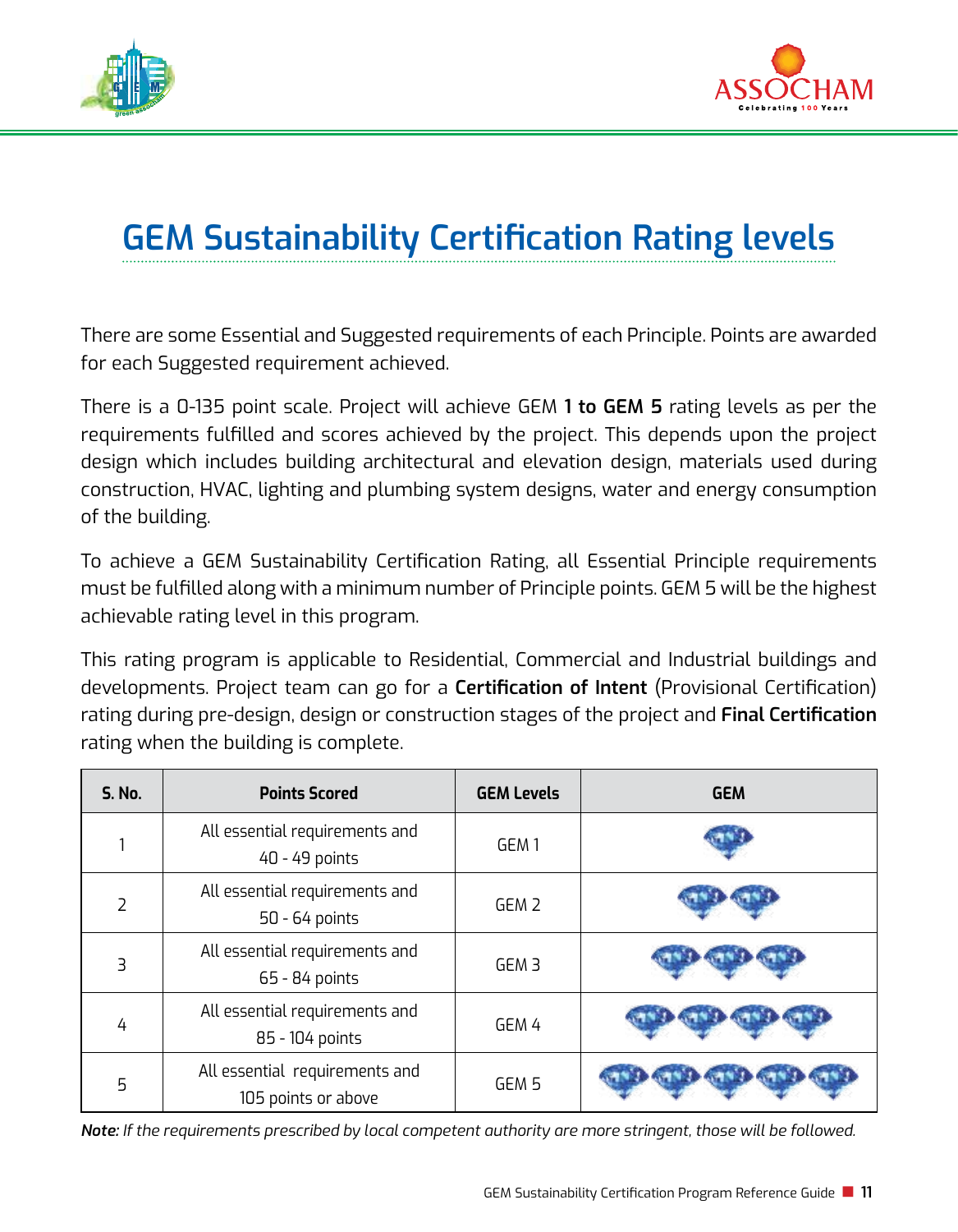



#### **Key benefits of the certification –**

- 1. Review of all design documents such as Architectural, Mechanical, Electrical, Plumbing and Landscape by Sustainability experts for further value addition from green building perspective.
- 2. Energy and water efficient building design that will reduce the energy and water consumption of the building.
- 3. Design of a building that will utilize maximum daylight, fresh air and provide healthy environment to the building occupants.
- 4. Sustainability Certification rating will give additional marketing mileage to the projects over other conventional buildings.

#### **Time frame for the award of rating -**

- A. **Pre-certification / Provisional Certification / Certification of Intent Rating -** Council will firmly evaluate the documentation within Twenty days timeframe.
- B. **Final Certification Rating** Council will firmly evaluate the documentation within Thirty days timeframe.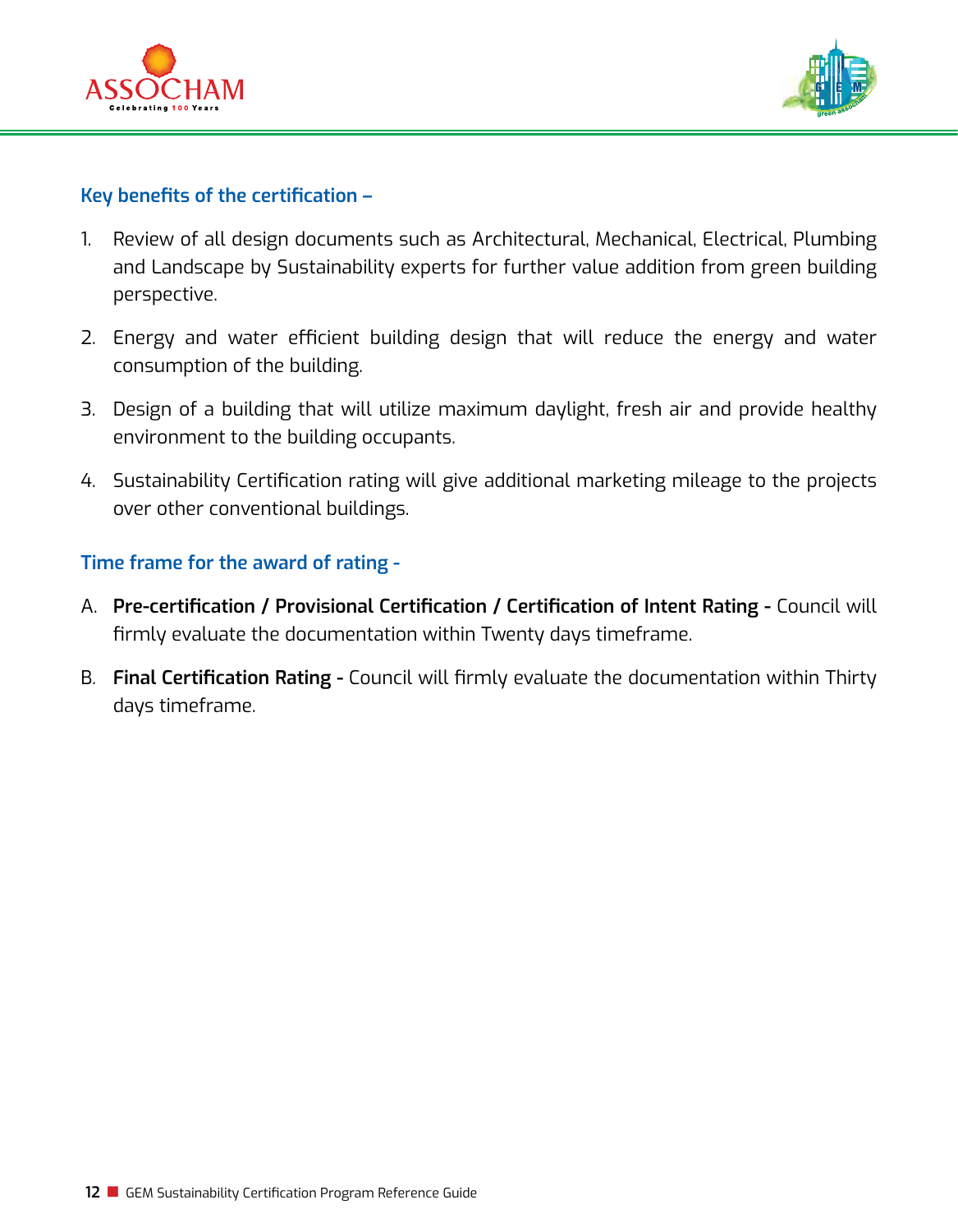



## **ASSOCHAM Vision**

## **Q QUALITY AND VALUE ADDITION**

*To add best quality and value to the projects we certify!*

#### *<u>@TIMELINE</u>*

*We value the precious time, Expedite the process of Quality Check!*

#### **Green at low cost**

*Green should not be the choice of elite only Everyone should complement in the mission of Sustainability No hidden charges, Green for all at lowest cost!*

#### **<sup>** $Q$ **</sup> QUICK RESPONSE**

*Resolving the queries is the top priority*

*Quick response to the queries from project team and consultants!*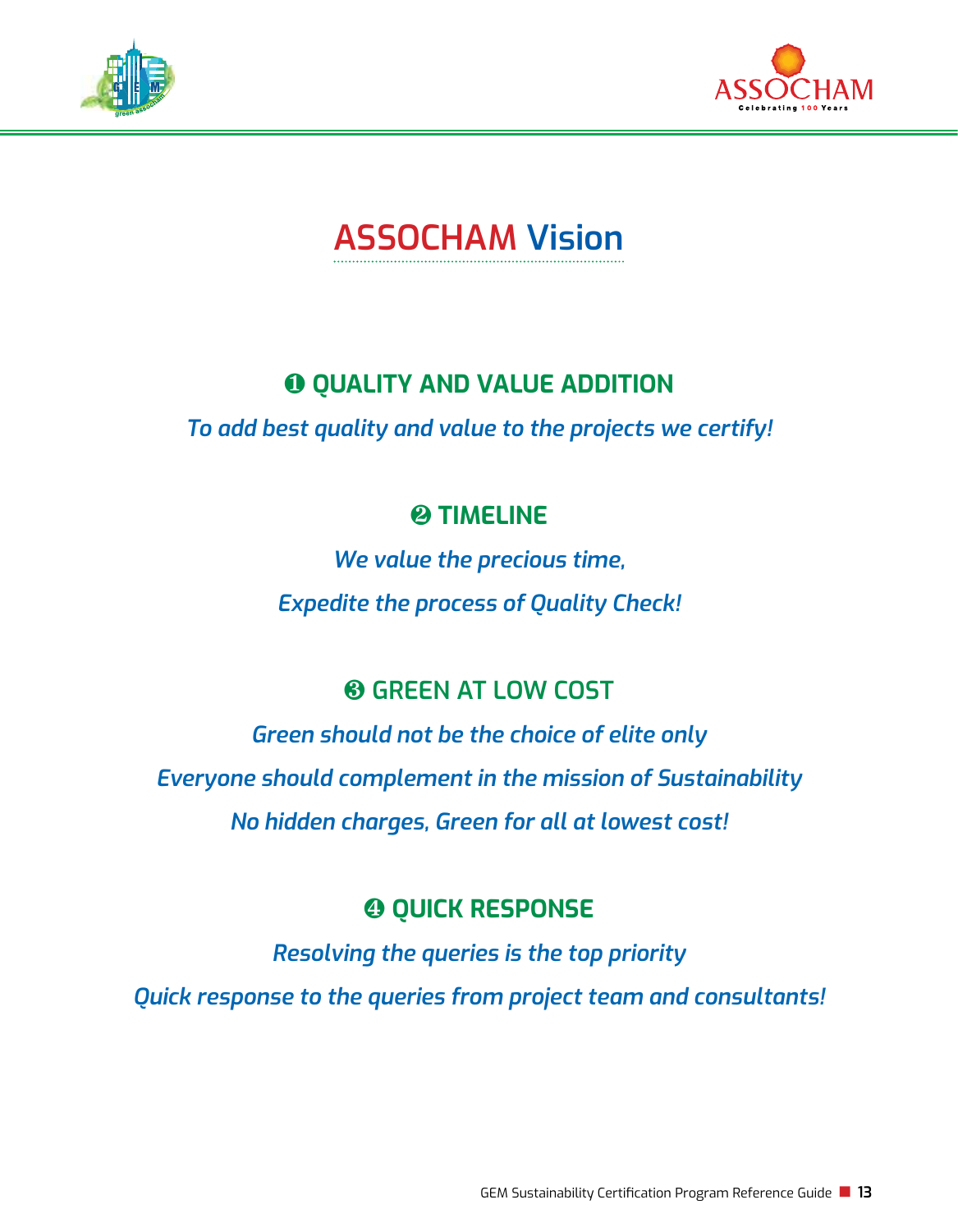



## **Table of Contents**

| Pre-certification / Provisional Certification / Certification of Intent Rating Process 18 |  |
|-------------------------------------------------------------------------------------------|--|
|                                                                                           |  |
|                                                                                           |  |
|                                                                                           |  |
|                                                                                           |  |
|                                                                                           |  |
|                                                                                           |  |
|                                                                                           |  |
|                                                                                           |  |
|                                                                                           |  |
|                                                                                           |  |
|                                                                                           |  |
| Principle-11 - On-site Treatment of Grey and Black Water and Reuse for Flushing39         |  |
|                                                                                           |  |
|                                                                                           |  |
|                                                                                           |  |
|                                                                                           |  |
|                                                                                           |  |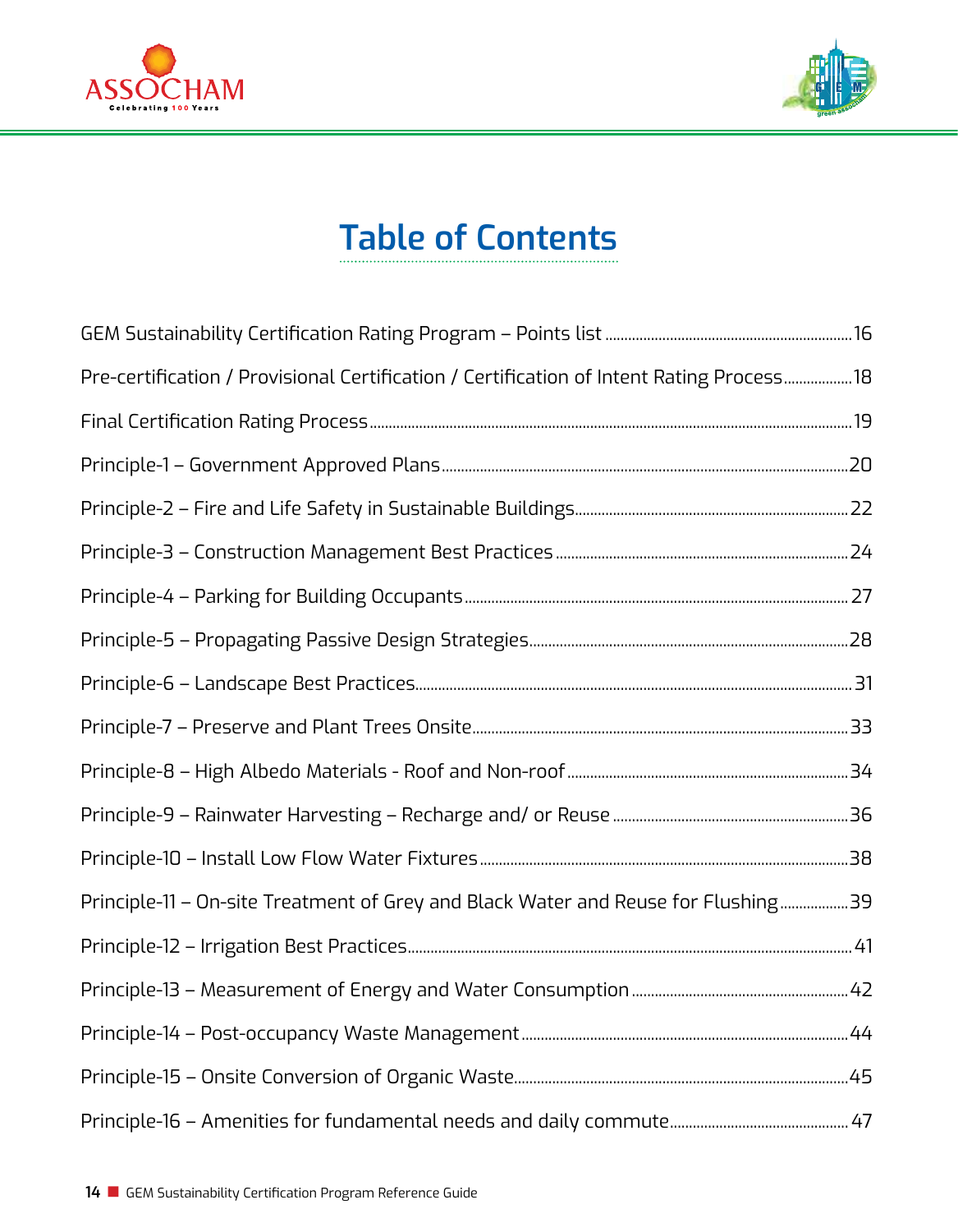

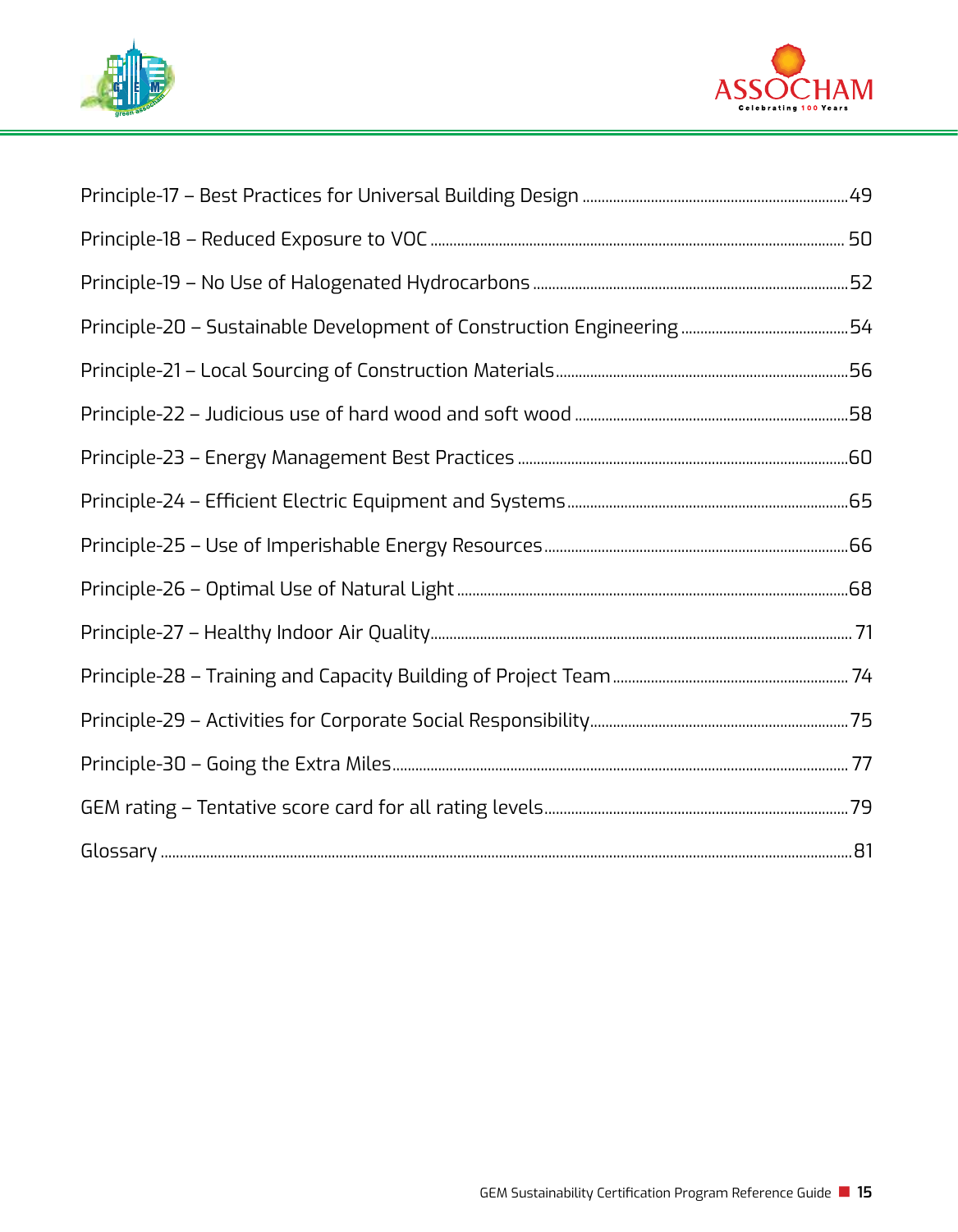



## **GEM Sustainability Certification Rating Program – Points list**

| <b>S. No.</b>  | <b>Principles</b> | <b>Description</b>                                              | <b>Maximum Points</b> |
|----------------|-------------------|-----------------------------------------------------------------|-----------------------|
| 1              | Principle-1       | Government Approved Plans                                       | E                     |
| $\overline{2}$ | Principle-2       | Fire and Life Safety in Sustainable Buildings                   | E                     |
| 3              | Principle-3       | <b>Construction Management Best Practices</b>                   | E                     |
| 4              | Principle-4       | Parking for Building Occupants                                  | E                     |
| 5              | Principle-5       | Propogating Passive Design Strategies                           | 5                     |
| 6              | Principle-6       | Landscape Best Practices                                        | 4                     |
| 7              | Principle-7       | Preserve and Plant Trees Onsite                                 | 2                     |
| 8              | Principle-8       | High Albedo Materials - Roof and Non-roof                       | 6                     |
| 9              | Principle-9       | Rainwater Harvesting - Recharge and/ or Reuse                   | 4                     |
| 10             | Principle-10      | Install Low Flow Water Fixtures                                 | $\overline{7}$        |
| 11             | Principle-11      | On-site Treatment of Grey & Black Water & Reuse<br>for Flushing | 6                     |
| 12             | Principle-12      | <b>Irrigation Best Practices</b>                                | $\exists$             |
| 13             | Principle-13      | Measurement of Energy and Water Consumption                     | 6                     |
| 14             | Principle-14      | Post-occupancy Waste Management                                 | 4                     |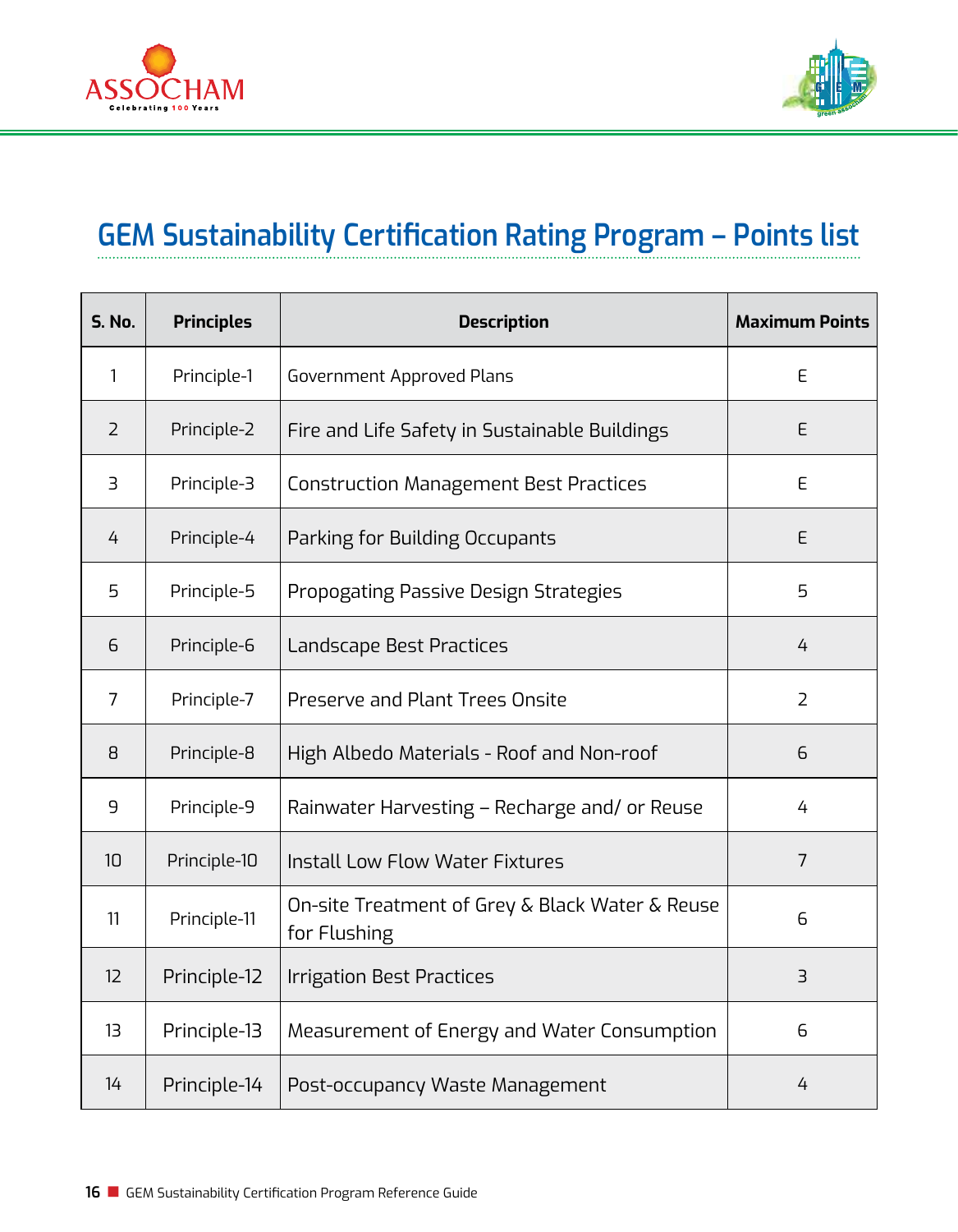



| 15 | Principle-15 | Onsite Conversion of Organic Waste                     | 4              |
|----|--------------|--------------------------------------------------------|----------------|
| 16 | Principle-16 | Amenities for fundamental needs and daily<br>commute   | 6              |
| 17 | Principle-17 | Best Practices for Universal Building Design           | 5              |
| 18 | Principle-18 | Reduced Exposure to VOC                                | 3              |
| 19 | Principle-19 | No Use of Halogenated Hydrocarbons                     | $\overline{2}$ |
| 20 | Principle-20 | Sustainable Development of Construction<br>Engineering | 12             |
| 21 | Principle-21 | Local Sourcing of Construction Materials               | 6              |
| 22 | Principle-22 | Judicious use of hard wood and soft wood               | 4              |
| 23 | Principle-23 | Energy Management Best Practices                       | 12             |
| 24 | Principle-24 | Efficient Electric Equipment and Systems               | 5              |
| 25 | Principle-25 | Use of Imperishable Energy Resources                   | 8              |
| 26 | Principle-26 | Optimal Use of Natural Light                           | 6              |
| 27 | Principle-27 | Healthy Indoor Air Quality                             | 6              |
| 28 | Principle-28 | Training and Capacity Building of Project Team         | $\overline{2}$ |
| 29 | Principle-29 | Activities for Corporate Social Responsibility         | $\overline{2}$ |
| 30 | Principle-30 | Going the Extra Miles                                  | 5              |
|    |              | <b>TOTAL POINTS</b>                                    | 135            |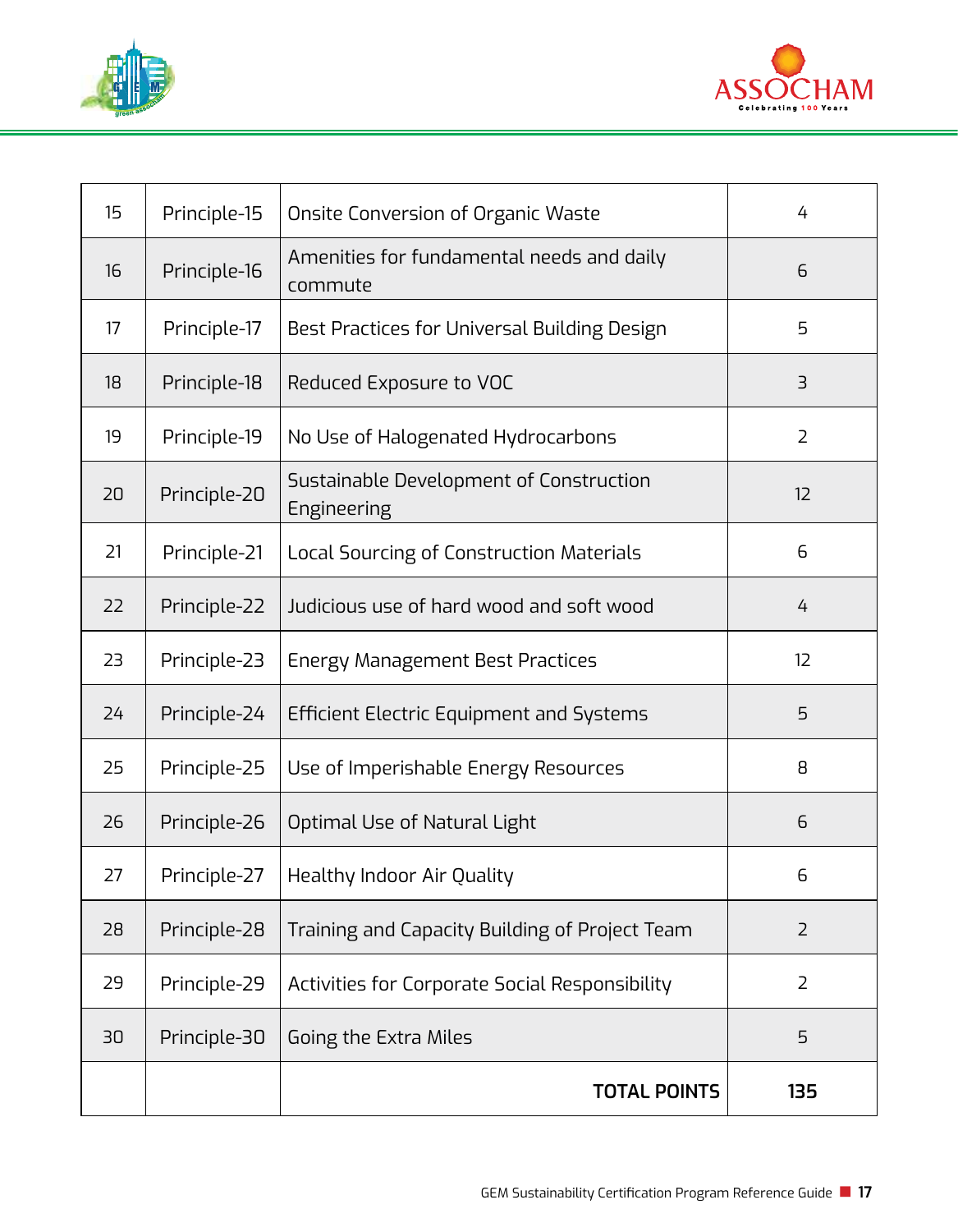



10 days

10 days

## **Pre-certification/ Provisional Certification/ Certification of Intent Rating Process**

**Council will firmly evaluate the documentation within Twenty days timeframe.** 







Review of the report by GEM Evaluators and feedback to the Project team

Submission of updated report by Project team to Council for final Pre-certification/Provisional/Certification of Intent Rating

Final review by GEM Evaluators and award of GEM rating (Project team can go for an appeal within 10 days at the stage, if they wish to)

Award of GEM Pre-certified Rating Certificate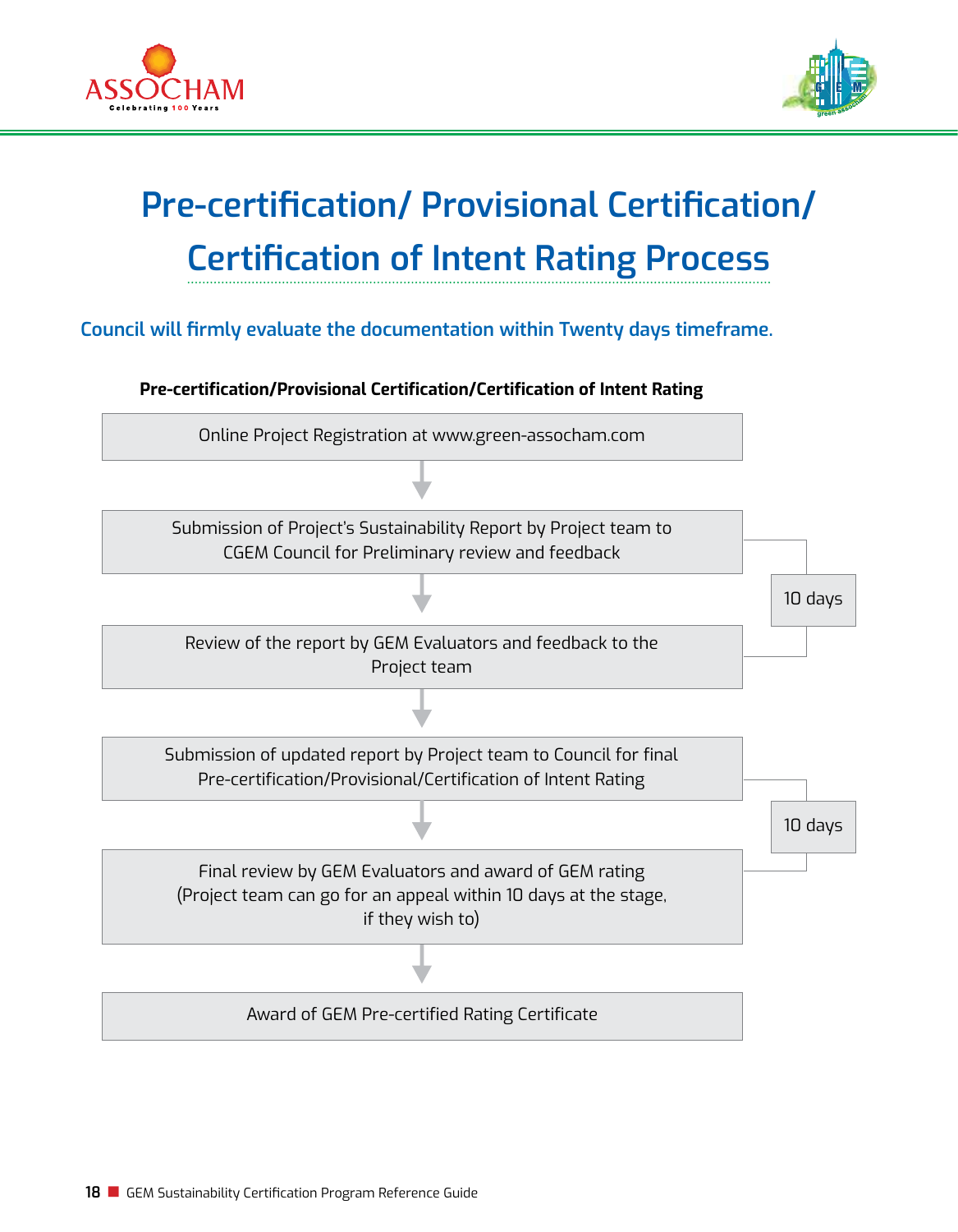



## **Final Certification Rating Process**

#### **Council will firmly evaluate the documentation within Thirty days timeframe.**

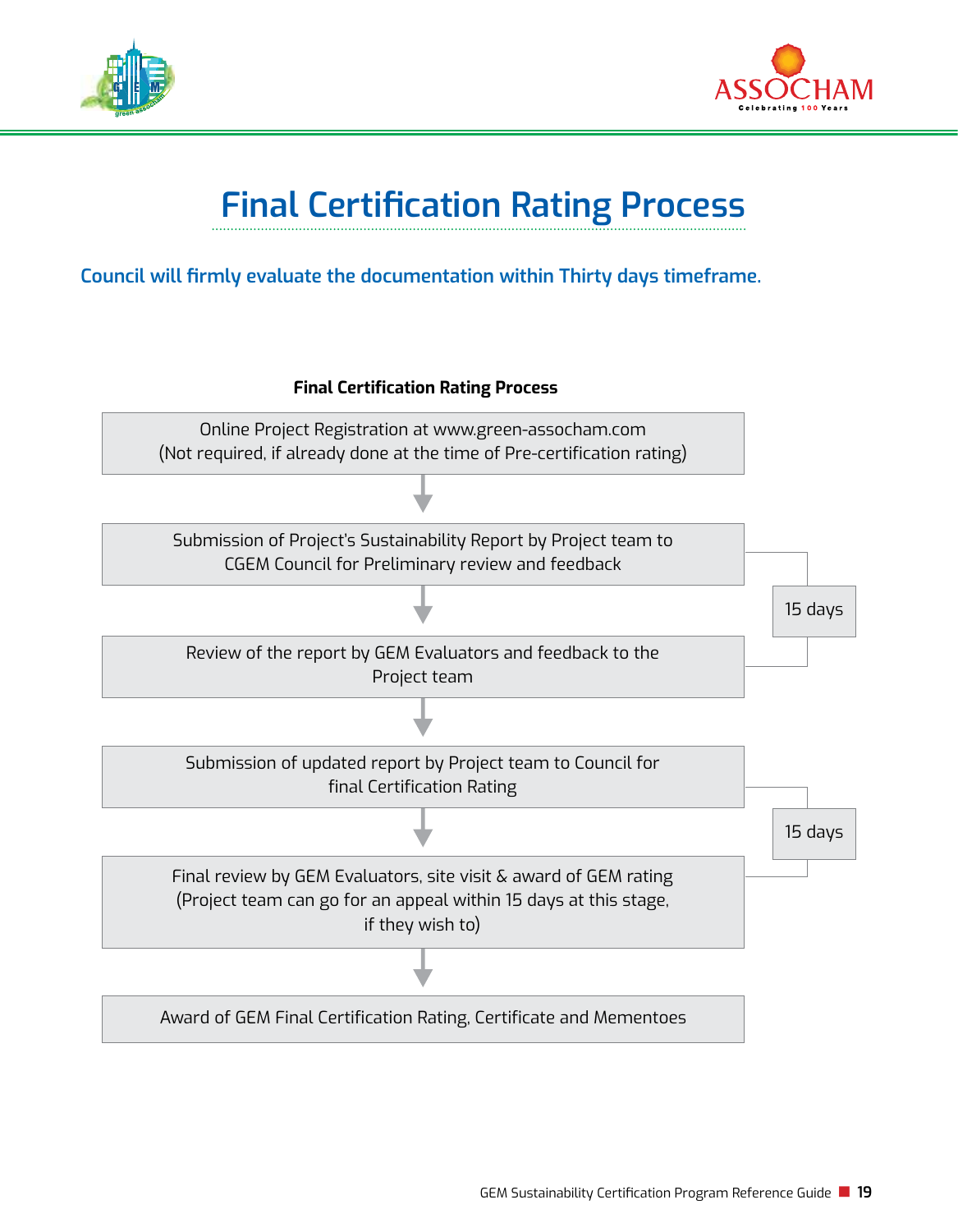



## **Principle 1: Government Approved Plans**

**Essential**

**Aim:** Project must have all necessary statutory approvals from applicable/competent government authorities.

#### **Requirements: (Essential)**

#### **Document to be provided at the time of Certification of Intent (Provisional/Pre Certification) rating -**

- 1. Land allotment letter
- 2. Government approved site plan with Site area, Built-up/FAR area and Parking details

In case, the government approval is not available at the time of Certification of Intent (Provisional/Pre Certification) rating, following details can be submitted:

a. Site plan with all the details and an acknowledgement letter from a competent government authority regarding the submission of site plans for approval

OR

- b. Site plan with all the details and a letter from the project owner confirming the project details. Government approved site plan with all the details can be submitted as soon as it is received by the project team prior to occupancy.
- 3. Approved building plans/ clearance from Chief Fire Officer or local competent authority as applicable

#### **Document to be provided at the time of Final Certification rating -**

- 1. Government approved final site plan with Site area, Built-up/FAR area and Parking details.
- 2. Fit for occupancy certificate from the project Architect
- 3. No Objection Certificate from Chief Fire Officer or local competent authority as applicable
- 4. Environmental Clearance Certificate/ Environmental Impact Assessment report from competent authority as applicable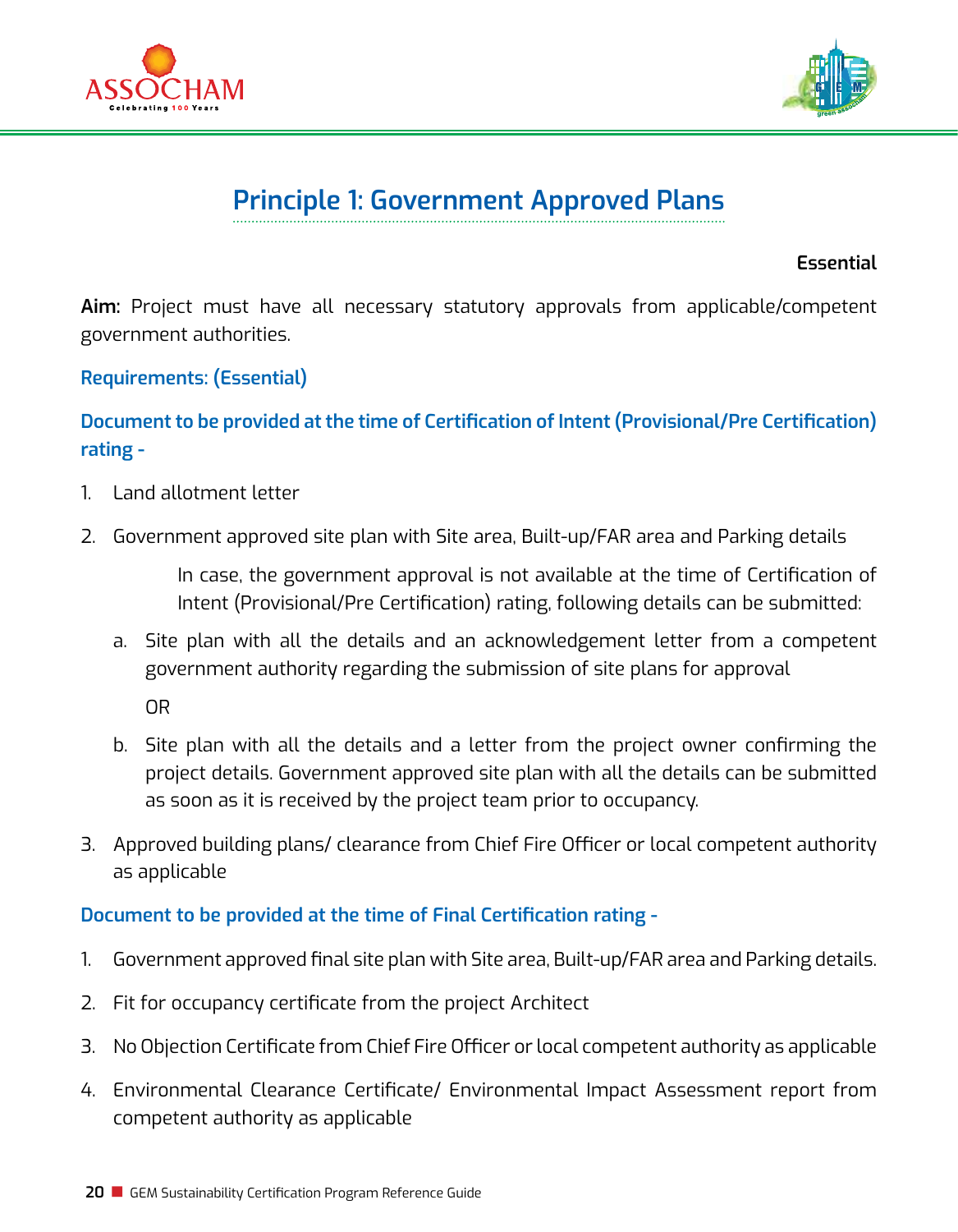



#### **Calculations and Methodology:**

Site area, Built-up area (BUA), Floor area ratio (FAR) and Parking details mentioned in the Government approved site plan must be used for all respective Principles.

The building plans shall be clearly marked and indicate the complete fire protection arrangements and the means of access/escape for the proposed building with suitable legend along with Principle signs and symbols on the drawings. The same shall be duly signed/certified by a licensed Fire Consultant/Architect.

#### **Documents to be submitted:**

As listed in the Requirements above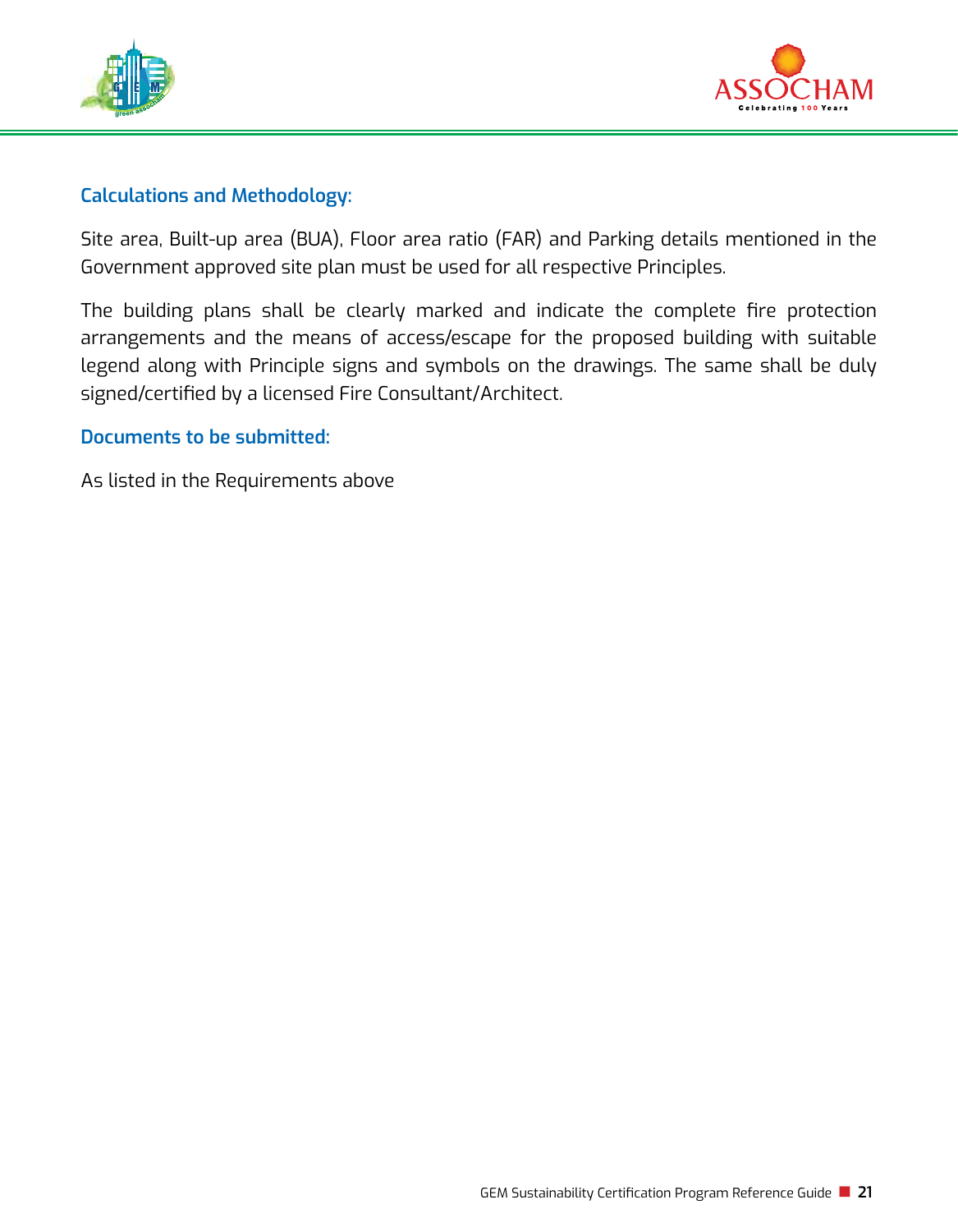



## **Principle 2: Fire and Life Safety in Sustainable Buildings**

#### **Essential**

Aim: Ensure Fire and Life Safety in Sustainable Buildings per National Building Codes 2016 (Part 4) and requirements prescribed by local competent for the authority.

#### **Requirements:**

Follow National Building Codes 2016 (Part 4) and requirements prescribed by local competent for the authority and obtain Fire No Objection Certificate from the competent authority for the facility.

#### **Calculations and Methodology:**

Implement strategies and techniques for fire prevention and using appropriate Operation and Maintenance strategies, fire detection and alarm systems.

Ensure flawless operation of firefighting system at the time of any fire incident.

Fire safe design of HVAC system in the facility.

Fire rating of the materials used in the facility should be as per the requirements prescribed by local competent for the authority.

Prepare the evacuation plan of the occupants in case of any fire incident.

Prepare a training plan for the facility team and occupants of the facility.

Refer FSAI Suraksha Index (FSI), a technical reference guide created by Fire and Security Association of India for details.

#### **Documents to be submitted:**

- 1. No Objection Certificate from local competent authority.
- 2. All approved floor plans, sections and elevations.
- 3. Plans highlighting the locations of firefighting equipment and systems.
- 4. Evacuation plan of the occupants in case of any fire incident.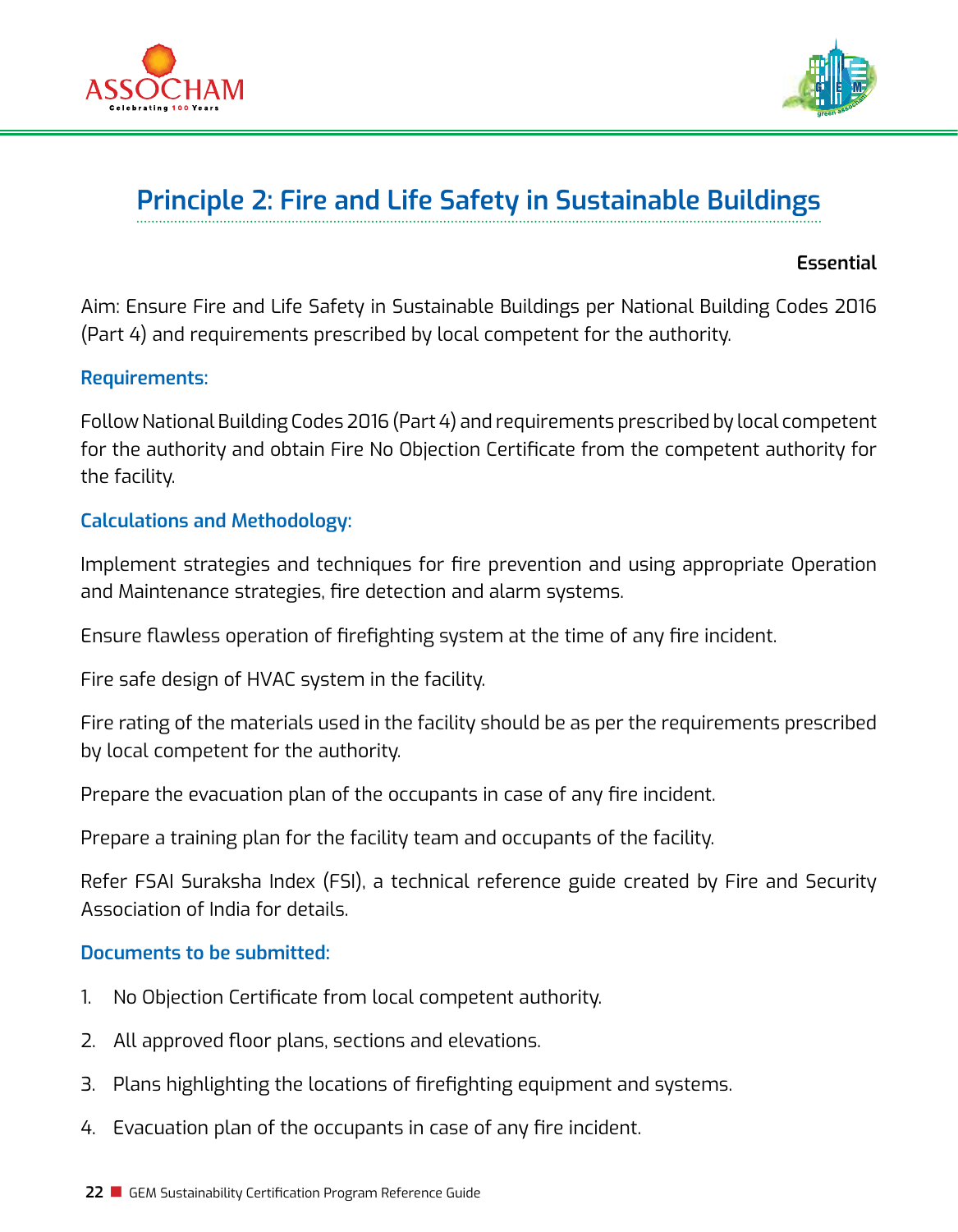



- 5. Actual photographs of the firefighting equipment and systems.
- 6. Manufacturer catalogue of the firefighting equipment and systems.
- 7. Fire rating of the materials used in the facility.
- 8. Training plan for the facility team and occupants of the facility.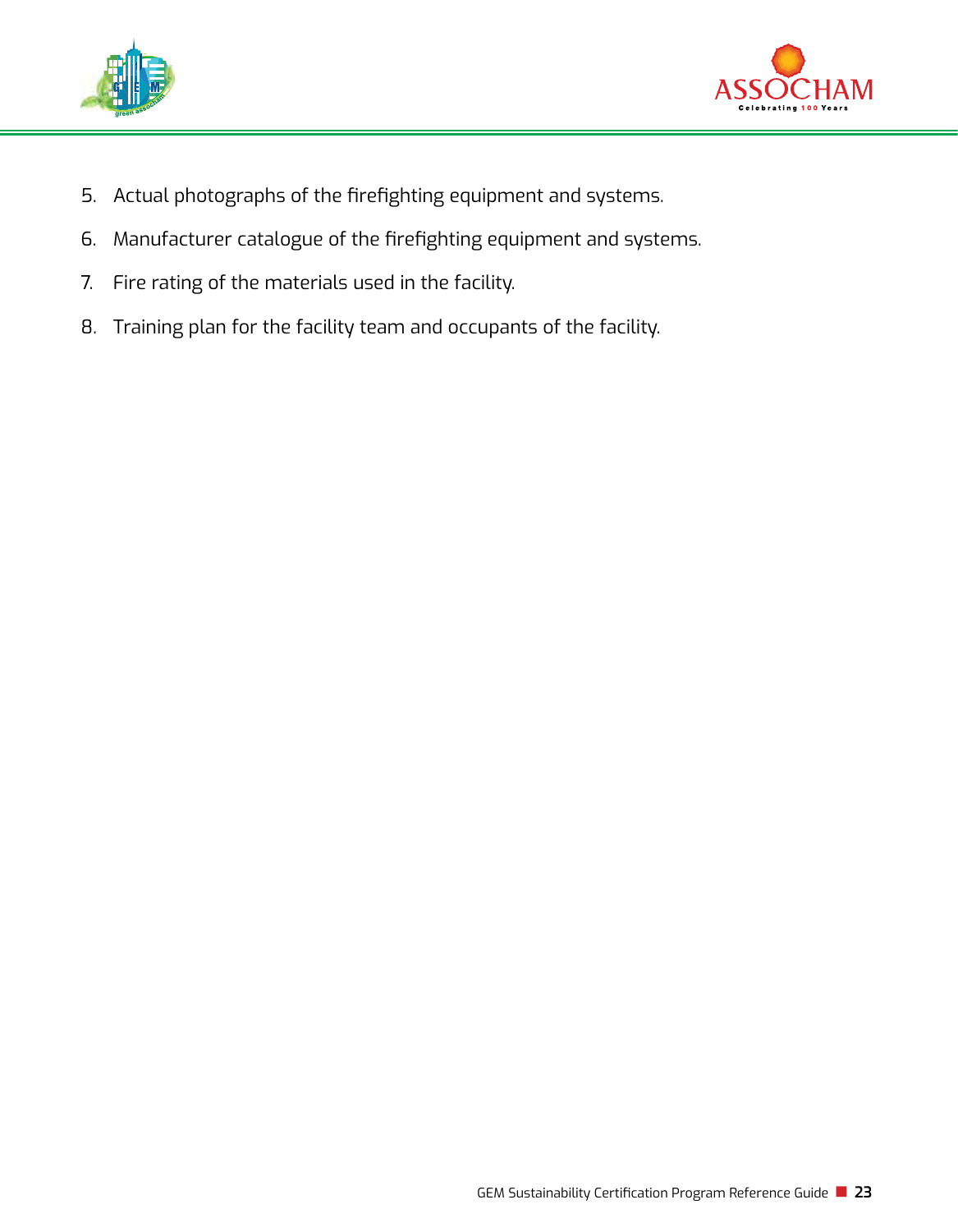



## **Principle 3: Construction Management Best Practices**

#### **Essential**

Aim: Minimize hazardous effects of construction on existing soil conditions, existing trees, microclimate and drainage system and follow best management practices during construction and post occupancy for the control of soil erosion from project site.

#### **Requirements: (Essential)**

- 1. Conduct site survey to show existing vegetation including shrubs, grass covers, trees preserved, transplanted and/ or removed
- 2. Prepare and implement soil erosion and sedimentation control plan at site during construction
- 3. Refer National Building Code of India 2016, Volume 2, PART 10, Section 1 and Chapter 5
- 4. Provide the following including but not limited to
	- a. Site boundary around the project site
	- b. Gravel road at the main entrance and exit of the site
	- c. If the top soil is fertile and suitable for landscape use, stockpile the Top soil of the site with temporary vegetation and/or cover.
	- d. Sediment basin(s) at the lowermost level of the site from where the site storm water will run-off
- 5. Prepare and implement spill prevention and control plans at site during construction.

#### **Calculations and Methodology:**

- 1. Excavation and soil erosion prevention measures shall be sequenced during non-rainy months as possibilities of soil erosion are the lowest during non-rainy months. In case, excavation is unavoidable during rainy months, slope protection techniques shall be used to control erosion.
- 2. Upper 200-300 mm thick layer of top soil can be removed from disturbed areas such as building footprint, driveways, walkways and external services, preserved and reapplied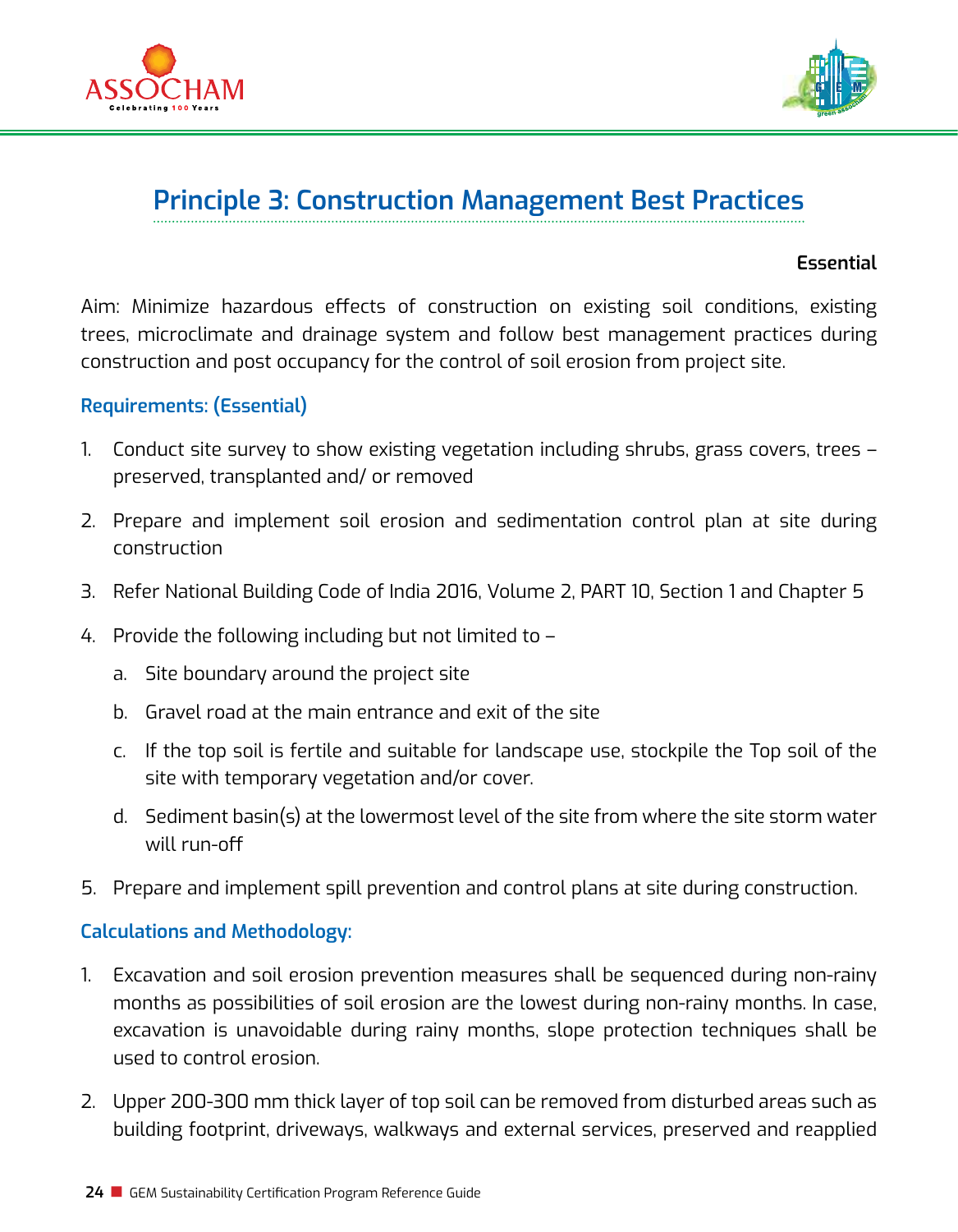



to site during future landscape. Topsoil shall be separated from other constructed activities. Reuse the fertile soil for future landscape. The soil can be donated to other sites, nurseries and/ or farmers for landscaping and agricultural purposes. Project is exempted from this requirement if the top soil is not fertile.

- 3. Implement site measures such as temporary and permanent seeding, mulching, earth dikes, silt fencing, sediment traps, and sediment basins, as applicable. Open areas where no construction activity is going on can be landscaped with native grass, trees and shrubs.
- 4. Preserve existing site vegetation in order to avoid bare soil exposure to construction activity.
- 5. Sediment basins, rain water runoff diversions and drainage systems can be installed before excavation activity. Earth dike, swale and temporary drainage channels shall be constructed in a manner to channel storm water runoff to a desired location.
- 6. Hazardous wastes spill prevention and control plans shall be prepared and implemented at site. Hazardous wastes include (but not limited to) pesticides, paints, cleaners, petroleum products, fertilizers and solvents.
- 7. Sedimentation basin is a temporary basin so constructed at the lowest point of the site that it can trap and collect the sediment present in the storm water runoff. This slowdowns the flow and allows most of the sediments to settle before the runoff is directed towards the outfall.
- 8. Paved areas can be installed with permeable paving. For hardscape impermeable surfaces, divert all rain water run-offs towards rain water collection pits and/ or sediment basins.
- 9. If the project has received environment clearance and above practices are already included and implemented at the project site, the project will be exempted from above requirements.

#### **Documents to be submitted:**

1. Soil Erosion Control plan signed by the project Architect for pre-construction, during construction and post occupancy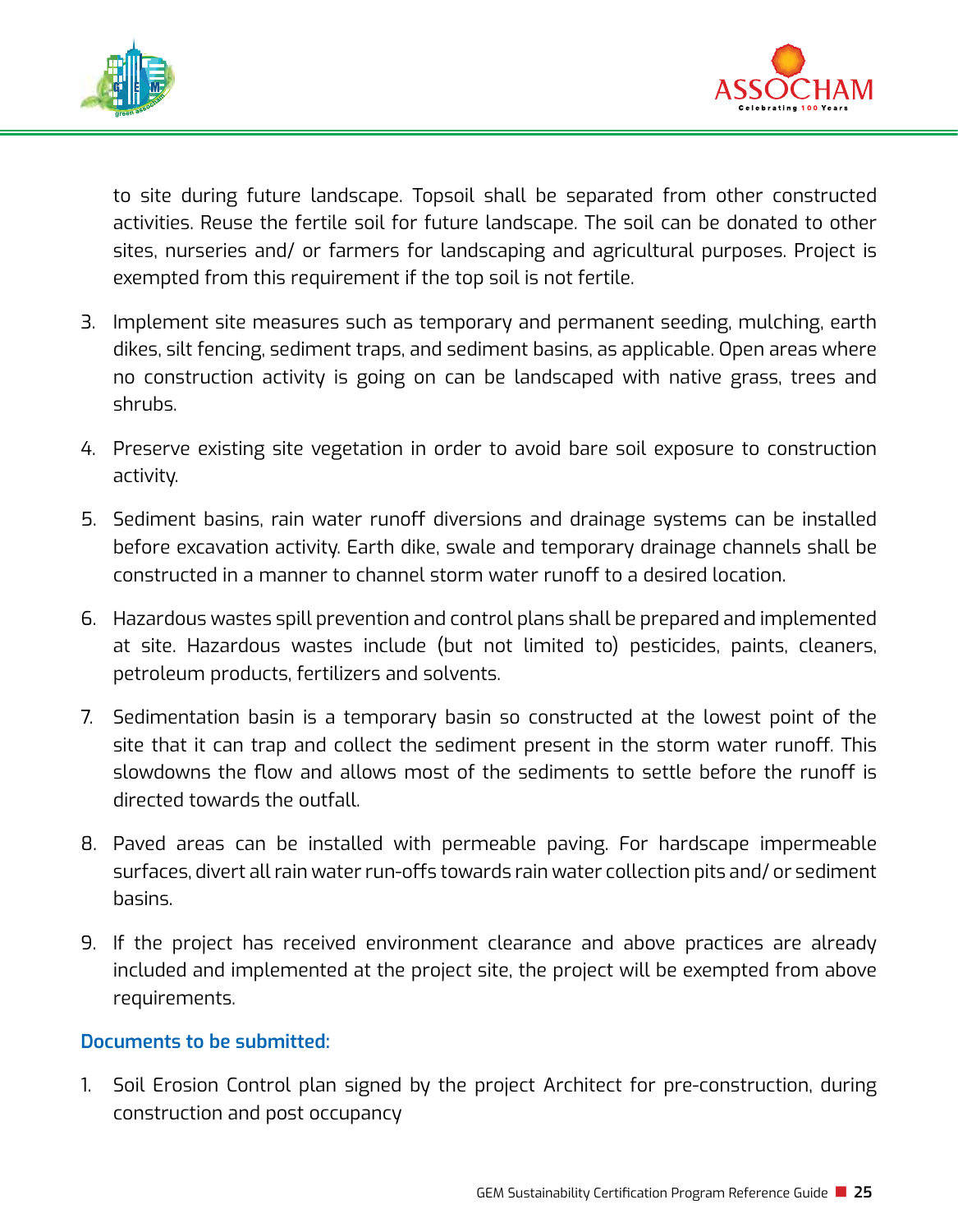



- 2. Site layout with all soil erosion control measures including both prior to and during construction
- 3. Site photographs of all soil erosion control measures implemented at site
- 4. Site survey plan showing existing vegetation including shrubs, grass covers, trees preserved, transplanted and/ or removed.
- 5. Spill prevention and control plans prepared and implemented at site along with site photographs.
- 6. Project environment clearance report (as applicable)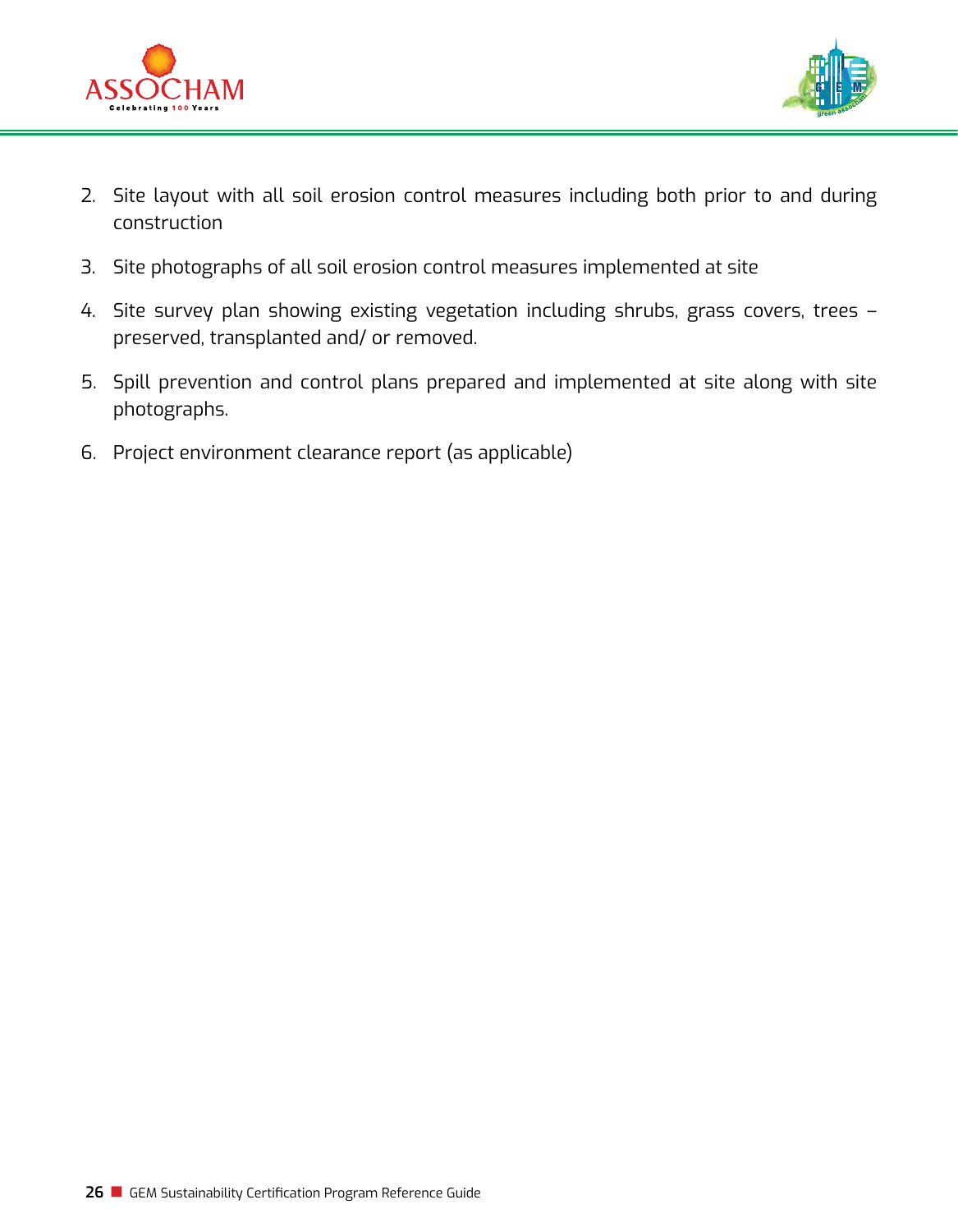



## **Principle 4: Parking for Building Occupants**

**Essential**

Aim: Project must meet or exceed the parking requirements as per local parking by-laws.

#### **Requirements: (Essential)**

- 1. Provide the parking as per local parking by-laws and Government approved site/ parking plans
- 2. Project can meet or exceed the parking requirements as per local parking by-laws
- 3. In places where local parking by-laws do not exist, follow National Building Code (NBC) of India, 2016

#### **Calculations and Methodology:**

Project must provide the parking as per local parking by laws and Government approved site/ parking plans. National Building Code (NBC) of India, 2016 can be followed to calculate the parking numbers and parking design where local parking by-laws do not exists.

Parking details mentioned in the Government approved site/ parking plans must be used in all respective Principles. Dedicated parking shall be provided for bicycles, two wheelers and four wheelers, as per the local parking by-laws.

#### **Documents to be submitted:**

- 1. Government approved site plan with parking details
- 2. Copy of local parking by-laws
- 3. Photographs of the parking at the time of final certification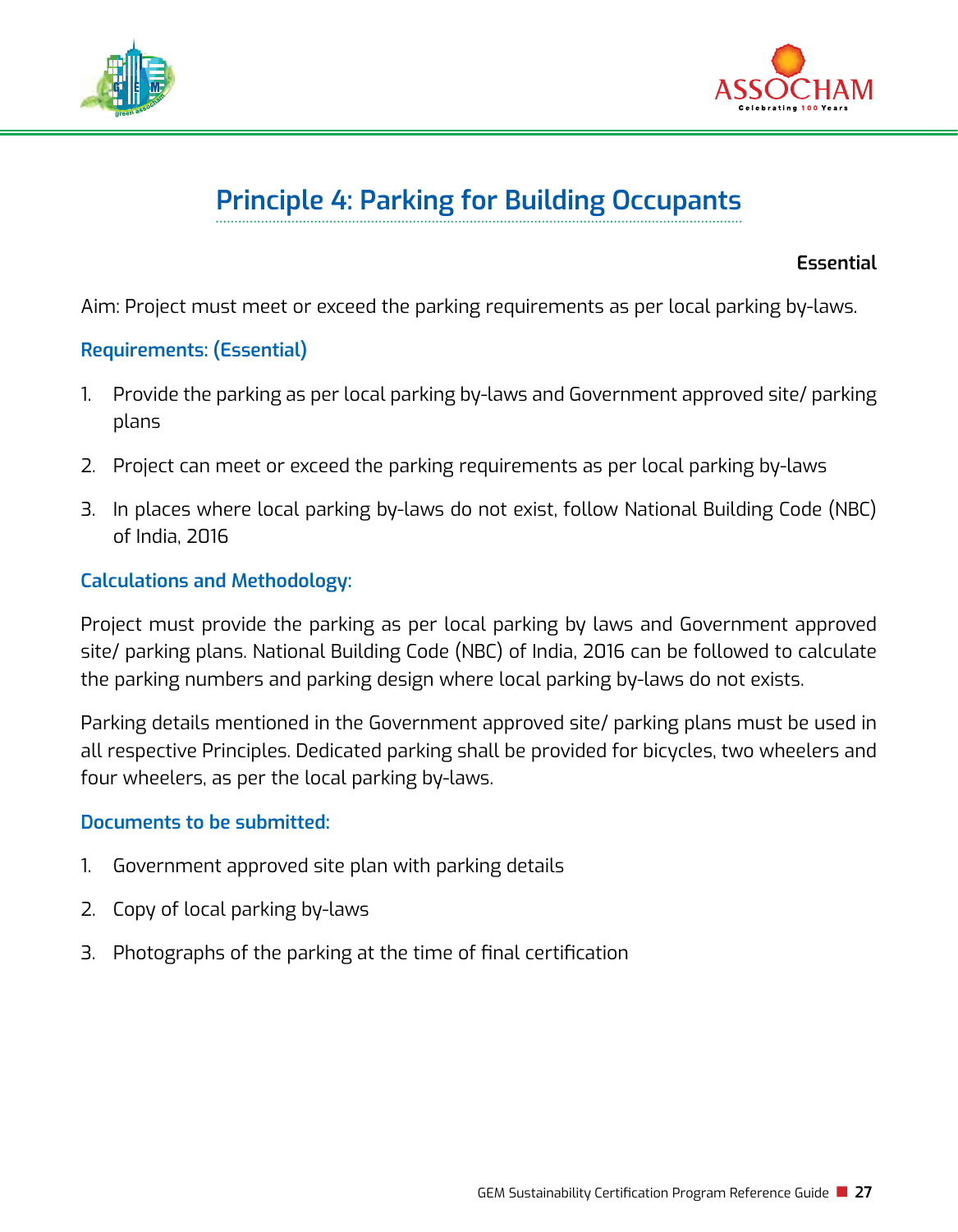



## **Principle 5: Propagating Passive Design Strategies**

**5 points**

**Aim:** Implement Passive Design Strategies to reduce the consumption of energy, water and natural resources.

#### **Principle requirements:**

GEM Sustainability Certification propagated by ASSOCHAM has been re-envisioned to adopt the ancient heritage as well as tested systems and humanistic approach where the human settlements are for humans to live.

GEM looks upon the physical planning, solar movement, wind usages, water conservation, passive technologies to air cooling and warming creating beyond net-zero habitats are the major strategies of design which shall be a trendsetter in infrastructure for Indian sustainable smart habitats.

In today's world, more emphasis is being given on active design strategies and systems like electronically automated sensor systems, artificially controlled temperature systems and various other technologically advanced materials thus reducing energy consumption, water consumption and consumption of natural resource. However, in this race of technology and globalization empowered world, perhaps we have forgotten our great heritage, ethnic values, culture and social bondage.

We have a great history of many centuries with advanced eras of civilizations dedicated to the natural resources, solar oscillations,

wind movement, topography or terrain of the land. Particularly in this part of the globe where we have Hot/Dry and Hot/ Humid climate compared to the western world where it is mostly Cold/Dry or Cold/Humid climate. We need to have minimal penetration of glared sun in our built environment whereas in the western world we need to invite the sun to the maximum.

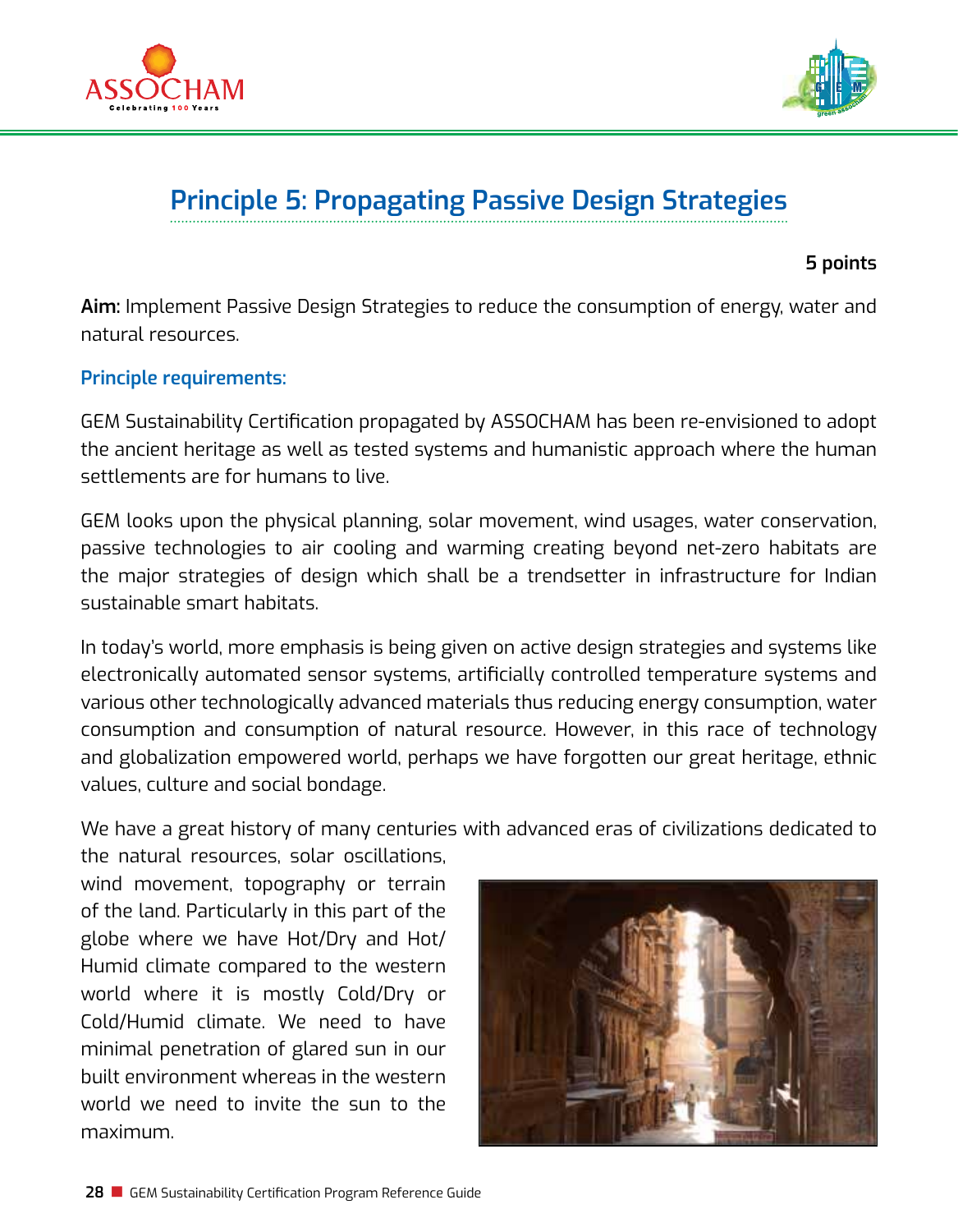



Therefore, our physical planning norms need to address human settlements in terms of low rise with high density creating mutual shading, the hierarchy of common open spaces as courtyards used as public areas and also connecting one green space to another green thus creating walkable and cyclable towns of tomorrow. The passive planning in terms of use of natural terrain and using low profile contoured land as storm water resource management evolving through the natural water resource features such as step wells, baoris and kunds. A tested process through many era of civilizations to be adopted in modern eras as part of integrated planning.



The north-east penetration of sun in the habitats particularly in kitchens and bedrooms is a positive aspect and the south-west being the highest with fenestrations and pergolas thus cutting the glared south-west sun into the building along with jalis is a natural phenomenon to create sustainable habitat which is diminishing in modern era of global architecture.

**Alternative ways of ventilation, cooling, underground air tunnel systems, water bodies, fountains, landscaped mounds, variety of plantations are some of the design elements to be considered and included while creating green buildings.** 





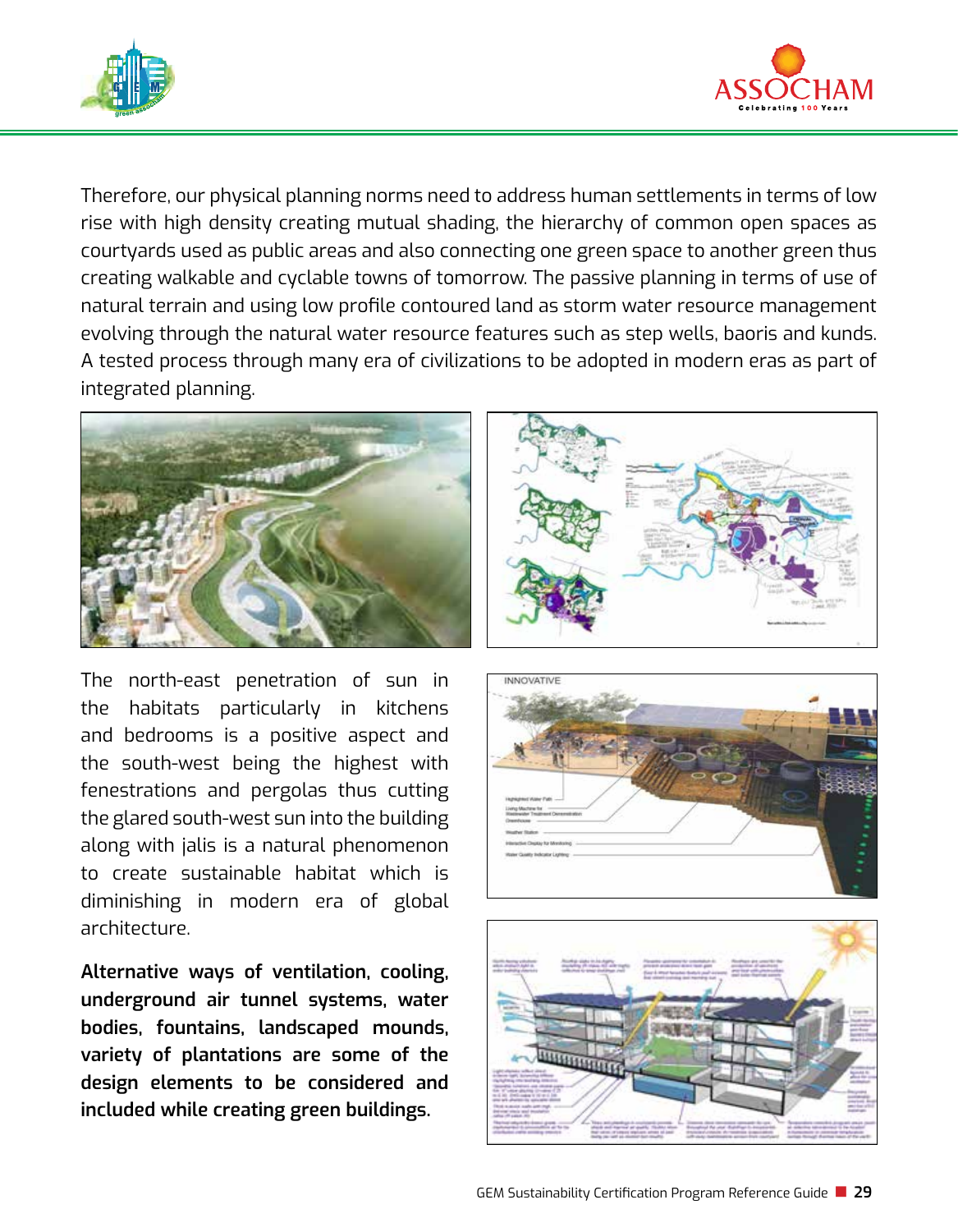



#### **Calculations and Methodology:**

Free hands have been given to the Architects, Designers and Consultants to design and implement the Passive Design Strategies so that the use of energy, water and natural resources can be minimized. Use of daylight and fresh air can be maximized with the help of passive design strategies.

The strategies should be substantial and should be able to reduce the need of energy, water and natural resources of the project up to measurable extent.

#### **Two points each would be given to each passive design strategy implemented at the project and maximum up to six points. (2 – 6 points)**

#### **Documents to be submitted:**

- 1. Design reports, drawings, concept notes from the design teams elaborating the passive design strategies implemented in the project.
- 2. Site photographs confirming above features.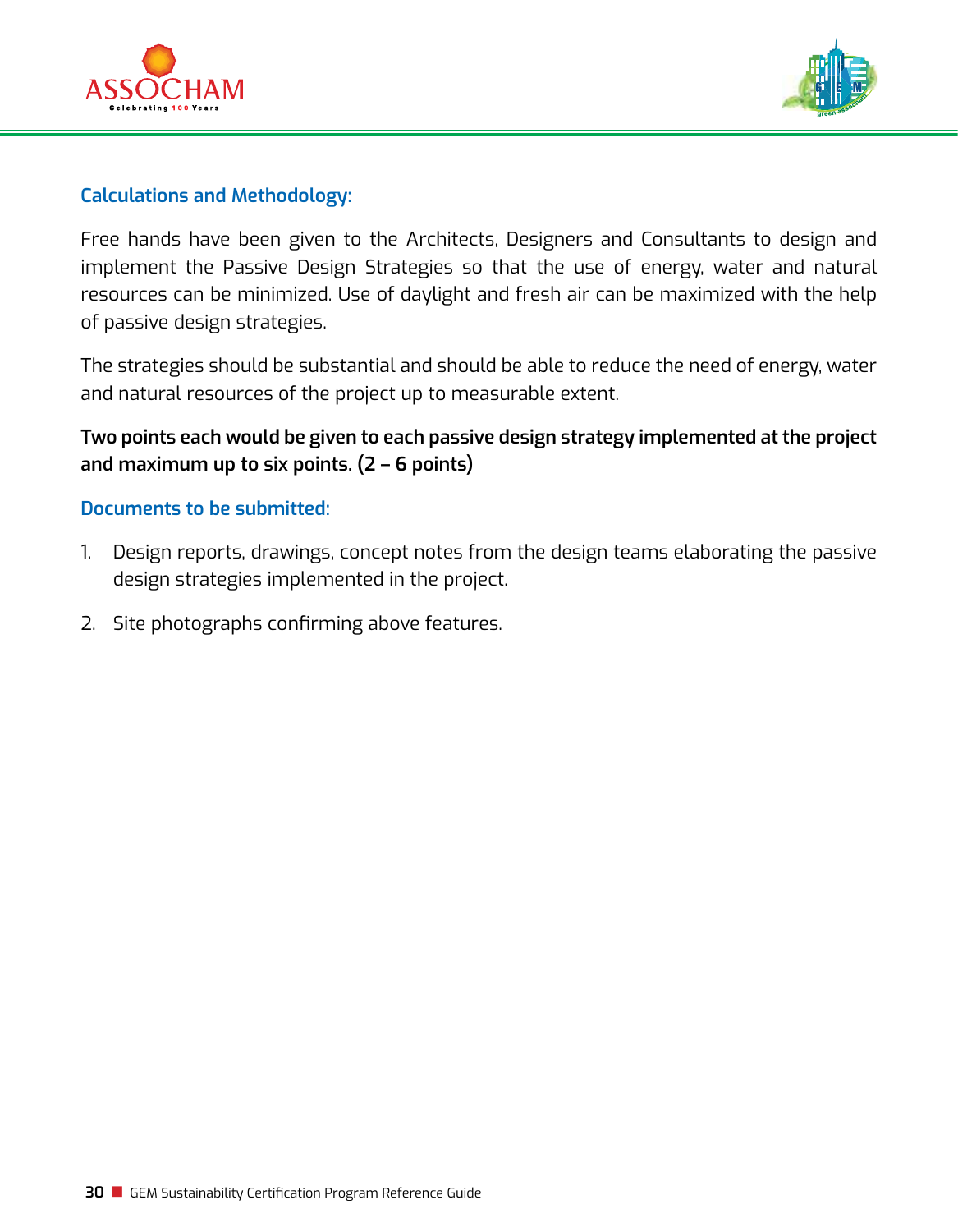



## **Principle 6: Landscape Best Practices**

**4 points**

**Aim:** Maximize natural landscape area and plant native/ adaptive/ drought tolerant flora onsite.

#### **Principle requirements:**

- 1. Minimum landscape area requirements:
- a. Residential projects:
	- i. At least 10% of site area **(1 point)**

OR

At least 15% of site area **(2 points)**

- b. Industrial and institutional:
	- i. At least 12% of site area **(1 point)**

OR

At least 16% of site area **(2 points)**

- c. Commercial and other projects:
	- i. At least 10% of site area **(1 point)**

OR

At least 15% of site area **(2 points)**

- 2. This covers the landscape area over mother earth only.
- 3. Plant native/ adaptive/ drought tolerant flora onsite for at least 35% of total landscape area. **(essential)**

OR

Plant native/ adaptive/ drought tolerant flora onsite for at least 55% of total landscape area. **(2 points)**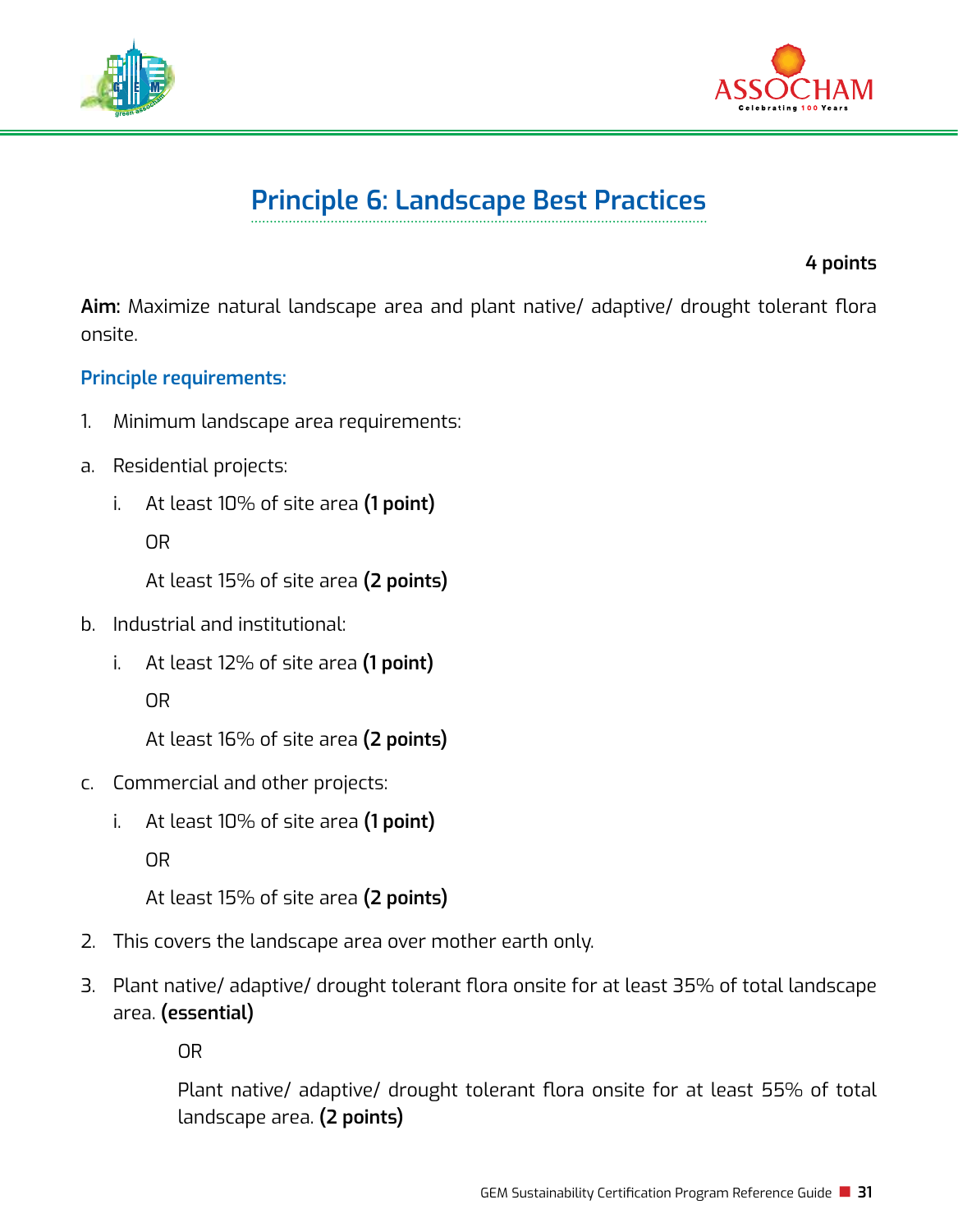



4. If the minimum landscape area requirements prescribed by local competent authority are more stringent, the same will be followed.

#### **Calculations and Methodology:**

Project team should plant native/ adaptive/ drought tolerant plants species onsite to reduce landscape water demand. Potted plants cannot be considered for the compliance of above Principle requirements.

List of native plants, adaptive or drought tolerant flora must be approved by landscape architect or project Architect.

Site area must be taken from Government approved/ to be approved site plan and must be consistent in all the Principles.

#### **Documents to be submitted:**

- 1. Landscape drawing showing details of plants species planted at site
- 2. List of native plants, adaptive or drought tolerant flora approved by landscape architect or project Architect
- 3. Site photographs confirming above features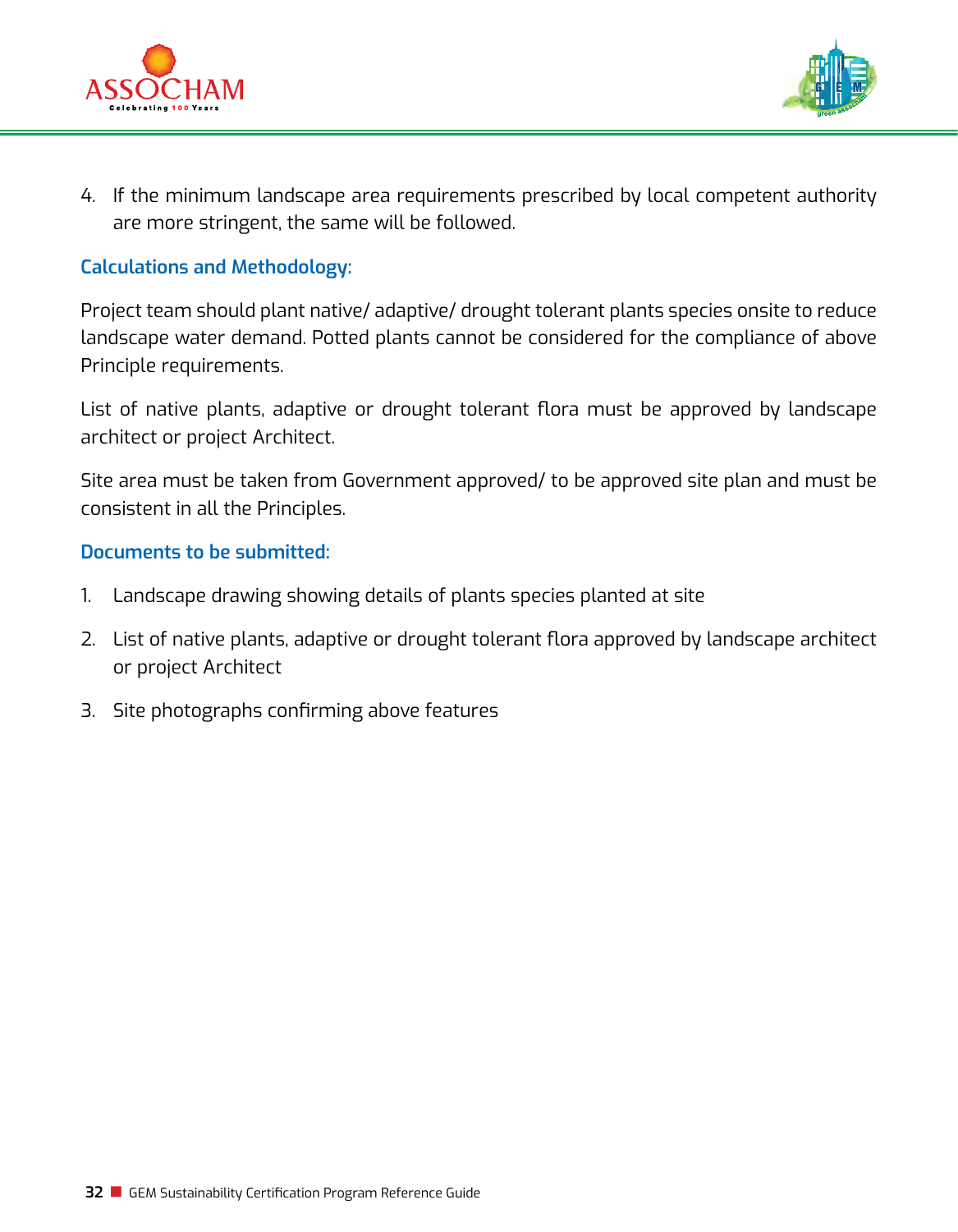



## **Principle 7: Preserve and Plant Trees Onsite**

**2 points**

**Aim:** Onsite preservation of developed trees and plantation of more native/ adaptive trees.

#### **Requirements:**

- 1. Do not cut any existing developed tree onsite. Transplant developed trees within the site. Ensure the survival of all transplanted trees. In case it becomes necessary to cut trees, plant 3 trees for every 1 tree cut of the similar species. This point is not applicable if there is no developed tree onsite. **(essential)**
- 2. Plant tree saplings onsite as per following criteria that can develop into grown up trees: (2 points)
	- a. At least 5 for site area up to 500  $m<sup>2</sup>$
	- b. At least 5 for every additional 500  $m<sup>2</sup>$  site area or part thereof

#### **Calculations and Methodology:**

Project team should plant native/ adaptive trees and tree saplings to meet the requirements of this Principle. Potted plants cannot be considered for the compliance of this Principle.

#### **Documents to be submitted:**

- 1. Site plan showing the existing developed trees onsite
- 2. Site photographs of tree transplantation process
- 3. Landscape plan showing the location of all trees (transplanted and new saplings) as applicable.
- 4. Photographs of all trees (transplanted and new saplings)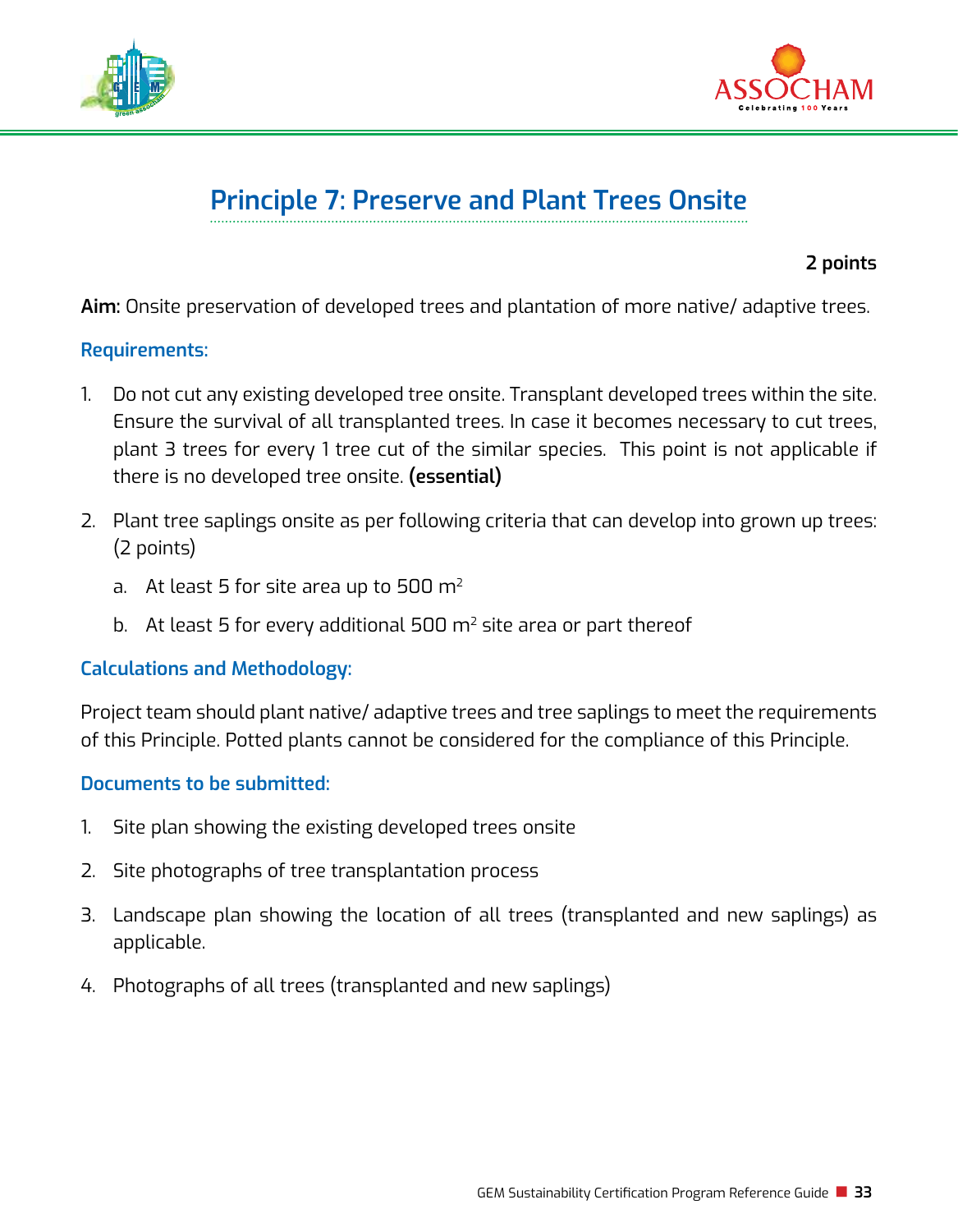



## **Principle 8: High Albedo Materials - Roof and Non-roof**

**6 points**

**Aim:** Use high albedo materials on exposed roof and non-roof hardscape areas to reduce the heat island effect as well as cooling energy consumption.

**Principle requirements:** 

Provide the following –

1. At least 40% of parking in the basement or stilt floor or covered with high albedo material **(1 point)**

OR

More than 60% of parking in the basement or stilt floor or covered with high albedo material for an additional point **(2 points)**

- 2. Open grid grass pavers and/ or shade giving trees to cover at least 40% area of open surface parking, driveways and walkways **(2 points)**
- 3. Roof vegetation or high albedo materials or combination of both for more than 70% of exposed roof areas. Exposed roof does not include the areas covered by services provided on the roof. **(2 points)**

#### **Calculations and Methodology:**

Roof vegetation and high albedo materials can save cooling energy use by directly reducing the heat gain through a building envelope and also by lowering the urban air temperature in the neighborhood of the building.

Roof vegetation and high albedo materials can be used on the rooftops, exposed surfaces of parking lots. Parking can be provided in the basement or stilt floor.

Open grid grass pavers and/ or shade giving trees can be provided to cover at least 40% area of open surface parking, driveways and walkways.

Materials that look white reflect most of the radiations and have a high albedo whereas materials that appear dark absorb most of the radiation have a low albedo.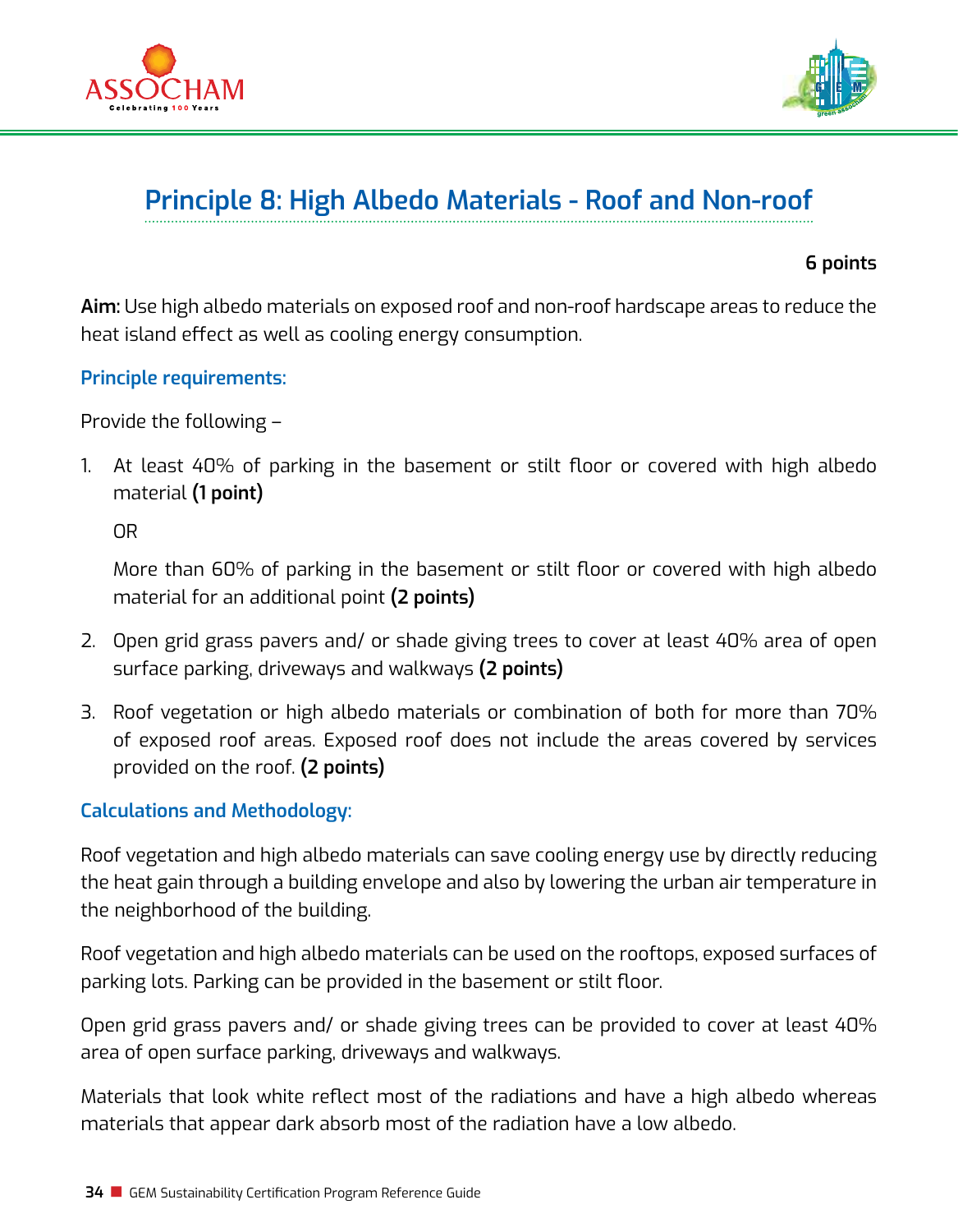



Use reflective coating with SRI more than 80 for low-slope surfaces with a slope of 2:12 or less and 30 to 65 for steep-slope surfaces with a slope of greater than 2:12. Solar Reflective Index (SRI) of perfectly black surface and a perfectly white surface can be considered as 0 and 100 respectively.

- 1. Drawings showing areas of application where roof vegetation/ high albedo materials/ reflective roof coatings/ open grid grass pavers/ shade giving trees are used in the project
- 2. Trade catalogue/ brochure/ test certificate of reflective roof coating used in the project
- 3. Copy of purchase bills/ invoices of reflective roof coating
- 4. Site photographs confirming the above requirements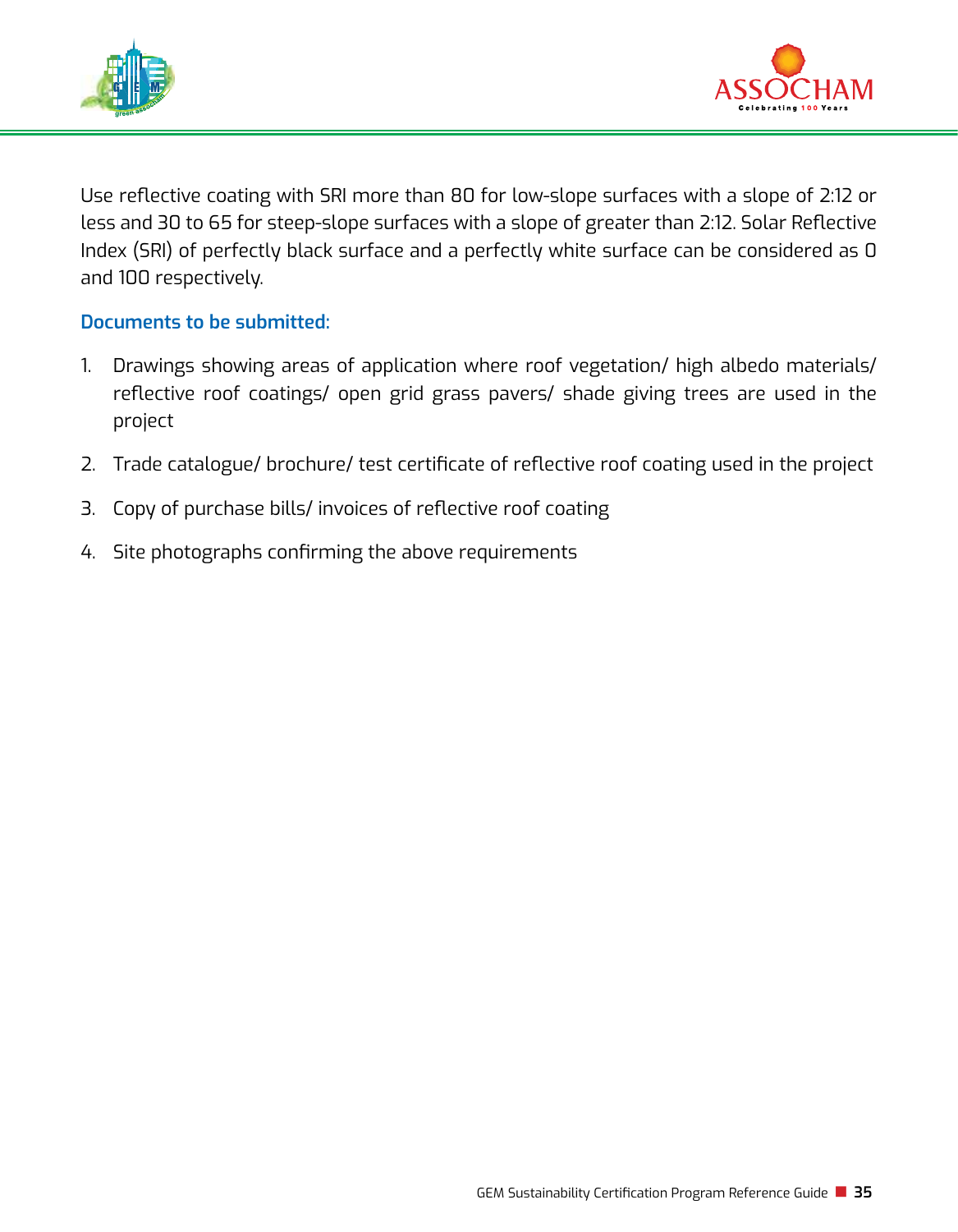



# **Principle 9: Rainwater Harvesting – Recharge and/ or Reuse**

**4 points**

Aim: Utilize collected rainwater within the premises of the building to reduce post occupancy water demand and/ or recharge the aquifers.

#### **Requirements:**

- 1. Install a suitably designed rain water storage system and/ or recharge pit to cater to roof and non-roof rain water.
- 2. Store and/ or recharge at least 30% of daily rain water collected from all surfaces. **(Essential)**
- 3. Store and/ or recharge more than 60% of daily rain water collected from all surfaces. **(2 points)**
- 4. Store and/ or recharge more than 90% of daily rain water collected from all surfaces. **(4 points)**
- 5. Use the stored rain water for landscape/ flushing/ domestic applications as applicable.
- 6. If any competent government authority says that the ground water table is high and ground water recharging is not required, then the project shall provide a storage system to cater to rain water from roof surfaces only and reuse it for landscape/ flushing/ domestic applications as applicable. **(essential + 4 points)**
- 7. Quality of rain water should meet the standards of landscape/ flushing/ domestic use as applicable.

## **Calculations and Methodology:**

Recharge rain water from all surfaces by spreading or impounding water on the site to increase the infiltration through soil and percolation to the aquifers or inject water by bore wells directly into the aquifers. If ground water recharge is not feasible or not recommended by competent government authority, rain water storage can also be provided.

Provide de-silting chamber and oil and grease trap before intake of rain water harvesting system. Overflow of rain water harvesting system can go into the municipal drainage system.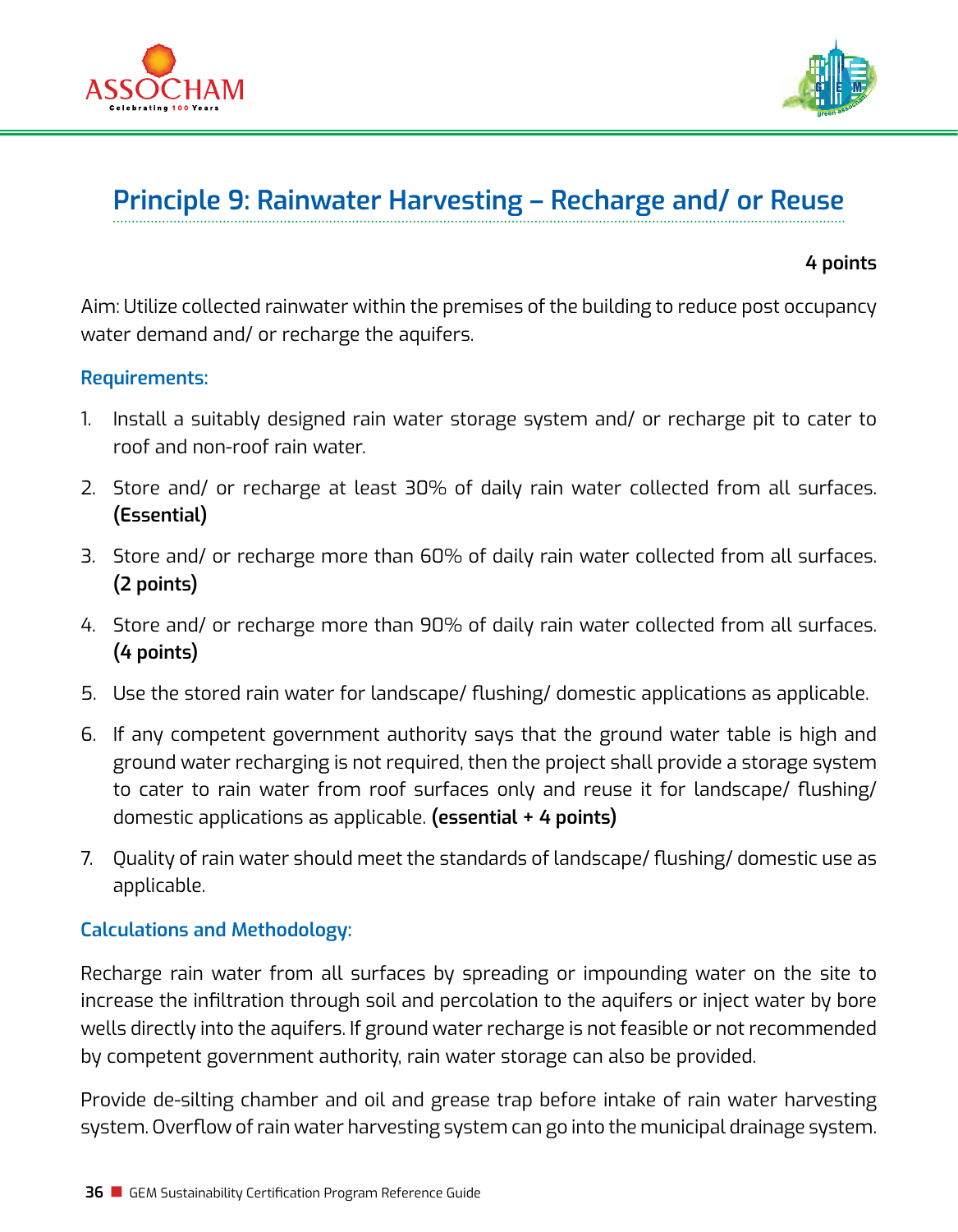



Use following steps to estimate total volume of rain water generated within the premises of the building:

- 1. Take annual rainfall data (mm) occurred in last four consecutive years. Project team can add average monthly rainfall data for twelve months to get annual rainfall data for that year.
- 2. Take annual number of rainy days of respective years
- 3. Divide annual rainfall (mm) by number of rainy days of that year
- 4. One day average rain fall for four consecutive years will be available
- 5. Take arithmetic average of these four One day average rainfall values
- 6. This would be the average one day rain fall for estimating rain water runoff volume generated within the premises of the building
- 7. Use competent government website for monthly and annual rainfall data and number of rainy days
- 8. The days that recorded any amount of rainfall can be considered as Rainy Days.
- 9. Total runoff volume can be estimated by multiplying surface area with respective surface runoff coefficient and rainfall intensity of that place
- 10. Refer National Building Code of India (NBC), PART 9 for surface runoff coefficient and PART 11 for further details

- 1. Site drawings clearly showing all surface types
- 2. Rain water runoff volume calculation
- 3. Plumbing design brief report for rain water harvesting system design
- 4. Site storm water layout showing roof and non-roof rain water harvesting system
- 5. Rain water storage tank and/ or recharge pit cross sectional drawings
- 6. Plumbing drawings confirming the use of rain water (as applicable)
- 7. Site photographs of rain water collection, storage tank and/ or recharge pit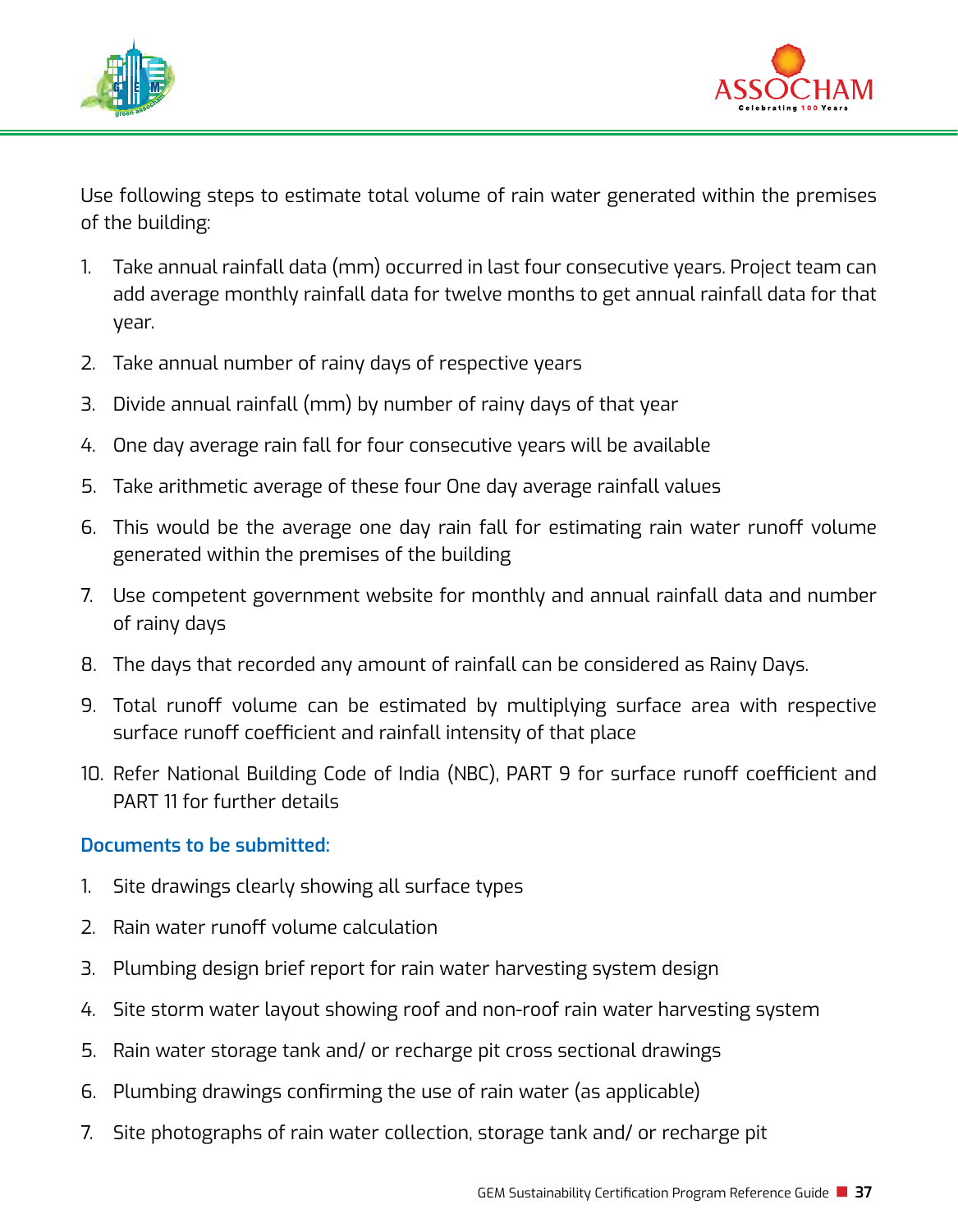



## **Principle 10: Install Low Flow Water Fixtures**

**7 points**

**Aim:** Project should install low flow water fixtures to reduce the demand of potable as well as non-potable water.

#### **Requirements:**

- 1. Install efficient water fixtures with flow rates not more than the values listed below: **(1 point for each product)**
- I. Water Closets should be dual flush type with flush rates 4.6 LPF and 2.6 LPF
	- II. Health Faucets = 6.5 LPM at a design pressure of 3 bar
	- III. Kitchen Sink Faucets = 4.5 LPM at a design pressure of 3 bar
	- IV. Wash Basin Faucets = 4.5 LPM at a design pressure of 3 bar
	- V. Showers (all types) = 6.5 LPM at a design pressure of 3 bar
	- VI. Urinals = 1.5 LPF
- 2. Install sensor based water fixtures (sink/ basin faucets/ urinals) with above flow rates in the common area applications**. (1 point)**

All other water fixtures that are intended to fill the bucket and/ or bath tub can be excluded from above requirements.

## **Calculations and Methodology:**

Install low flow and flush water fixtures in the project to reduce the potable and non-potable water demand. Water flow restrictors/ aerators can also be installed in the high flow fixtures to make them appropriate as per the Principle requirements mentioned above.

- 1. Trade catalogue or brochure of water fixtures
- 2. Trade catalogue or brochure of aerators installed in the water fixtures if applicable
- 3. Purchase bills/ Invoice of water fixtures with exact make and codes of the products at the time of final certification
- 4. Site photographs of water fixtures confirming the installation at the time of final certification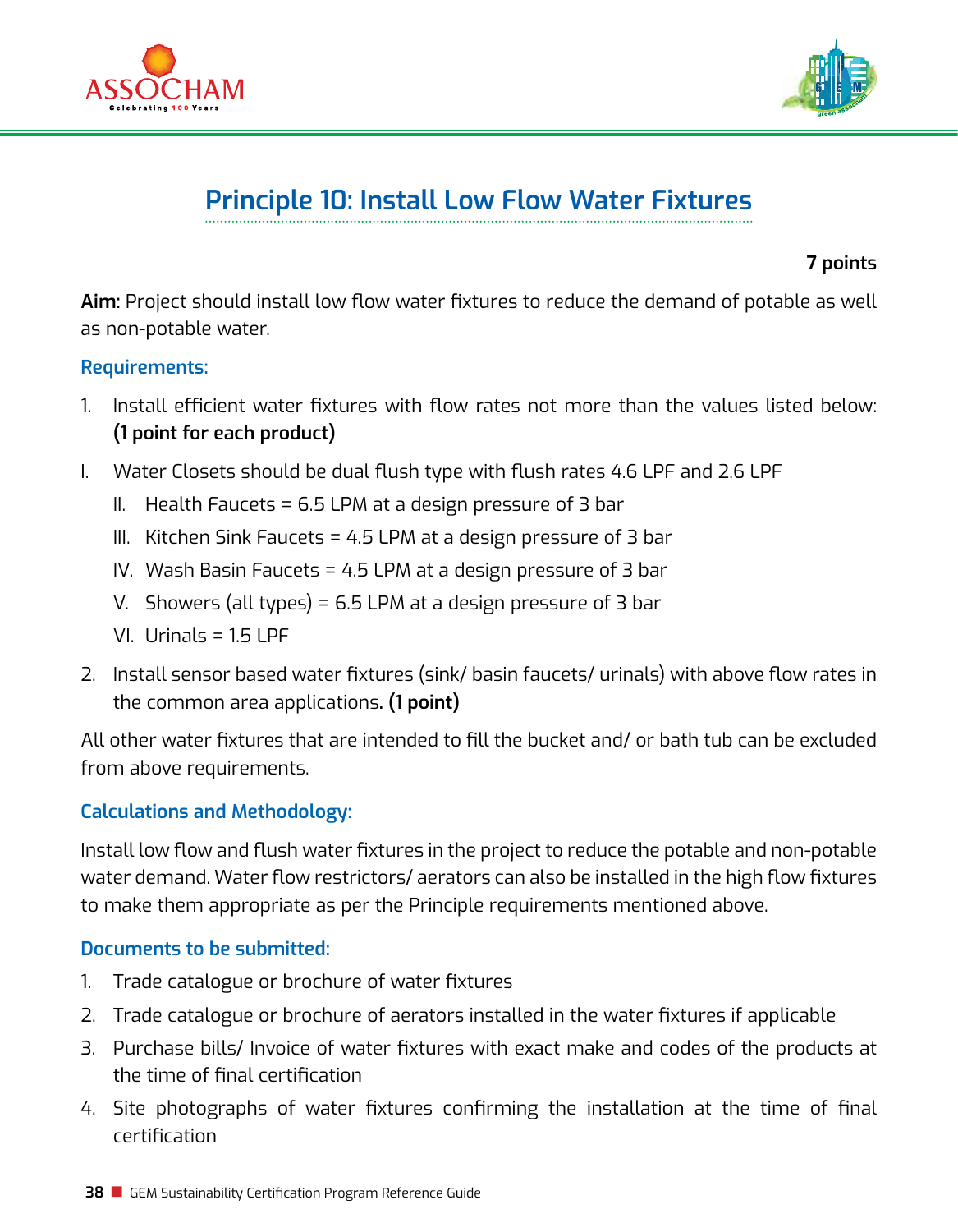



## **Principle 11: On-site Treatment of Grey and Black Water and Reuse for Flushing**

## **6 points**

**Aim:** Implement strategies for onsite treatment of Grey and Black water and reduce the potable water demand for flushing.

#### **Requirements:**

- 1. Install on-site waste water treatment system and treat entire grey and black water from the project. Quality of treated water must meet the norms of Central/ State Pollution Control Board (CPCB/ SPCB) as applicable. **(2 points)**
- 2. Provide dual plumbing in all toilets for flushing in all tenant spaces, residential units and common area toilets as applicable. **(2 points)**
- 3. Use treated water for flushing such that at least 75% of total flushing water demand is fulfilled by the treated water. **(1 point)**

OR

If more than 95% of total flushing water demand shall be fulfilled by the treated water **(2 points)**

*Note: Project can use localized common public STP where it is mandated by the local competent authority. 2 points shall be awarded to the project in that case. In this case, project can use the treated water from other resources. Points will be awarded accordingly.* 

## **Calculations and Methodology:**

Install onsite grey and black water treatment system of capacity recommended by project's plumbing consultant in the plumbing design basis report (DBR). Provide dual plumbing in all toilets for flushing in all tenant spaces in commercial buildings, residential units and common area toilets as applicable.

Use treated/ rain water for flushing such that at least 75% of flushing water demand can be fulfilled by the treated/ rain water.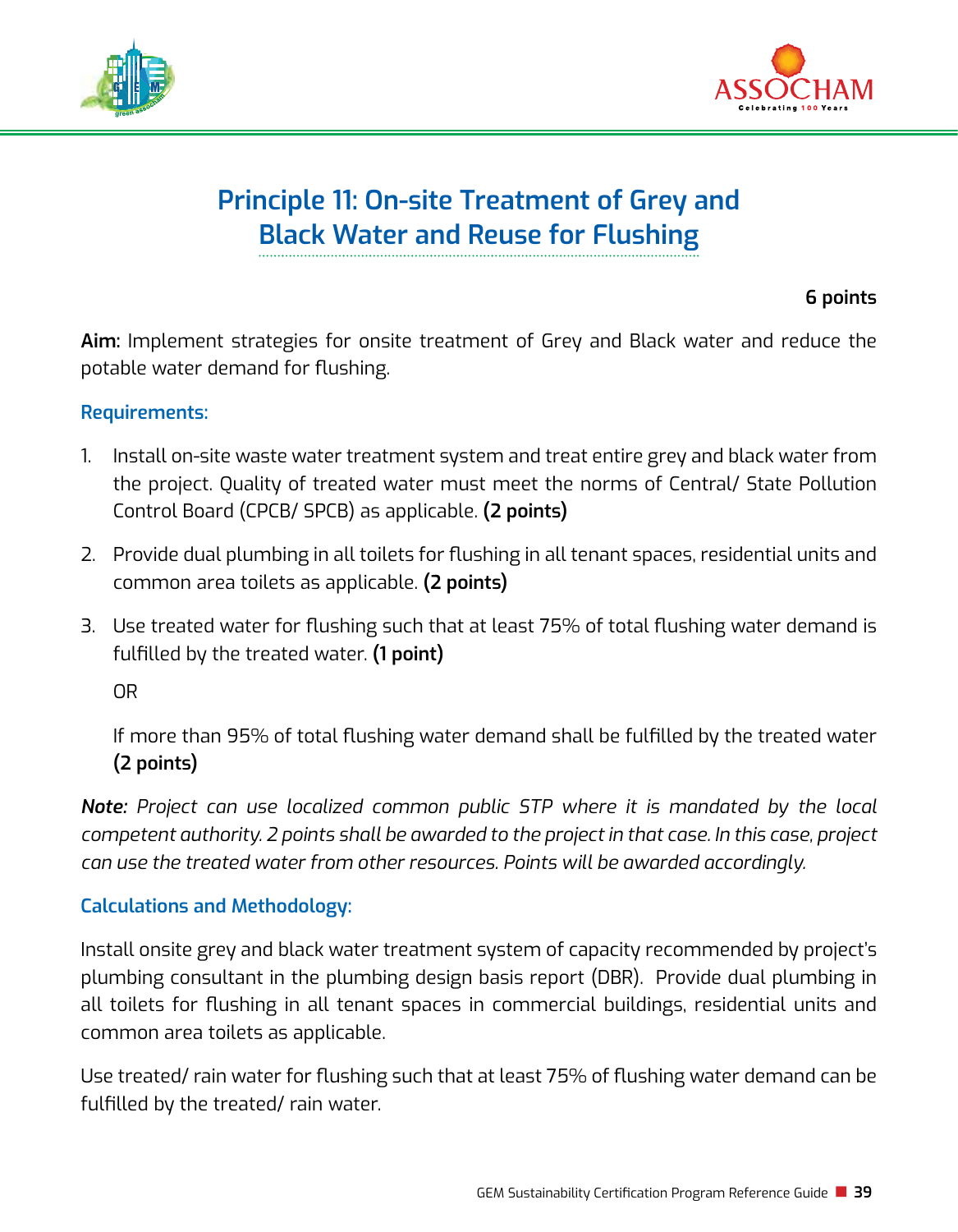



An additional point will be awarded if at least 95% of flushing water demand is fulfilled by the treated/ rain water.

- 1. Plumbing Design Basis Report for on-site waste water treatment system capacity
- 2. Plumbing water single line diagram (SLD) confirming the dual plumbing line in all toilets
- 3. Trade catalogue or brochure of waste water treatment system
- 4. Purchase bills/ Invoice of waste water treatment system at the time of final certification
- 5. Site photographs of waste water treatment system at the time of final certification
- 4. Treated water quality test report meeting the norms of Central/ State Pollution Control Board (CPCB/ SPCB) as applicable.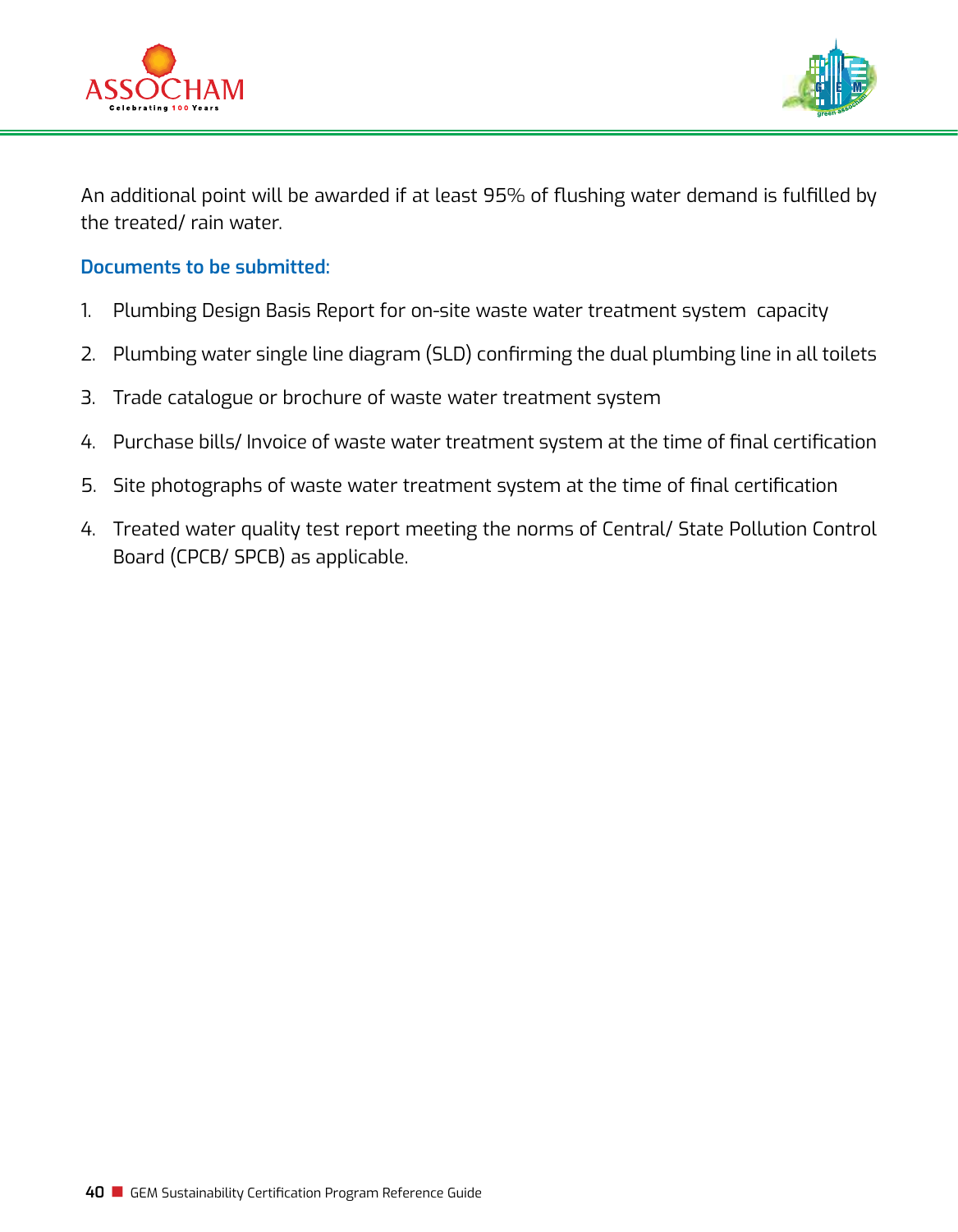



# **Principle 12: Irrigation Best Practices**

**3 points**

**Aim:** Use irrigation best practices to reduce the landscape water demand.

## **Principle requirements:**

1. Use treated water/ rain water for landscape to reduce at least 50% of total landscape water demand **(1 point)**

OR

If more than 75% of total landscape water demand shall be fulfilled by treated water/ rain water **(2 points)**

- 2. Use water efficient irrigation systems such as: (1 point for any three strategies)
	- a. Sprinklers for lawn and turf areas
	- b. Drip irrigation system for plants and trees
	- c. Time base controller on irrigation system
	- d. Moisture sensor controller on irrigation system

## **Calculations and Methodology:**

Use treated/ rain water to meet at least 50% of landscape water demand. Baseline landscape water demand can be taken from the plumbing design report or estimated using 5.5 liters/ m2 of landscape area as applicable. Use sprinklers, drip irrigation system, time based controllers and moisture sensor controllers on the irrigation system to further reduce the landscape water demand.

## **Documents to be submitted:**

Provide the following for sprinklers, drip irrigation system, time based controllers and moisture sensor controllers:

- 1. Trade catalogue or brochure
- 2. Purchase bills/ invoices
- 3. Site photographs
- 4. Plumbing water single line diagram (SLD) showing the use of treated water/ rain water for irrigation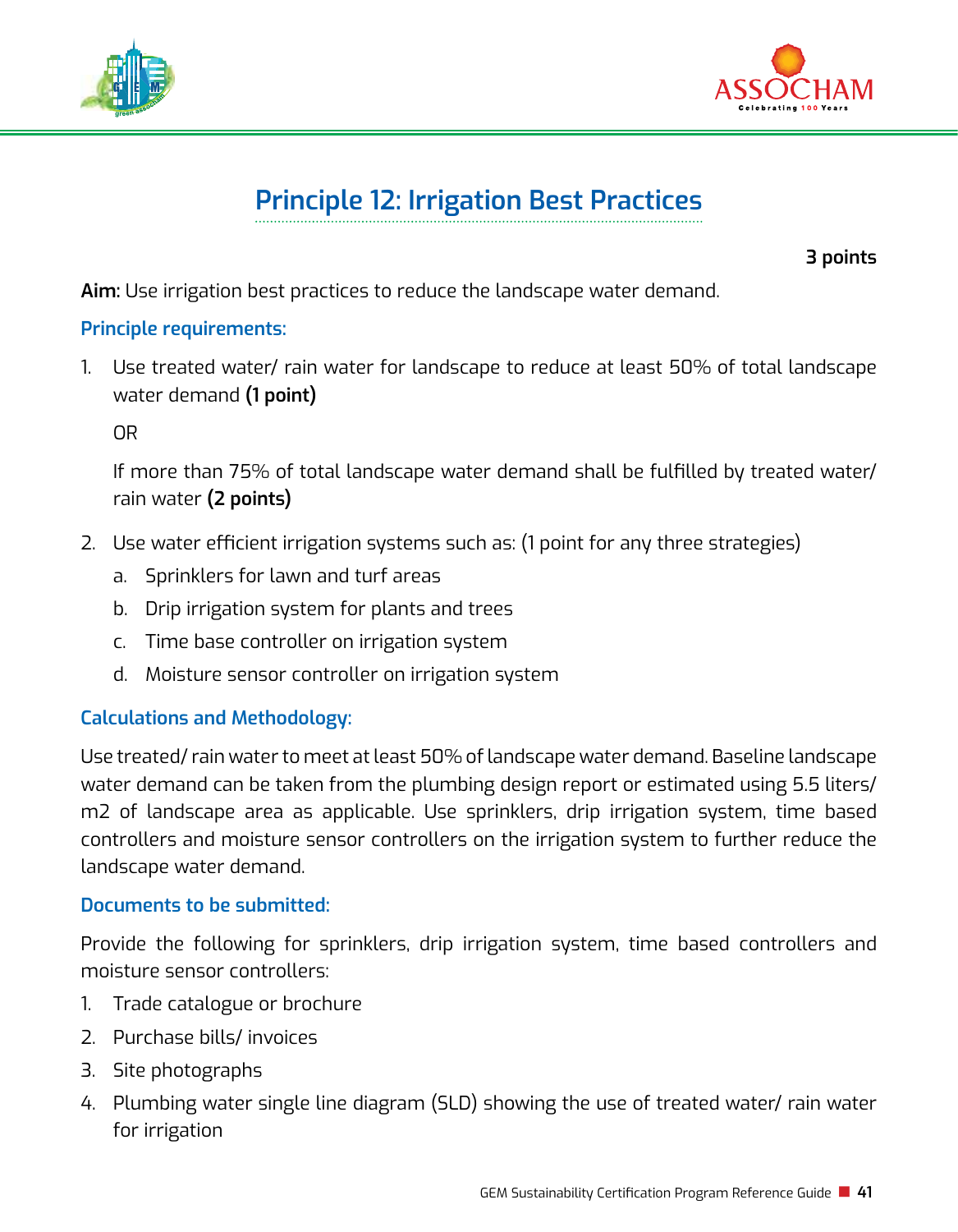



## **Principle 13: Measurement of Energy and Water Consumption**

#### **6 points**

**Aim:** Project should install meters to measure Energy and Water consumptions of the project on daily/monthly basis.

#### **Requirements:**

- 1. Provide following energy meters: **(2 points for four meters, 3 points for six meters)**
	- a. Each tenant level/ residential unit level/ department level in case of industrial projects as applicable
	- b. Interior common area lighting including stilt and basement parking
	- c. Interior common area air-conditioning (reception, club house, gymnasium, games rooms etc.)
	- d. Separate meters for Interior lighting and HVAC applications for industrial projects
	- e. Exterior area lighting (landscape, surface parking, driveways)
	- f. Onsite renewable energy system
	- g. Onsite waste water treatment system
	- h. Water pumping (both domestic and flushing water)
	- i. Lifts and elevators
- 2. Provide water meters on following water end usages: **(2 points for three meters, 3 points for five meters)**
	- a. Domestic water
	- b. Flushing water
	- c. Irrigation water
	- d. Main municipal water
	- e. Bore well water
	- f. Solar hot water system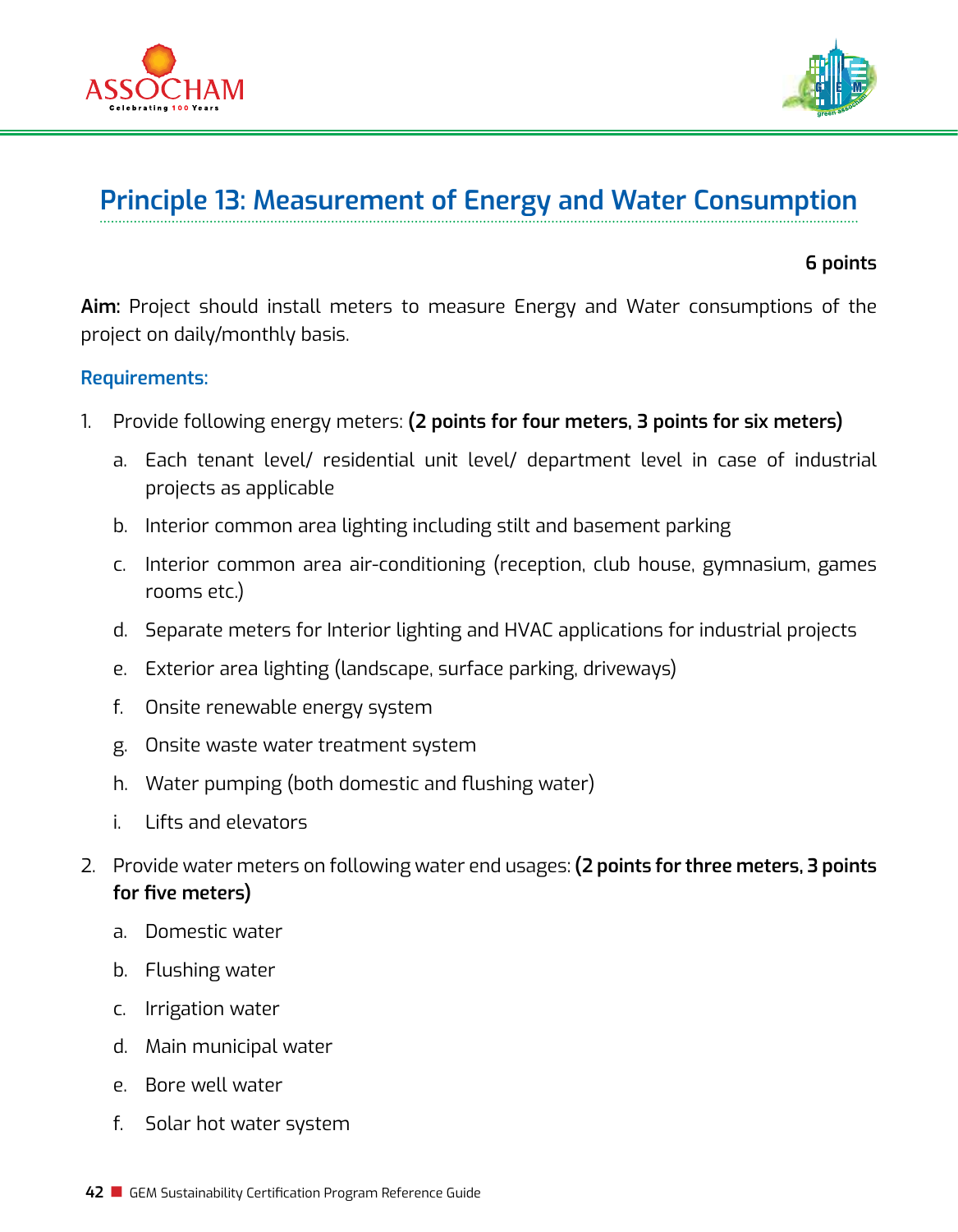



## **Calculations and Methodology:**

Energy meters should be capable of monitoring kWh, kW and Power factor.

Water metering at each tenant level and/ or residential unit level is not required.

- 1. Provide following metering single line diagrams (SLD) showing the above meters as applicable
	- a. Electrical metering
	- b. Plumbing
- 2. Provide following for energy and water meters:
	- a. Trade catalogue or brochure
	- b. Purchase bills/ invoices
- 3. Site photographs confirming the installation of energy and water meters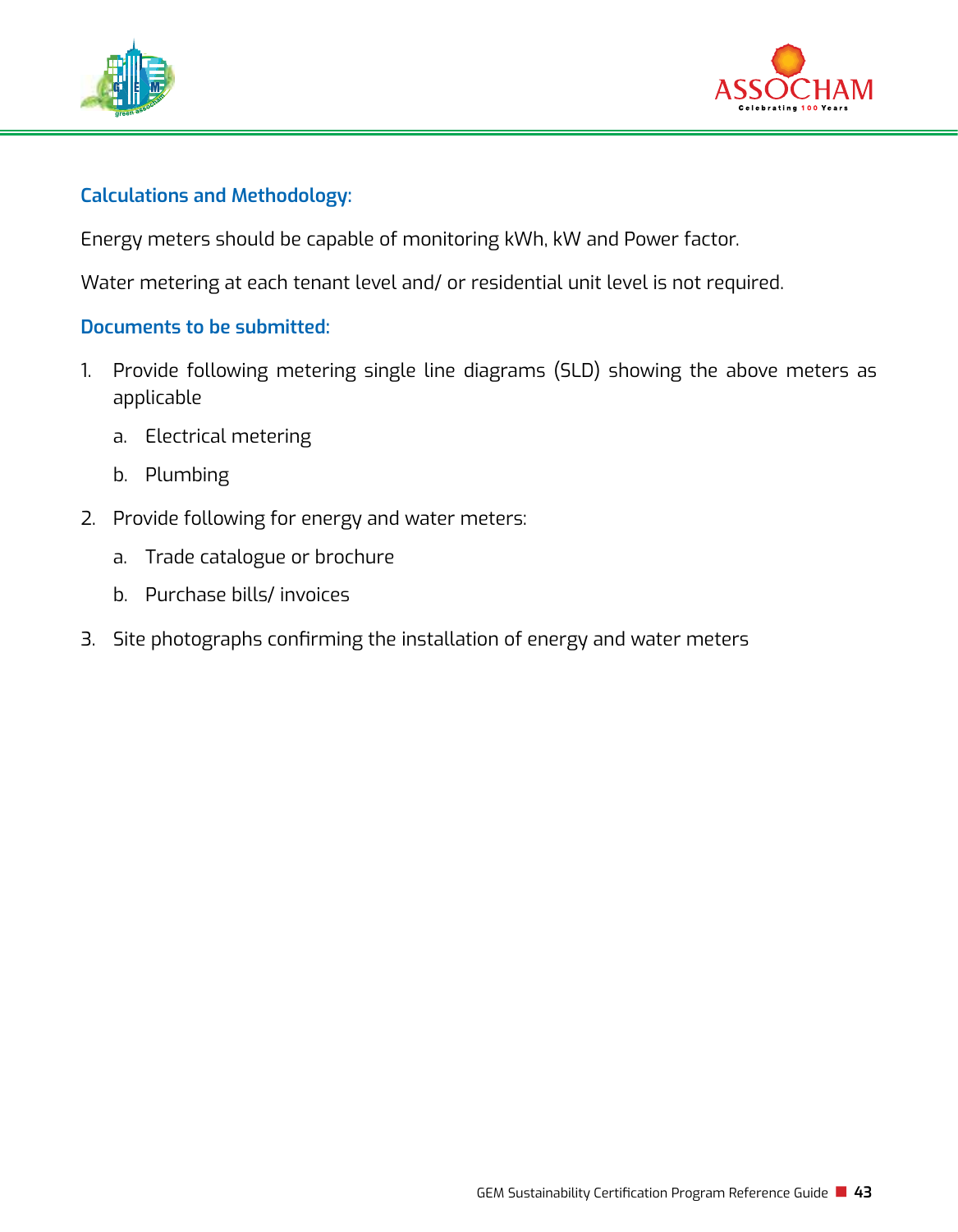



# **Principle 14: Post-occupancy Waste Management**

#### **4 points**

**Aim:** Implement a strategy for post-occupancy waste collection, segregation and disposal.

#### **Requirements:**

- 1. Provide separate waste bins for biodegradable and non biodegradable wastes at each residential unit level/ tenant level or floor level as applicable **(2 points)**
- 2. Provide central waste collection yard(s) for collection of biodegradable and non biodegradable wastes from the entire project. **(2 points)**

## **Calculations and Methodology:**

Separate waste bins must be provided for at least four major waste items to be collected from the site as applicable.

Separate bins must be provided for lamps, batteries and e-wastes as applicable.

Implement strategies for suitable disposal of the waste. Wastes must not be sent to the landfill.

Total solid waste generated by the project occupants can be estimated at the rate listed below as per NBC 2016:

- I. Residential refuse: 0.3 to 0.6 kg/person/day
- II. Commercial refuse : 0.1 to 0.2 kg/person/day
- III. Institutional refuse : 0.05 to 0.2 kg/person/day

Out of the total solid waste generated, 40% may be taken as organic waste and 60% as inorganic waste.

Total number of occupants can be taken from the project's Mechanical/Electrical/Plumbing design basis reports (MEP DBRs) or as prescribed by project design team.

- 1. Complete site plan and all typical floor plans showing the locations of waste bins
- 2. Site photographs confirming the installation of waste bins at site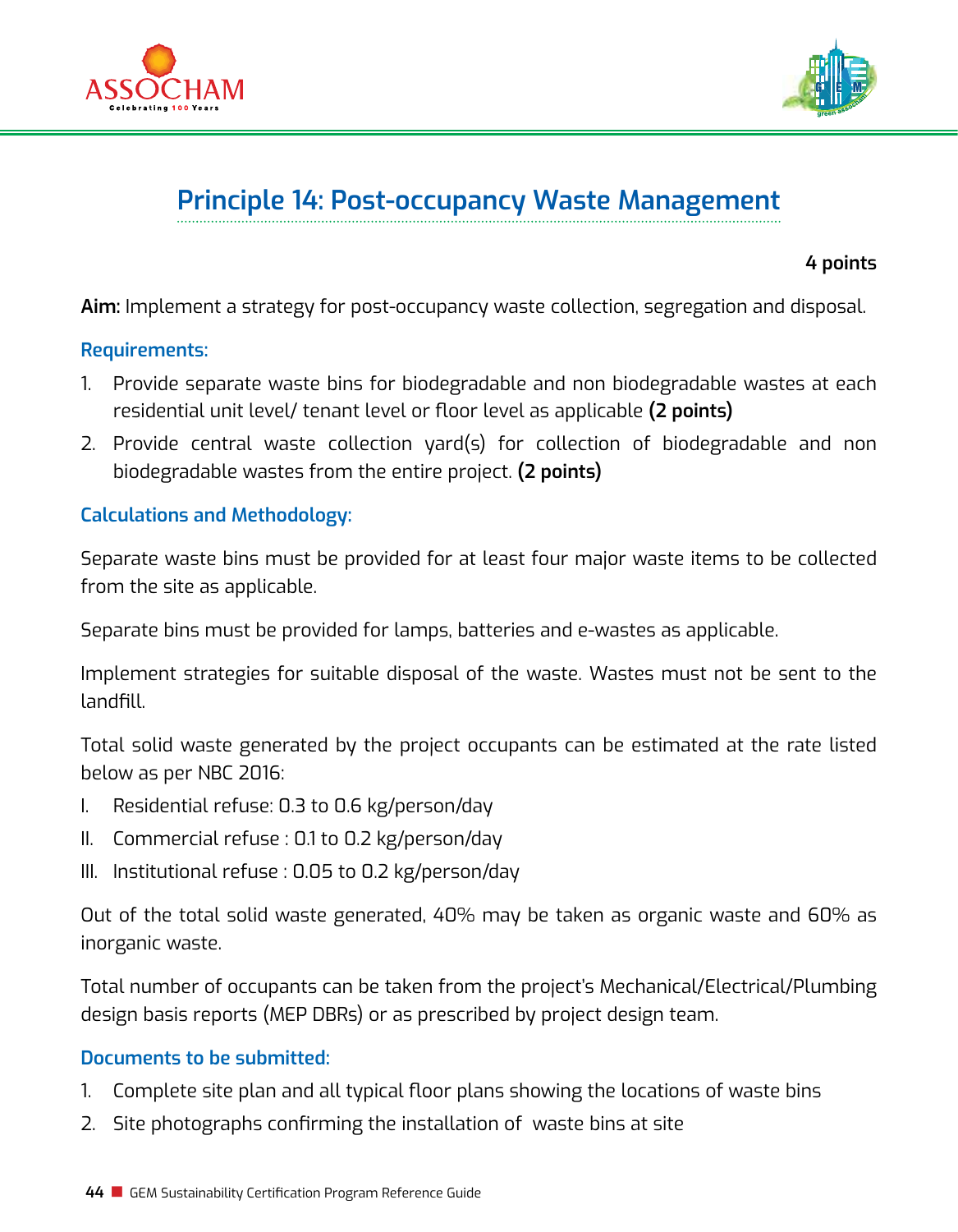



## **Principle 15: Onsite Conversion of Organic Waste**

**4 points**

**Aim:** Implement a strategy for conversion of organic waste into a nutrient-rich, usable material to encourage zero waste from project.

#### **Requirements:**

- 1. Provide separate waste bins for biodegradable and non biodegradable wastes at each residential unit level/ tenant level or floor level as applicable
- 2. Provide central waste collection yard(s) for collection of biodegradable and non biodegradable wastes from the entire project
- 3. Implement strategies for onsite treatment of entire organic waste

### **Calculations and Methodology:**

Biodegradable waste such as food scrap, garden and lawn clippings should be converted into manure or biogas instead of being sent to landfills.

Strategies include but are not limited to vermin-compost, organic waste convertor and biogas plant etc. Project team shall share the capacity sizing calculation for onsite biodegradable waste management system.

Total solid waste generated by the project occupants can be estimated at the rate listed below as per NBC 2016:

- I. Residential refuse: 0.3 to 0.6 kg/person/day
- II. Commercial refuse : 0.1 to 0.2 kg/person/day
- III. Institutional refuse : 0.05 to 0.2 kg/person/day

Out of the total solid waste generated, 40% may be taken as organic waste and 60% as inorganic waste.

Total number of occupants can be taken from the project's Mechanical/Electrical/Plumbing design basis reports (MEP DBRs) or as prescribed by project design team.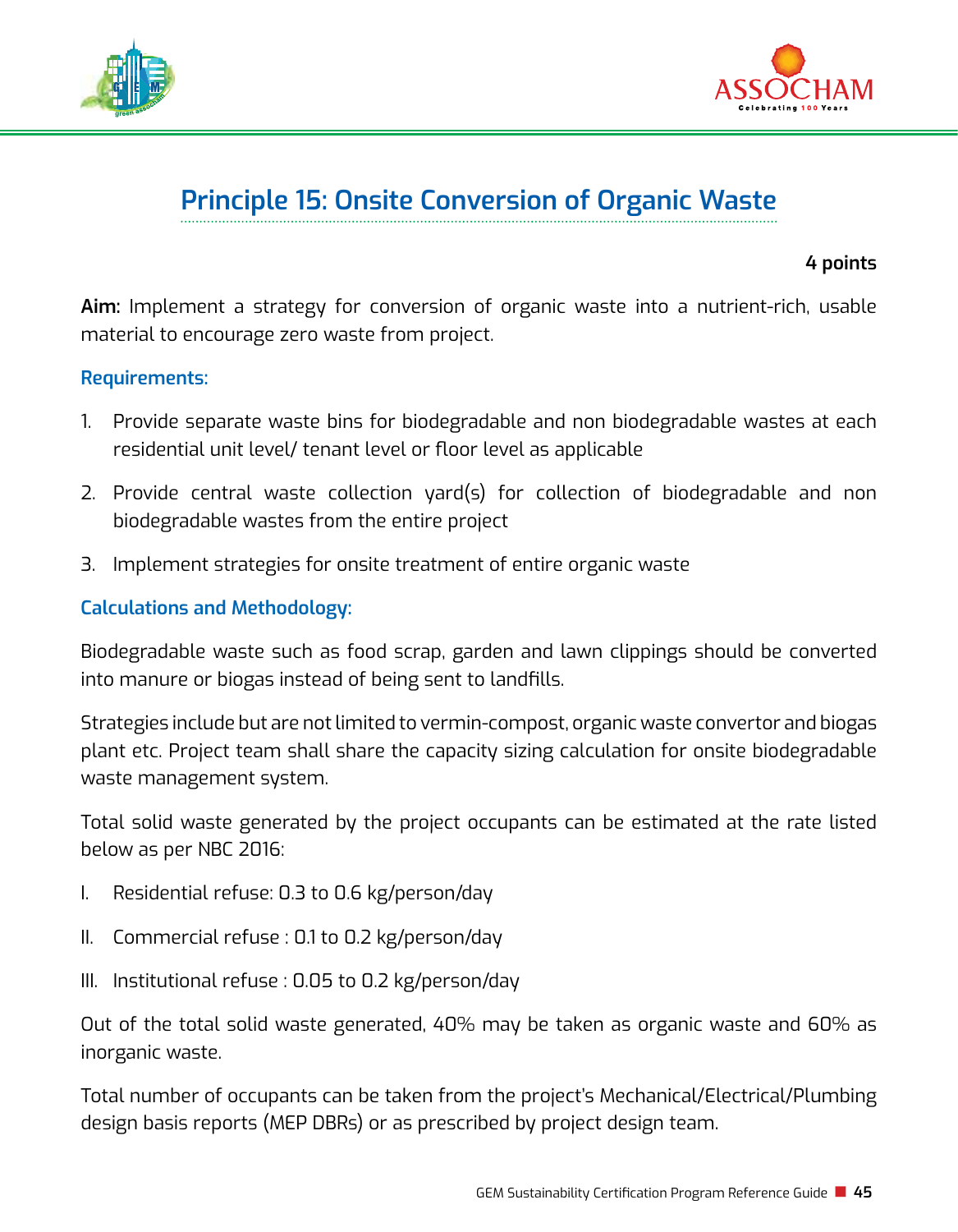



- 1. Site drawing showing the location of biodegradable waste management system
- 2. Technical description of biodegradable waste management system implemented onsite
- 3. Trade catalogue or brochure biodegradable waste management system
- 4. Purchase bills/ invoices of biodegradable waste management system
- 5. Site photographs confirming the installation of biodegradable waste management system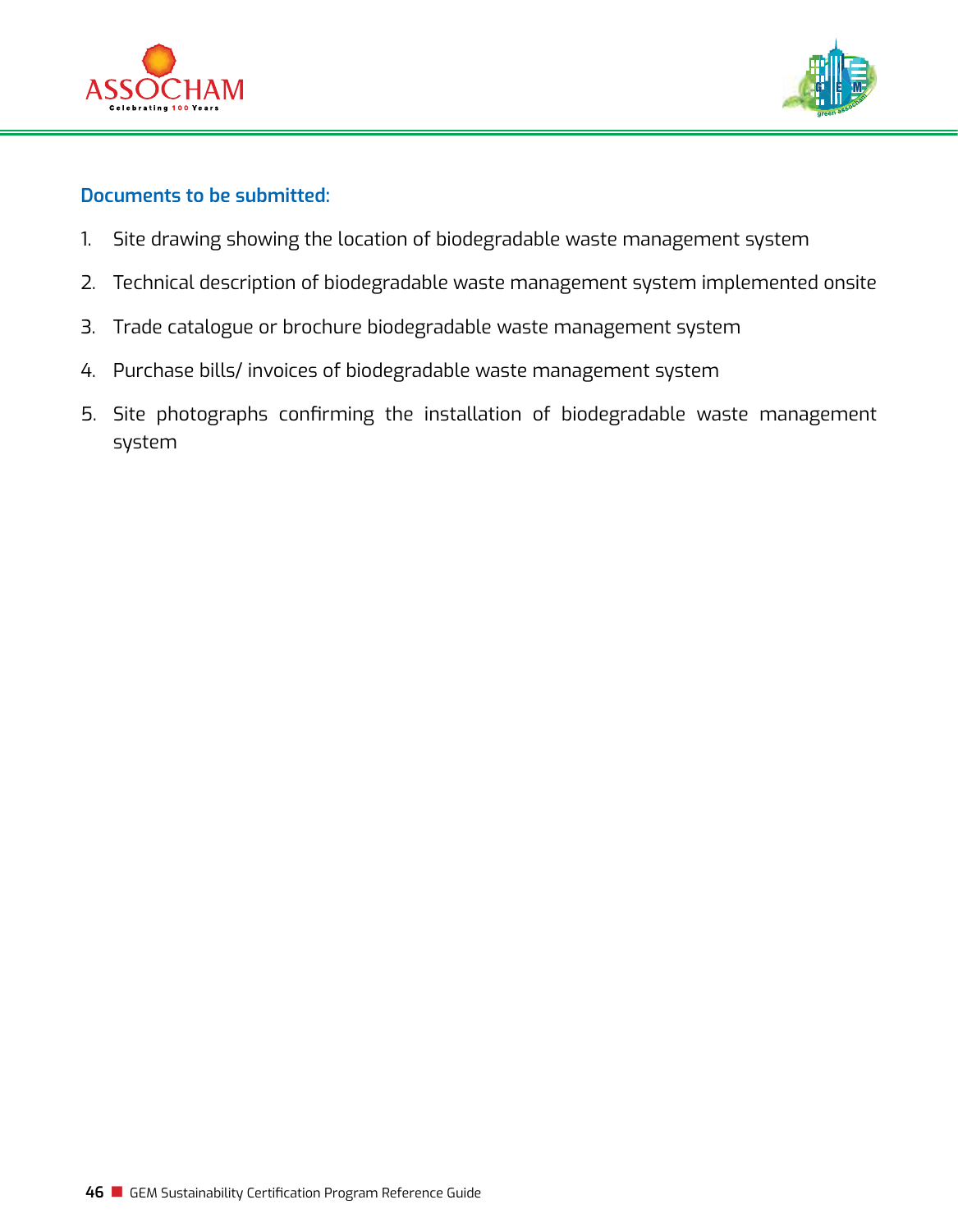



## **Principle 16: Amenities for fundamental needs and daily commute**

#### **6 points**

**Aim:** Encourage the developers to provide the amenities for fundamental needs and develop the sites near to such facilities.

#### **Requirements:**

Provide following facilities within the project site before the occupancy – **(2 points for any four facilities)** 

- 1. Common hall/ Break out room
- 2. Games room
- 3. Gymnasium
- 4. Swimming pool
- 5. Play ground for activity
- 6. Canteen
- 7. First aid facility

Develop the site near to the following facilities (within the site or 1 km pedestrian distance from the main entrance of the site) - **(2 points for any six facilities)** 

- 1. Pharmacy shop
- 2. Grocery store
- 3. Bakery
- 4. ATM/ Bank
- 5. Restaurant/ hotel
- 6. Barbershop/ beauty parlour
- 7. Public park/ Garden
- 8. Hardware and sanitary shop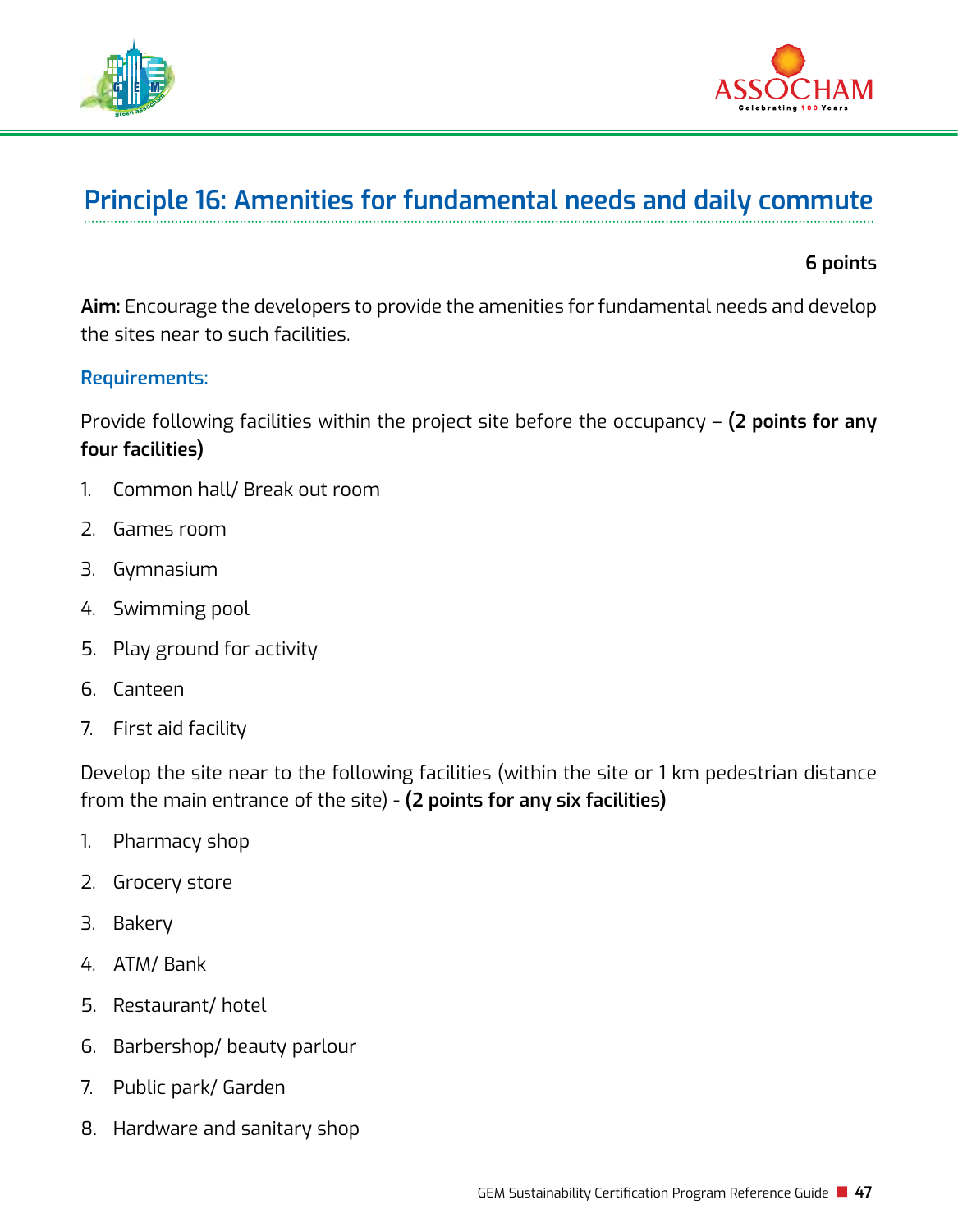



Develop the site near to the following facilities (within 1.5 km distance from the main entrance of the site) - **(2 points for any two facilities)** 

- 1. School
- 2. College/ University
- 3. Hospital/ Clinic
- 4. Bus stop/ Auto stand
- 5. Metro station
- 6. Super Market/ Shopping Mall
- 7. Car/ Van pool/ Bus shuttle services provided for at least 20% of regular occupants by the project owner/ developer

#### **Calculations and Methodology:**

- 1. Facilities provided within the site must be significantly sized to meet project's requirements.
- 2. Facilities outside the site must be accessible to all occupants of the project.

- 1. Drawings confirming the location of all facilities provided within the site
- 2. Photographs of all the facilities referred for the project
- 3. Pedometer map highlighting the distance and location of the facilities referred for the project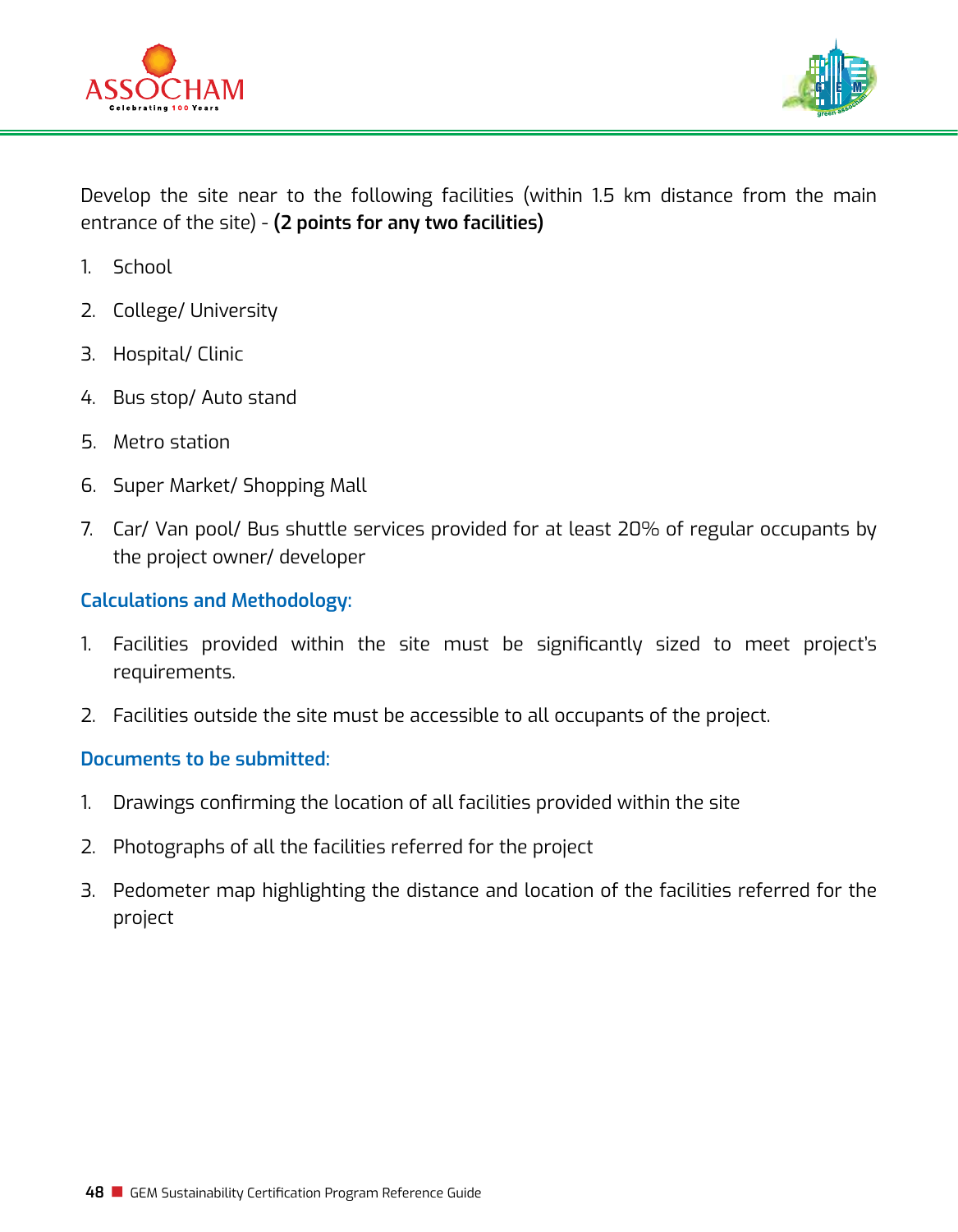



## **Principle 17: Best Practices for Universal Building Design**

#### **5 points**

**Aim:** Encourage developers and designers to be innovative and think creatively about solutions that meet the needs of differently abled.

#### **Requirements:**

Include but not limited to following features for differently abled. All features must be designed as per National Building Code (NBC) of India 2016.

- 1. Ramps with handrails at the main entrance and exit of each building. **(essential)**
- 2. Handrails, Audio and Braille facilities in the lifts **(1 point)**
- 3. Preferred parking nearest to the main entrance of the building. Provide at least one designated accessible parking space for every 50 equivalent car units (ECUs) provided in the project as per local parking bylaws and part thereof. **(2 points)**
- 4. For commercial, industrial and other buildings at least one toilet per floor designed for differently abled **(2 points)**

For residential buildings – provide at least two toilets designed for differently abled in the common area of the facility up to two towers/ blocks. Add one toilet per tower/ block further for more than two blocks/ towers. **(2 points)**

## **Calculations and Methodology:**

- 1. Architects and developers should include the design features that can support differently abled
- 2. Refer National Building Code of India 2016, Volume 1, PART 3, Section 13, Annexure B for details.

- 1. Drawings confirming the inclusion of such features in the building design
- 2. Trade catalogue or brochure of lifts installed in the project
- 3. Copy of purchase bills/ invoices of such lifts
- 4. Photographs of the features provided for differently abled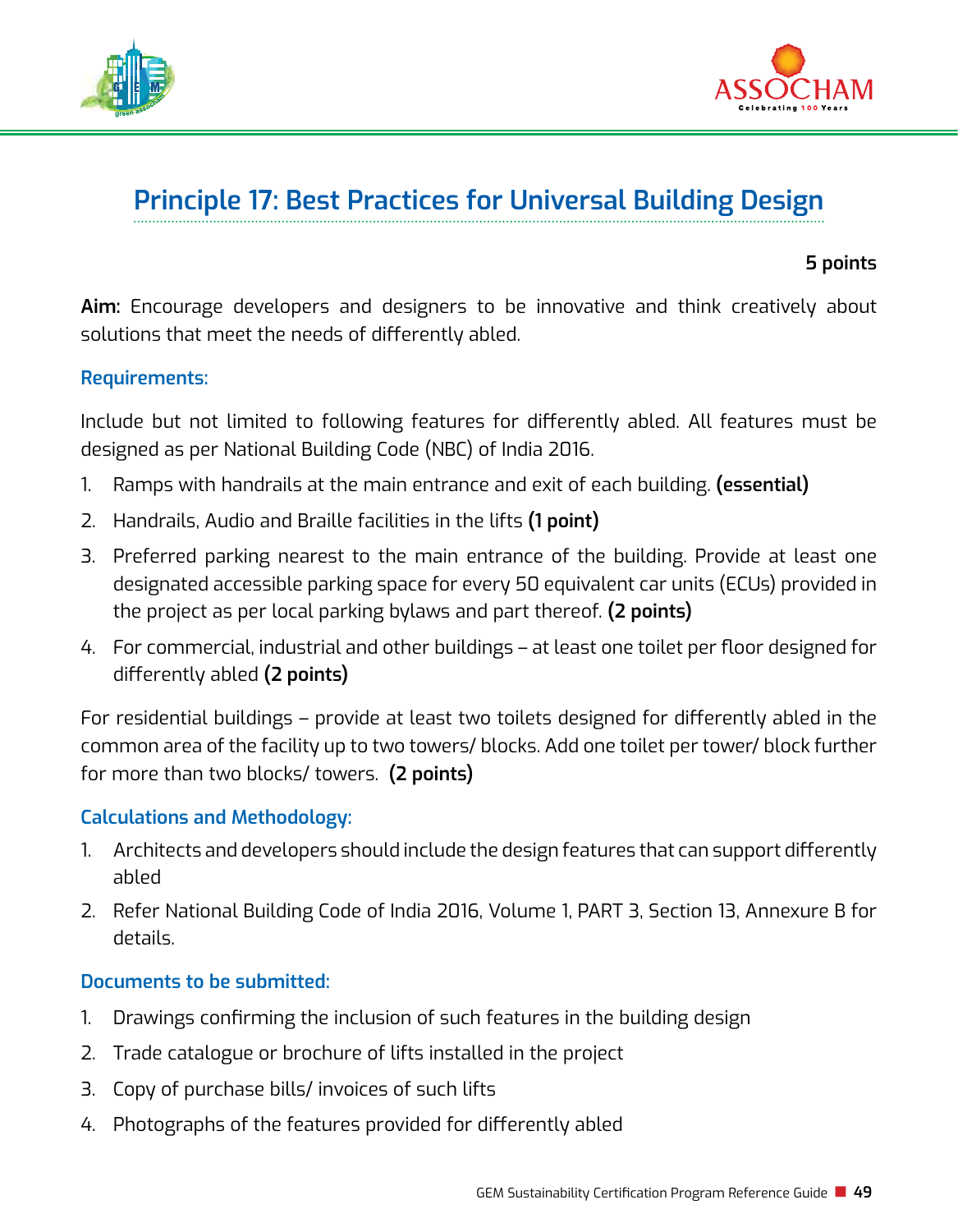



# **Principle 18: Reduced Exposure to VOC**

**3 points**

**Aim:** Limiting VOC content in interior paints, adhesives, sealants and coatings to protect indoor air quality and occupational health.

## **Requirements:**

- 1. Specify and use low-emitting or non-emitting products that will significantly reduce the strength of VOC exposure to indoors.
- 2. Architectural paints and coatings must not exceed the following limits. **(1 point)**

| <b>Paints and Coatings</b> | VOC limit gm/lit less water |
|----------------------------|-----------------------------|
| Flat (Mat) paints          | 5П                          |
| Non-flat (Glossy) paints   | 15N                         |
| Varnish                    | ารก                         |

3. Adhesives and sealants must not exceed the following limits. **(1 point)**

| <b>Adhesives</b>            | VOC limit gm/lit less water |
|-----------------------------|-----------------------------|
| Wood flooring               | 100                         |
| Carpet                      | 50                          |
| Glazing                     | 100                         |
| Wood                        | 30                          |
| <b>HVAC</b> duct insulation | 850                         |
| Tile                        | 65                          |

4. Anti-corrosive and anti rust paints must not exceed the following limits. **(1 point)**

| <b>Material Description</b>     | VOC limit gm/lit less water |
|---------------------------------|-----------------------------|
| Anti-corrosive/Anti-rust paints | 25N                         |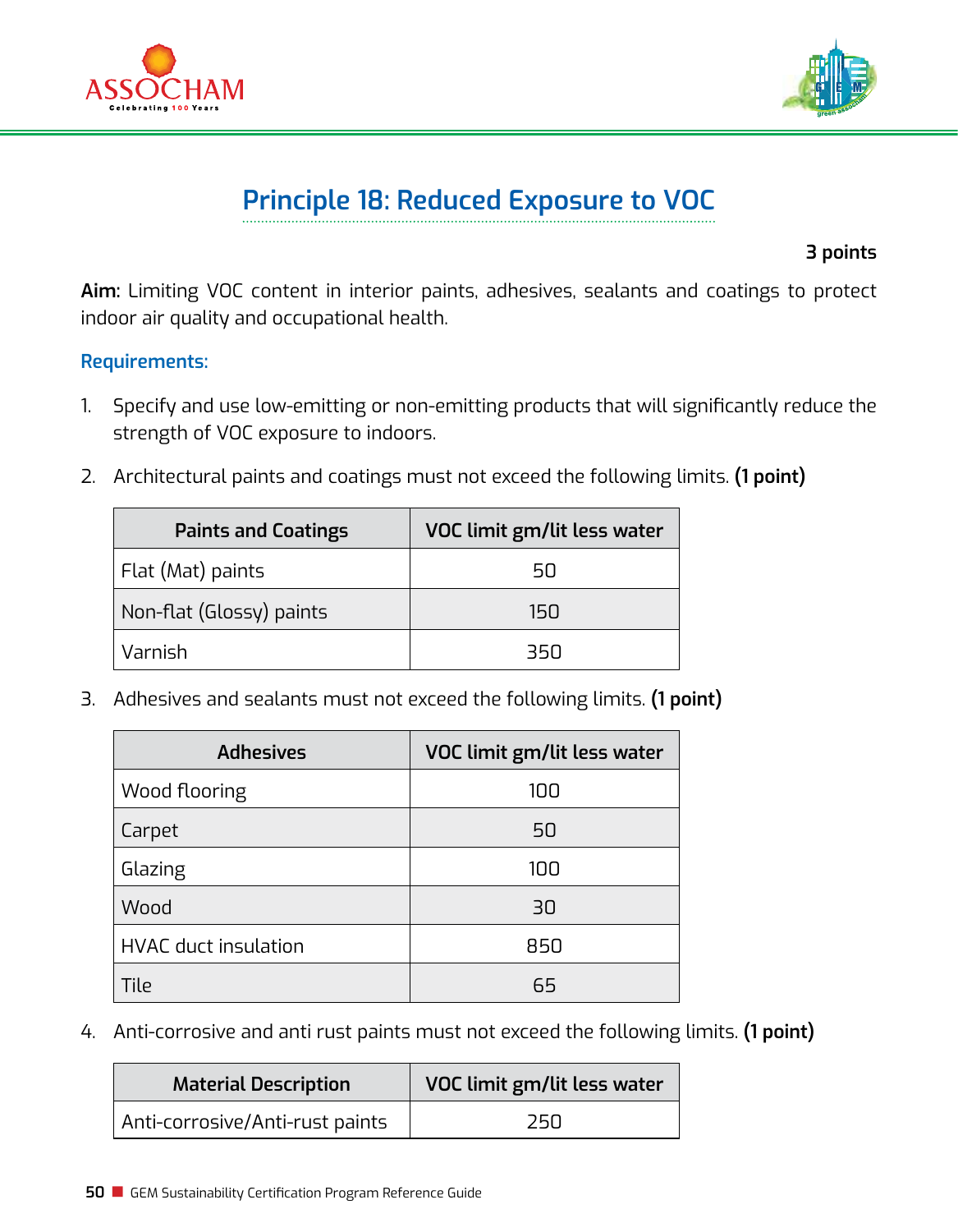



## **Calculations and Methodology:**

Paints, coatings and adhesives are significant contributors to indoor air pollution. Many of these products contain volatile organic compounds (VOCs) that can have health effects. Exposure to VOCs can cause acute reactions, such as eye, nose, and throat irritation to chronic health problems such as asthma, chronic obstructive pulmonary disease, and cancer. Higher concentrations of VOCs are typically found indoors because of reduced air ventilation and various other sources of VOCs.

This Principle limits VOC for on-site wet-applied products to avoid environmental damage and protect the people who apply these products or are exposed to them during installation. This Principle covers architectural paints, coatings and adhesives that are applied on-site to indoor surfaces and finishes.

Increase ventilation when using products that emit VOCs, meet or exceed any label precautions and do not store opened containers of unused paints and similar materials to reduce exposure to VOCs.

- 1. Area of application of each low-emitting and non-emitting product used
- 2. Trade catalogue/ brochure/ test certificate/ Material Safety Data Sheets of each such product used
- 3. Copy of purchase bills/ invoices of each such product used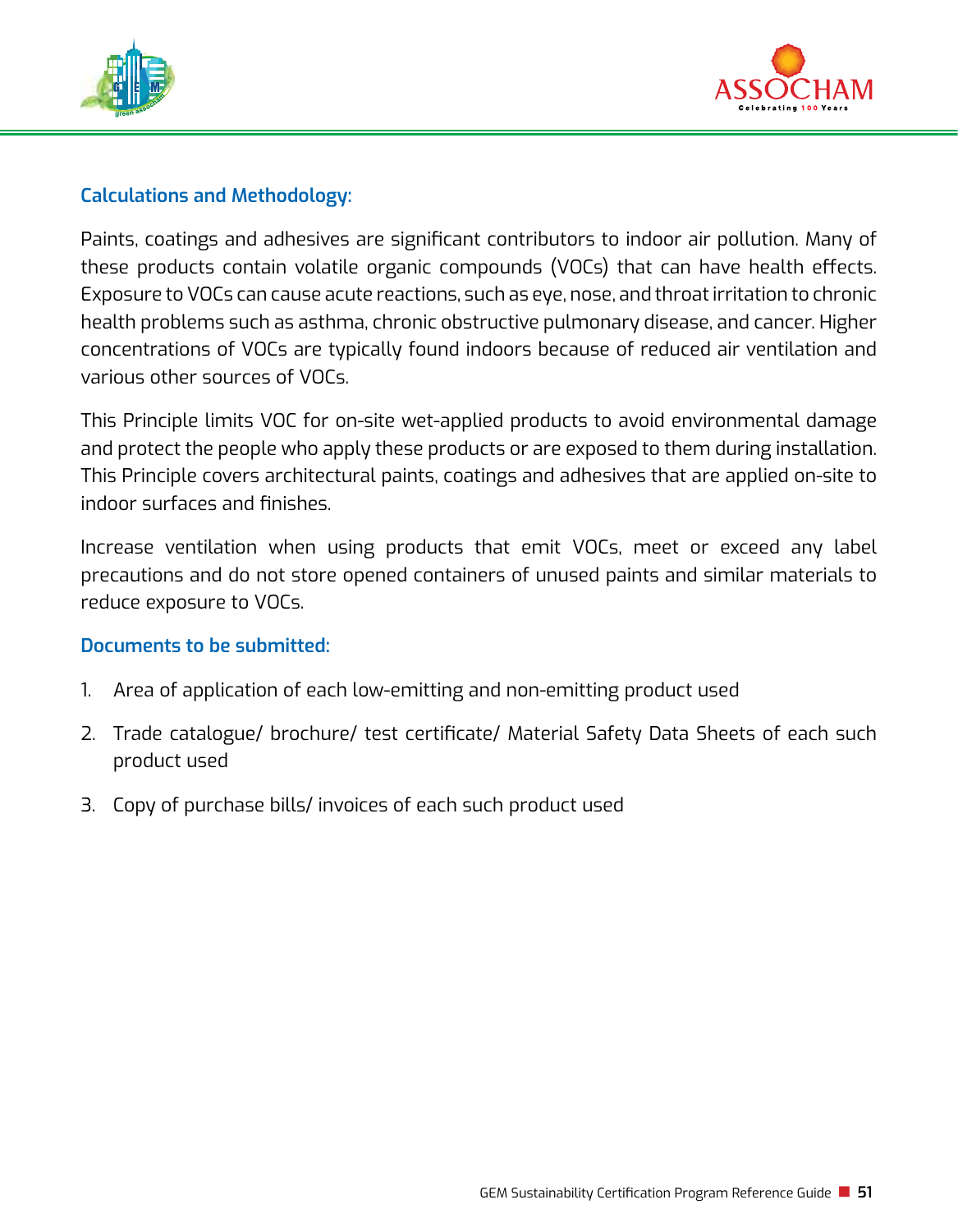



## **Principle 19: No Use of Halogenated Hydrocarbons**

#### **2 points**

**Aim:** Reduction in the emission of Halogenated Hydrocarbons (CFC, HCFC and Halons) to reduce the depletion of Ozone layer.

#### **Requirements:**

- 1. Use Chlorofluorocarbon (CFC) free HVAC and refrigeration systems in the project **(essential)**
- 2. Fire extinguishers and suppression systems installed in the project must be free from halons **(essential)**
- 3. Use Hydro chlorofluorocarbon (HCFC) free HVAC and refrigeration systems in the project **(2 points)**

## **Calculations and Methodology:**

Emissions of halogenated hydrocarbons substances such as CFCs, HCFCs and halons lead to ozone layer depletion. Such substances are found in refrigerants also. All these ozone depleting substances remain stable in the lower atmospheric region, but as they reach the stratosphere, they get exposed to the ultra violet rays. This leads to their breakdown and releasing of free chlorine atoms which reacts with the ozone gas, thus leading to the depletion of the ozone layer.

For owner occupied spaces – Project owner shall follow above Principle requirements.

#### **For tenant occupied space –**

- a. If HVAC, Refrigeration, Fire extinguishers and suppression systems are installed by project owner - Project owner shall follow above Principle requirements.
- b. If HVAC, Refrigeration, Fire extinguishers and suppression systems are not installed by project owner – Provide copies of tenant agreements confirming that the systems proposed to be installed in the tenant spaces must comply with the above Principle requirements.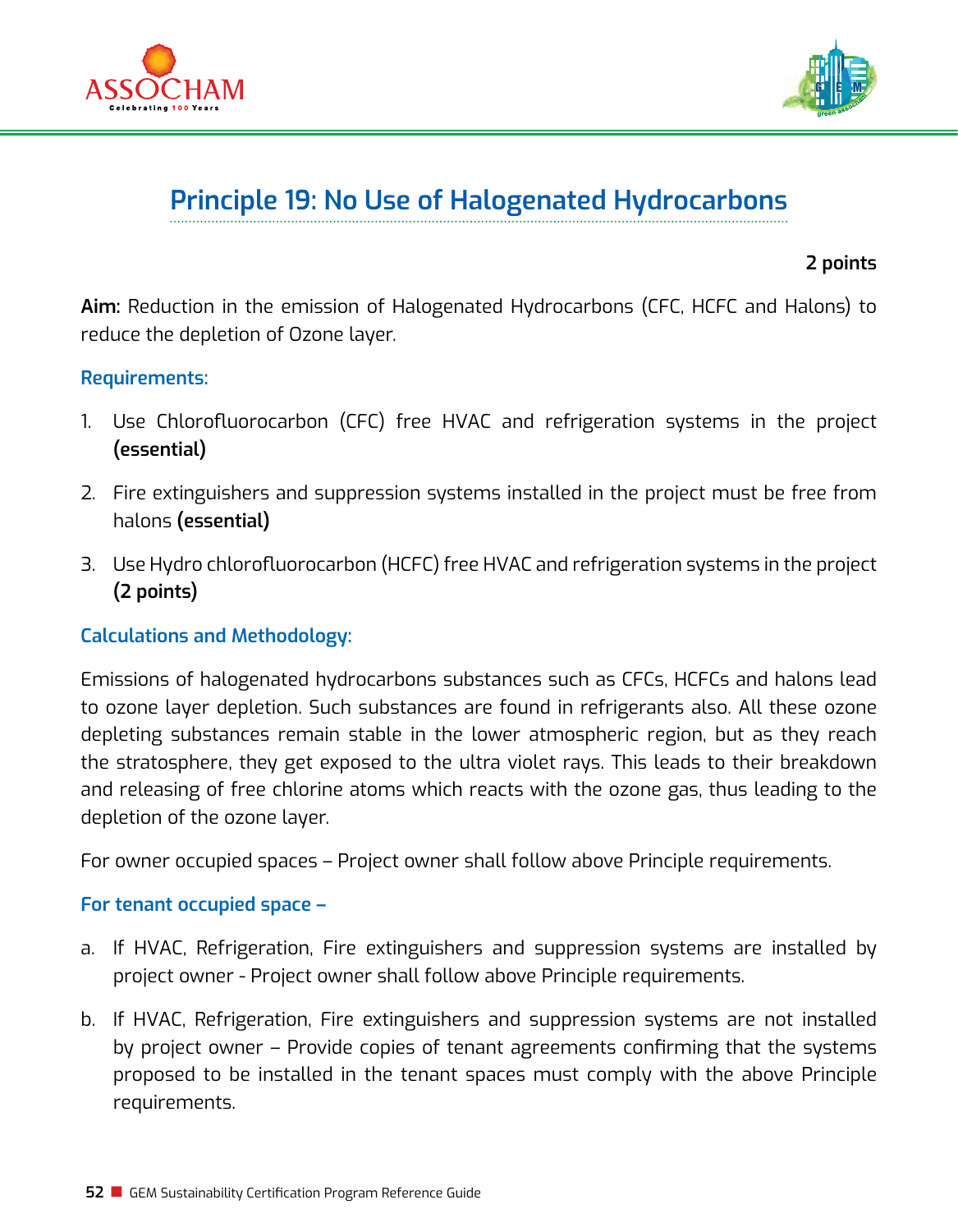



#### **For residential projects –**

- a. If HVAC, Refrigeration, Fire extinguishers and suppression systems are installed by project owner - Project owner shall follow above Principle requirements.
- b. If HVAC, Refrigeration, Fire extinguishers and suppression systems are not installed by project owner – Provide copies of tenant guidelines confirming that the systems proposed to be installed in the tenant spaces must comply with the above Principle requirements.

- 1. Trade catalogue or brochure of Fire extinguishers and suppression systems, HVAC and refrigeration systems
- 2. Purchase bills/ invoices of Fire extinguishers and suppression systems, HVAC and refrigeration systems
- 3. Site photographs confirming the installation of CFCs, HCFCs and halons free Fire extinguishers and suppression systems, HVAC and refrigeration systems
- 4. Copies of tenant guidelines/ agreements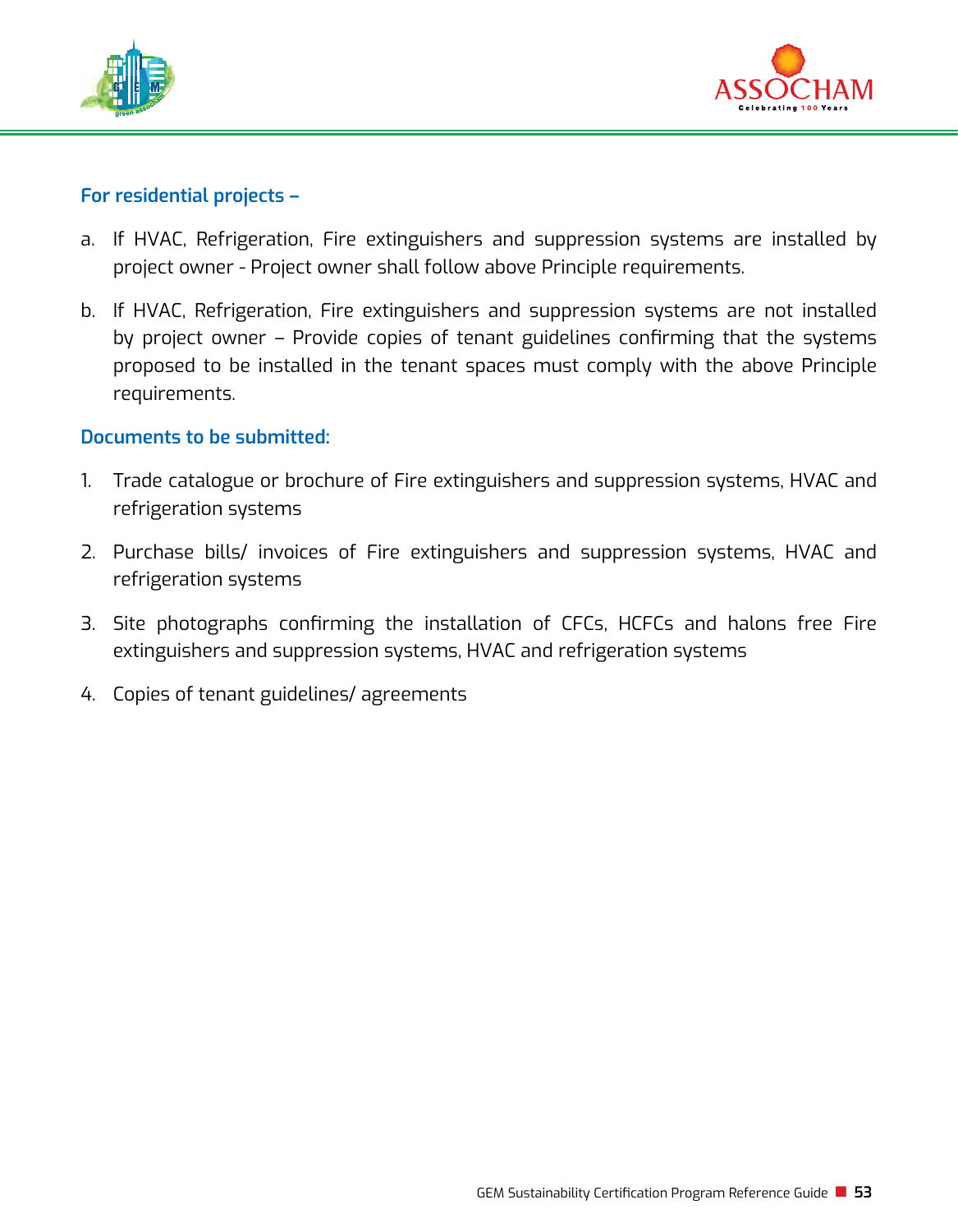



## **Principle 20: Sustainable Development of Construction Engineering**

## **12 points**

**Aim:** Utilization of alternatives of basic materials being used in construction industry to conserve the precious natural resources and prevent valuable recyclable materials going to landfills as waste.

#### **Requirements:**

- 1. Use façade glass, door and window glass with recycled content of more than 15% **(2 points)**
- 2. Use Portland Pozzolana Cement (PPC) cement for masonry and plaster work.
	- a. 50% of masonry and plaster work **1 point**
	- b. 75% of masonry and plaster work **2 points**
- 3. Use fly ash bricks or AAC blocks or similar products for brick work.
	- a. 40% of brick work **1 point**
	- b. 80% of brick work **2 points**
- 4. Use fly ash in concrete mix/ ready mix concrete **(2 points)**
- 5. Use TMT steel bars with recycled content of more than 25% **(2 points)**
- 6. Use at least 50% of tiles with recycled content of more than 25% **(2 points)**

## **Calculations and Methodology:**

Recycling is very important for sustainable development of construction industry as it reduces the demand for virgin materials and diverts valuable wastes going to landfills.

TMT steel bars, concrete, bricks, cement, glass and tiles constitute a major portion of building construction materials bill of quantity (civil BOQ). Hence, attempt to use those materials with recycled contents as far as possible, avoid use of virgin materials and prevent useful materials going to landfills.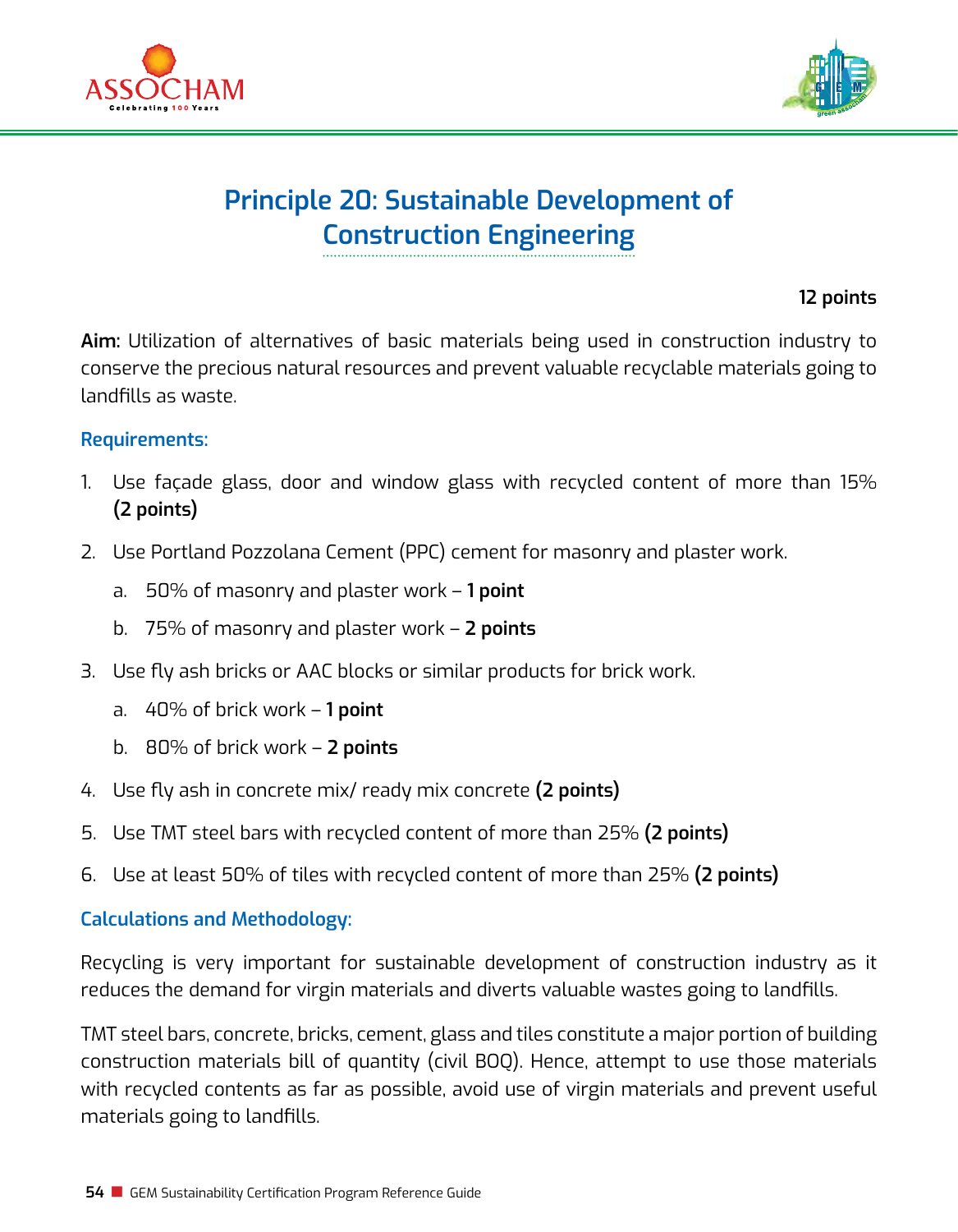



PPC cement has Pozzolanic materials such as fly ash, volcanic ash. Fly ash bricks, AAC blocks and similar products constitute at least 35% of fly ash. Do not use conventional red clay bricks.

New Thermo Mechanically Treated (TMT) steel is mostly made up of a combination of preconsumer waste steel, post-consumer waste steel and virgin steel. Similarly, tiles and glass are also made up of pre-consumer waste steel, post-consumer waste and virgin materials.

All calculations for this Principle will be done on the basis of quantities (either weight, volume, counts etc as applicable) of the materials used in the project, not on the costs.

- 1. Building construction materials BOQ with total quantities of above materials (glass, steel, cement, bricks, concrete/ RMC, tiles)
- 2. Owner declaration confirming the total quantities of above materials (glass, steel, cement, bricks, concrete/ RMC, tiles)
- 3. Trade catalogue/ brochure/ manufacturer letter confirming the recycled content percentage in the product as applicable.
- 4. Copy of purchase bills/ invoices of respective building construction materials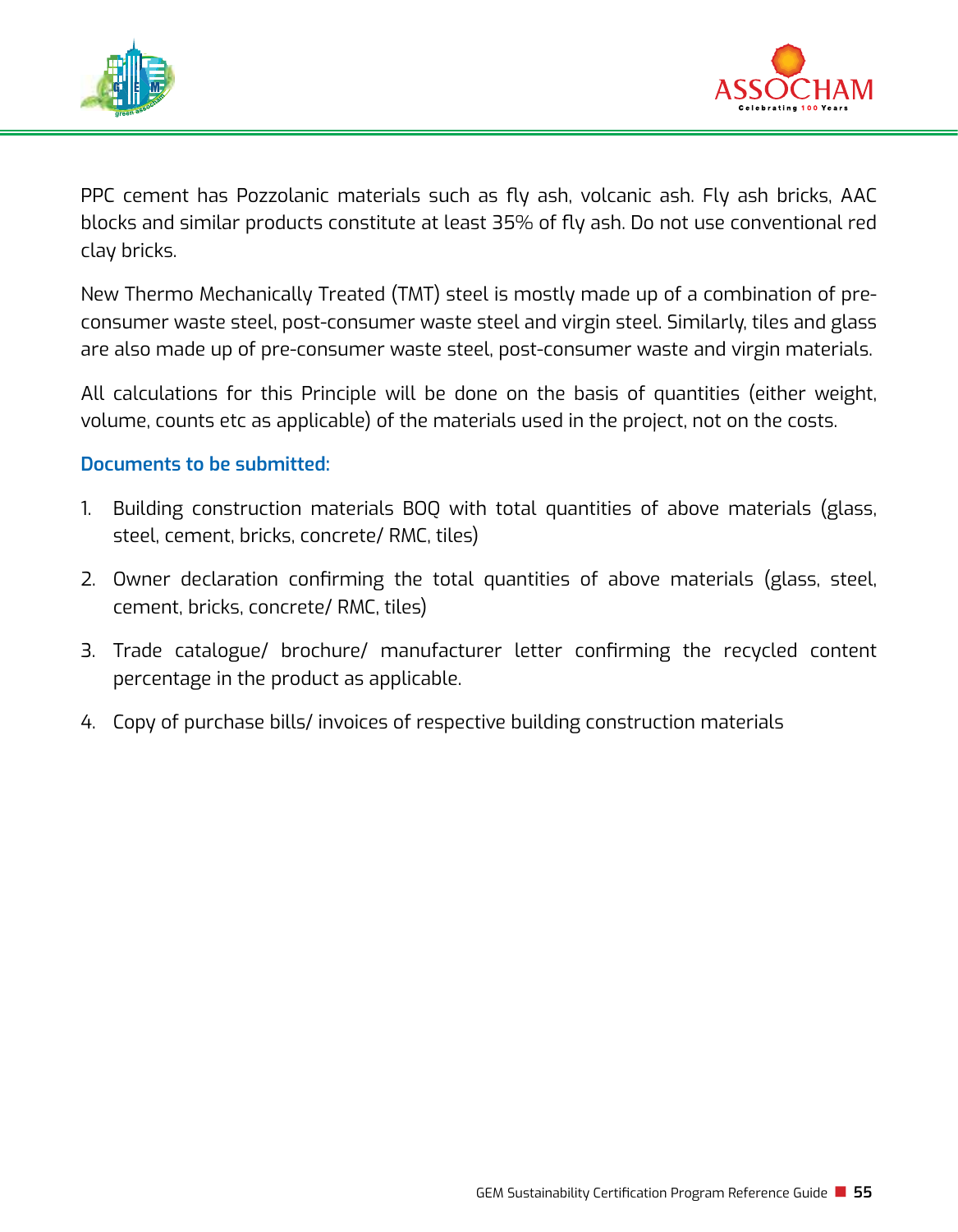



# **Principle 21: Local Sourcing of Construction Materials**

#### **6 points**

**Aim:** Utilize locally available building construction materials manufacturers/ suppliers for buying materials to reduce environmental pollution and transportation cost.

#### **Requirements:**

- 1. Use locally sourced (excavated and/ or manufactured) sand, stones, aggregates, bricks, paver blocks and concrete as applicable. Source distance from project site should not be more than 250 km. **(2 points)**
- 2. Use locally sourced (excavated and/ or manufactured) cement, glass, wood products and tiles as applicable. Source distance from project site should not be more than 550 km. **(2 points)**
- 3. Use locally sourced (excavated and/ or manufactured) steel (all types) as applicable. Source distance from project site should not be more than 850 km. **(2 points)**

*Note – Distance mentioned above is not the radial distance. It can be pedestrian, rail or road distance.*

## **Calculations and Methodology:**

Local sourcing is finding the closet available manufacturers and suppliers of building construction materials as applicable and using them. It is recommended to source as much of the construction materials as possible from the local region to reduce the environmental pollution and transportation cost.

Main benefit of local sourcing of materials is the reduced environmental impact due to shorter distance travelled by the materials.

Local sourcing is most effective with simple materials such as sand, stones, aggregates, bricks, cement, wood products, paver blocks and concrete as there are often several suppliers/ manufacturers within a regional area. However with more complicated materials, this strategy may not work as there may be very few suppliers/ manufacturers of such materials.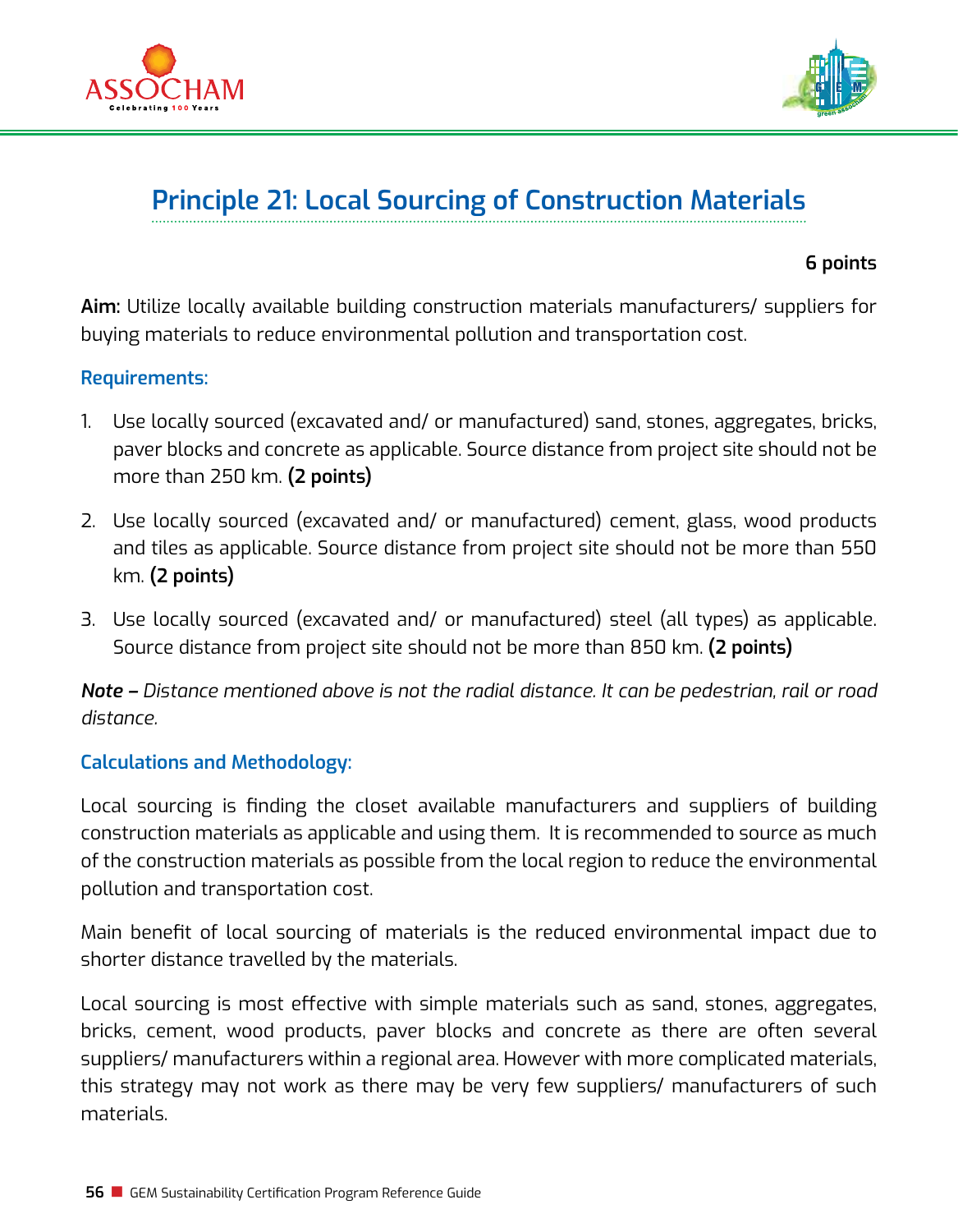



All calculations will be done on the quantities and not on the costs.

- 1. Building construction materials BOQ with total quantities of above materials
- 2. Owner declaration confirming the total quantities of above materials
- 3. Manufacturer letter confirming the local sourcing of above materials
- 4. Copy of purchase bills/ invoices of respective building construction materials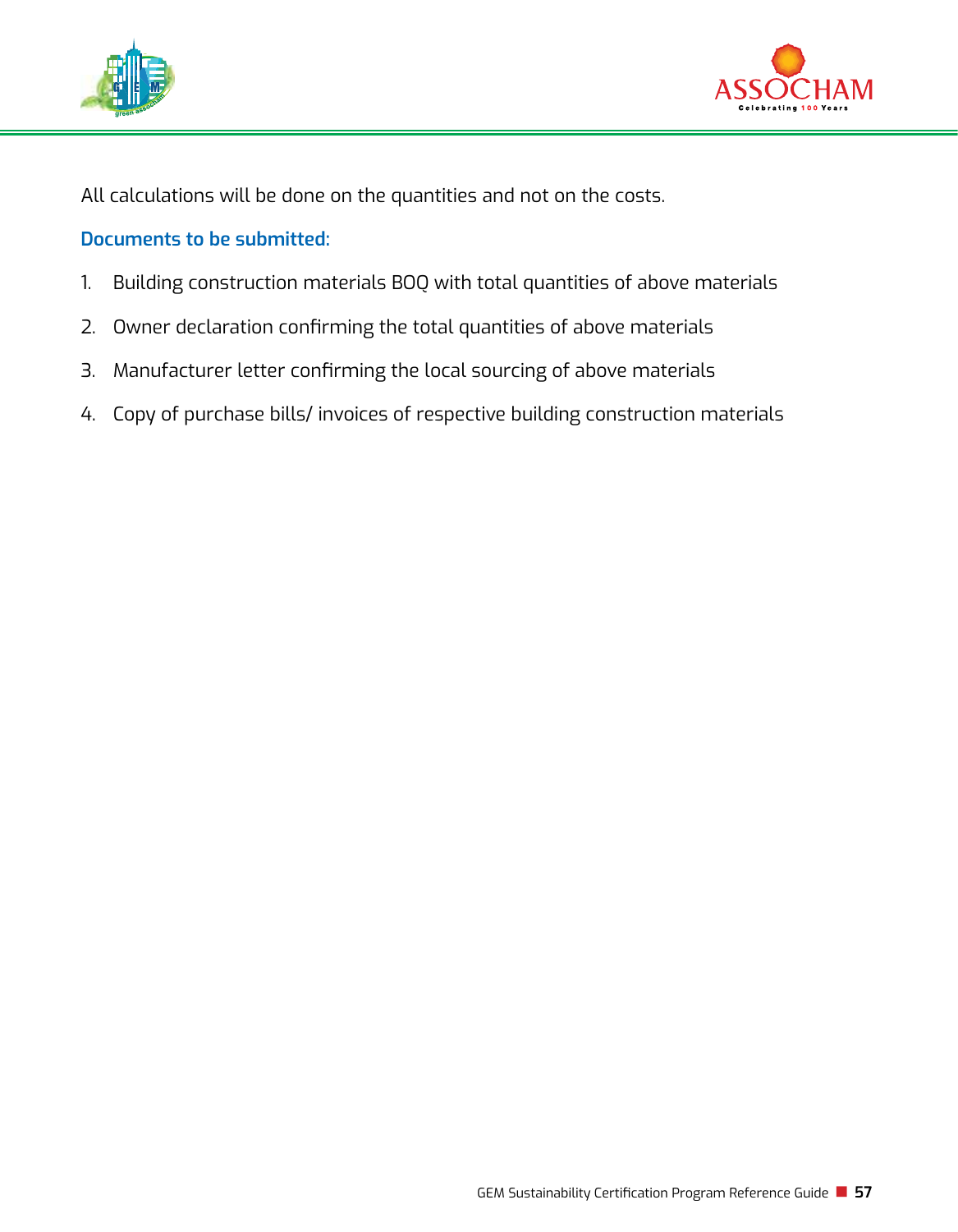



## **Principle 22: Judicious use of hard wood and soft wood**

#### **4 points**

**Aim:** Do not use hardwood and softwood in the project in order to save trees and our mother earth.

#### **Requirements:**

- 1. Do not use hardwood and softwood in the project in door frames, doors and furniture applications. **(1 point)**
- 2. Use engineered wood products such as Medium density fiberboard (MDF), Low density fiberboard (LDF) and Plywood for making door frames, doors and furniture as applicable **(1 point)**
- 3. Engineered wood products should be free from urea formaldehyde resin **(1 point)**
- 4. Use rapidly renewable materials in the project that constitute at least 10% of total cost of wood or wood products used in the project. The rapidly renewable materials include but not limited to linseed, straw, cotton, wheat, natural rubber, bamboo and cork. **(1 point)**

#### **Calculations and Methodology:**

Particleboard, low density fiberboard (LDF) and chipboard are manufactured from wood chips; sawmill shavings or sawdust and a resin or binder.

Medium density fiberboard (MDF) is made by breaking down hardwood and softwood residuals into wood fibers, combing it with resin or binder. Panels are formed by applying high temperature and pressure.

Use rapidly renewable materials instead of the products made from fossil-fuel derivatives. Rapidly renewable materials include linseed, straw, cotton, wheat, natural rubber, bamboo and cork. The products from rapidly renewable materials can be linoleum, straw bales, cotton batt insulation, wheat board panels, bamboo cabinetry and cork flooring etc.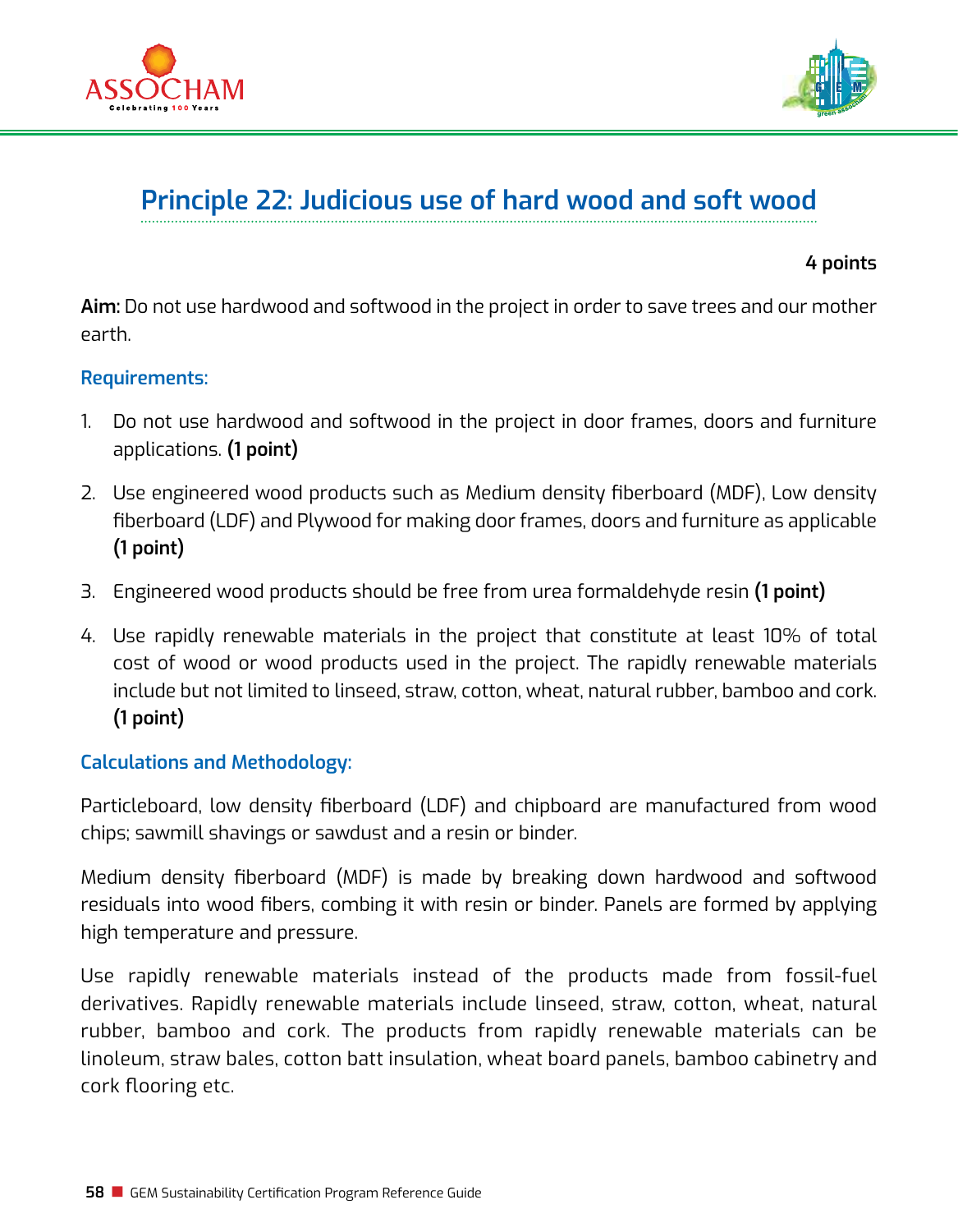



- 1. Building civil construction materials bill of quantity (BOQ) to ensure that the hardwood and softwood are not used anywhere in the project.
- 2. Products catalogue or brochure of engineered wood products used in the project
- 3. Copy of purchase bills/ invoices of engineered wood products used in the project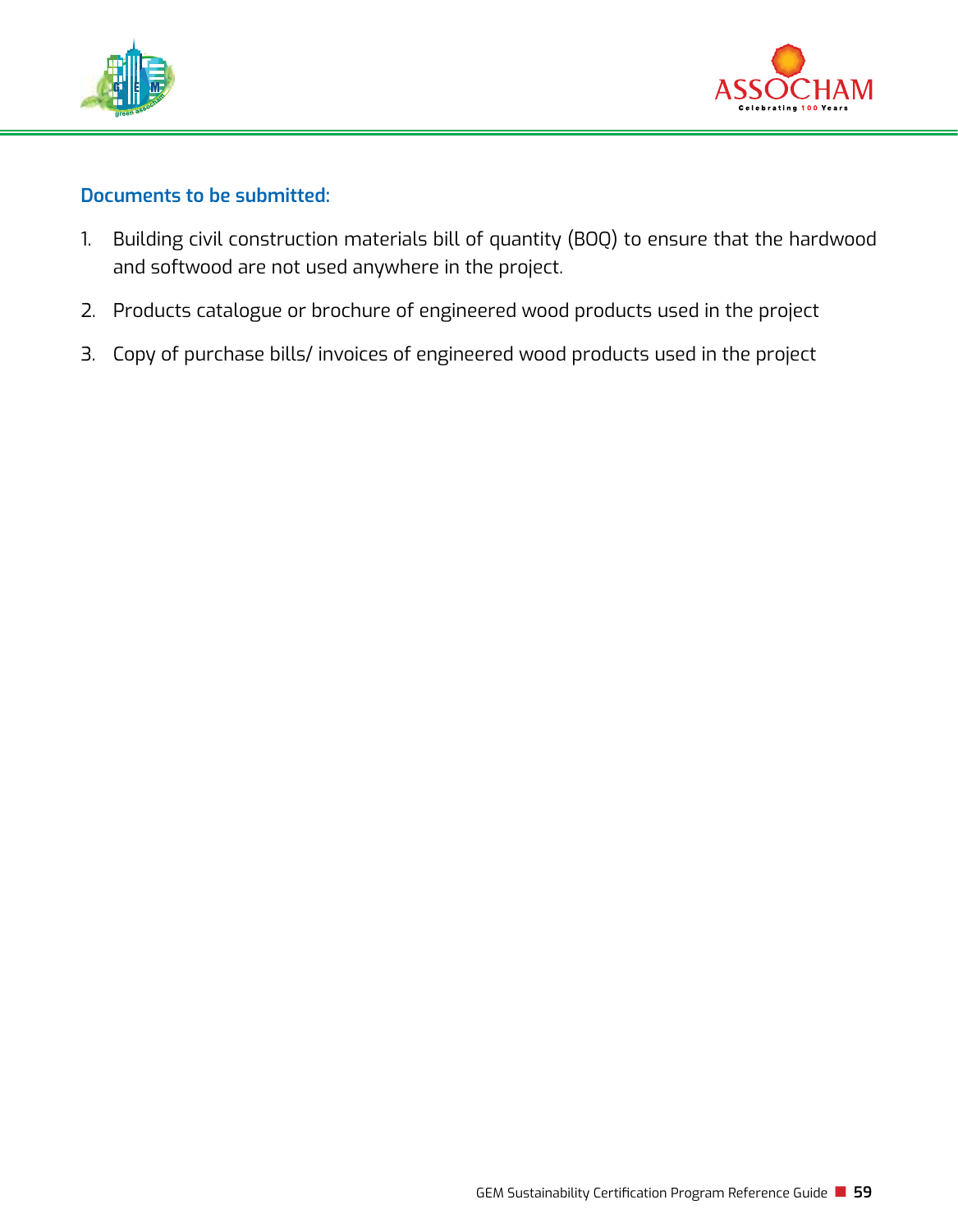



# **Principle 23: Energy Management Best Practices**

**12 points**

**Aim:** Implement energy management best practices in the project to achieve energy savings.

**Requirements:** 

**All projects other than residential -** 

- 1. Refer Energy Conservation Building Code (ECBC) 2017 for energy efficient design and construction of buildings. Facilities shall comply with the following –
	- a. Mandatory requirements (Sections 4.2, 5.2, 6.2 and 7.2), irrespective of the compliance path
	- b. Additionally, any one of the following compliance paths
		- i.  $PATH 1 Prescriptive method (Sections 4.3, 5.3, 5.4, 5.5 and 6.3)$

OR

PATH 2 - Whole building performance method (Section 9), all mandatory requirements (Sections 4.2, 5.2, 6.2 and 7.2) shall be met

2. PATH 1

Facility that shows the compliance using Prescriptive method (Sections 4.3, 5.3, 5.4, 5.5 and 6.3) shall be awarded the points as per below. All mandatory requirements (Sections 4.2, 5.2, 6.2 and 7.2) shall be met. **(Mandatory + 12 points)**

- a. Section 4.3 **(2 points)**
- b. Section 5.3 **(2 points)**
- c. Section 5.4 **(2 points)**
- d. Section 5.5 **(3 points)**
- e. Section 6.3 **(3 points)**

OR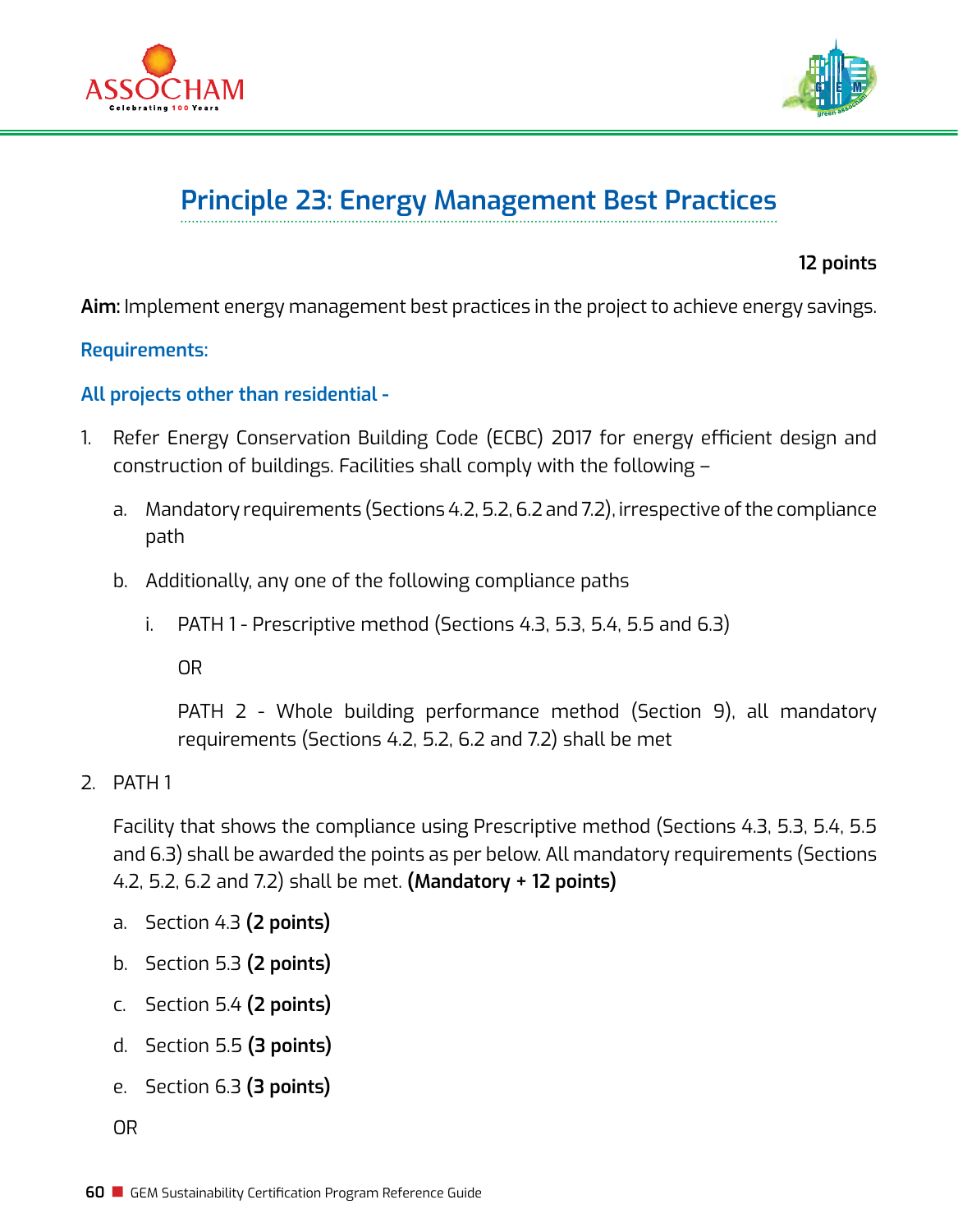



## PATH<sub>2</sub>

Facility that shows the compliance using Whole building performance method (Section 9) shall be awarded the points as per below:

- a. Energy Performance Index (EPI) ratio is equal to 1 **(mandatory)**
- b. Energy Performance Index (EPI) ratio is equal to 0.95 **(6 points)**
- c. Energy Performance Index (EPI) ratio is equal to 0.9 **(8 points)**
- d. Energy Performance Index (EPI) ratio is equal to 0.85 **(10 points)**
- e. Energy Performance Index (EPI) ratio is equal to 0.8 **(12 points)**

*Note - Compliance with ECBC 2017 shall be ensured. Buildings in the states which have notified their own ECBC, shall comply with the State ECBC.*

**Residential projects shall meet the following requirements:**

## **1. Normative references –**

- i. Glazing
	- a. All exterior windows, doors and façade glazing of conditioned spaces Shading Coefficient (SC) value = 0.35 or lower **(essential)**
	- b. If Shading Coefficient (SC) value = 0.3 or lower **(2 points)**
- ii. Roof assembly
	- a. Overall heat transfer coefficient value of exposed roof assembly = 0.8 W/m2K or lower **(essential)**
	- b. If Overall heat transfer coefficient value of exposed roof assembly =  $0.5$  W/m2K or lower **(2 points)**
- iii. Wall assembly
	- a. Overall heat transfer coefficient value of exposed wall assembly = 1.5 W/m2K or lower **(essential)**
	- b. If Overall heat transfer coefficient value of exposed wall assembly = 1.2 W/m2K or lower **(2 points)**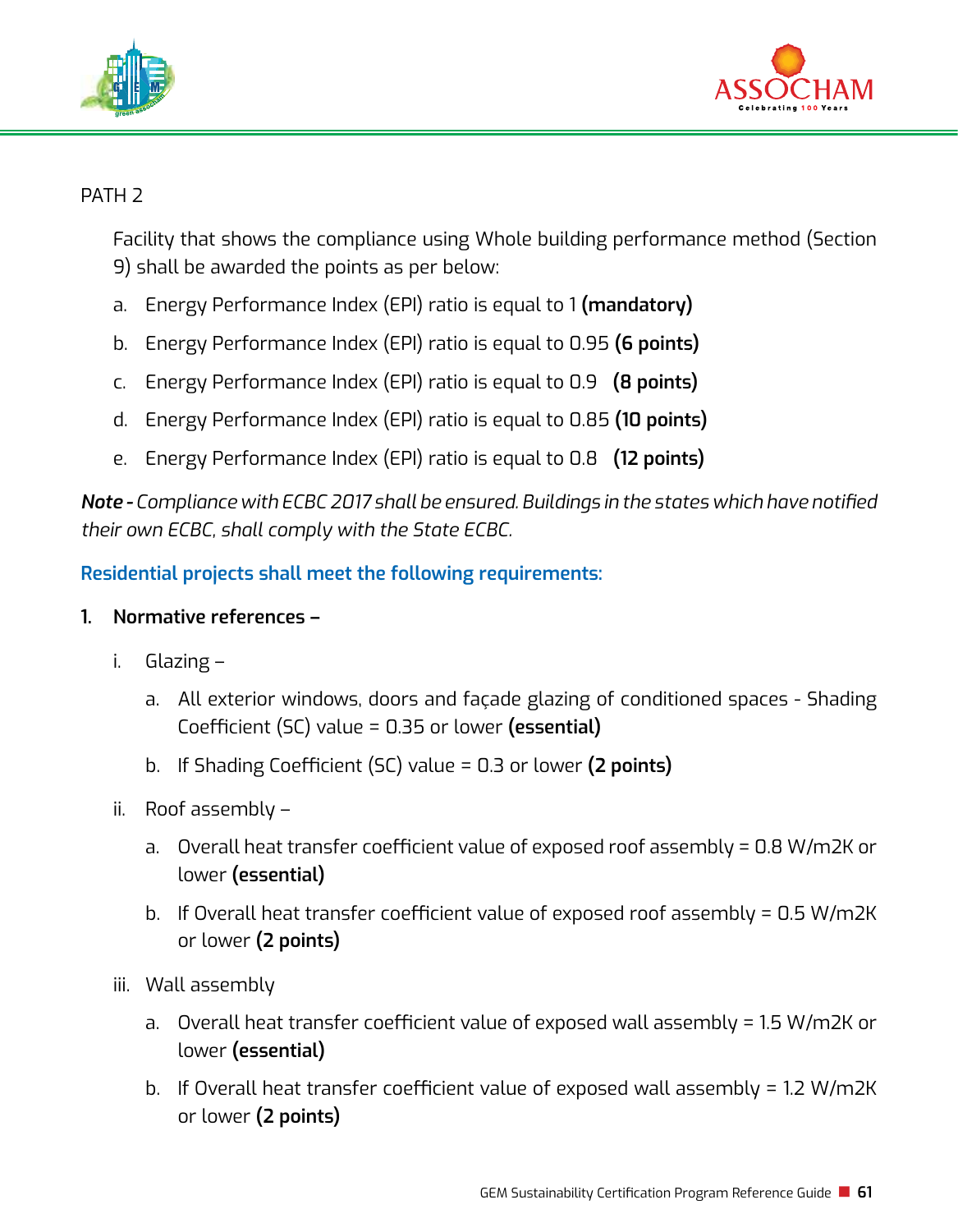



### iv. Lighting power density (LPD) (W/m2)

#### **a. Essential**

- a. Building exterior and Parking spaces (covered or open): 2.2
- b. Interior common spaces: 6.5
- c. Residential units interior spaces: 7

#### **b. For additional 2 points**

- a. Building exterior and Parking spaces (covered or open): 1.7
- b. Interior common area: 5.5
- c. Residential units interior spaces: 6
- v. HVAC equipment
	- **a. Essential**
		- a. All unitary and split AC systems BEE 3 star rated
		- b. All other HVAC equipment types refer ECBC 2017

#### **b. For additional 2 points**

- a. All unitary and split AC systems BEE 5 star rated
- b. All other HVAC equipment types refer ECBC 2017
- vi. Pumps and motors

#### **a. Essential**

a. All plumbing and HVAC system pumps and motors – BEE 3 star rated or equivalent

#### **b. For additional 2 points**

- a. All plumbing and HVAC system pumps and motors BEE 4 star rated or equivalent
- **2. Energy simulation references for standard baseline design** 
	- i. Glazing All exterior windows, doors and façade glazing of conditioned spaces Shading Coefficient (SC) value = 0.35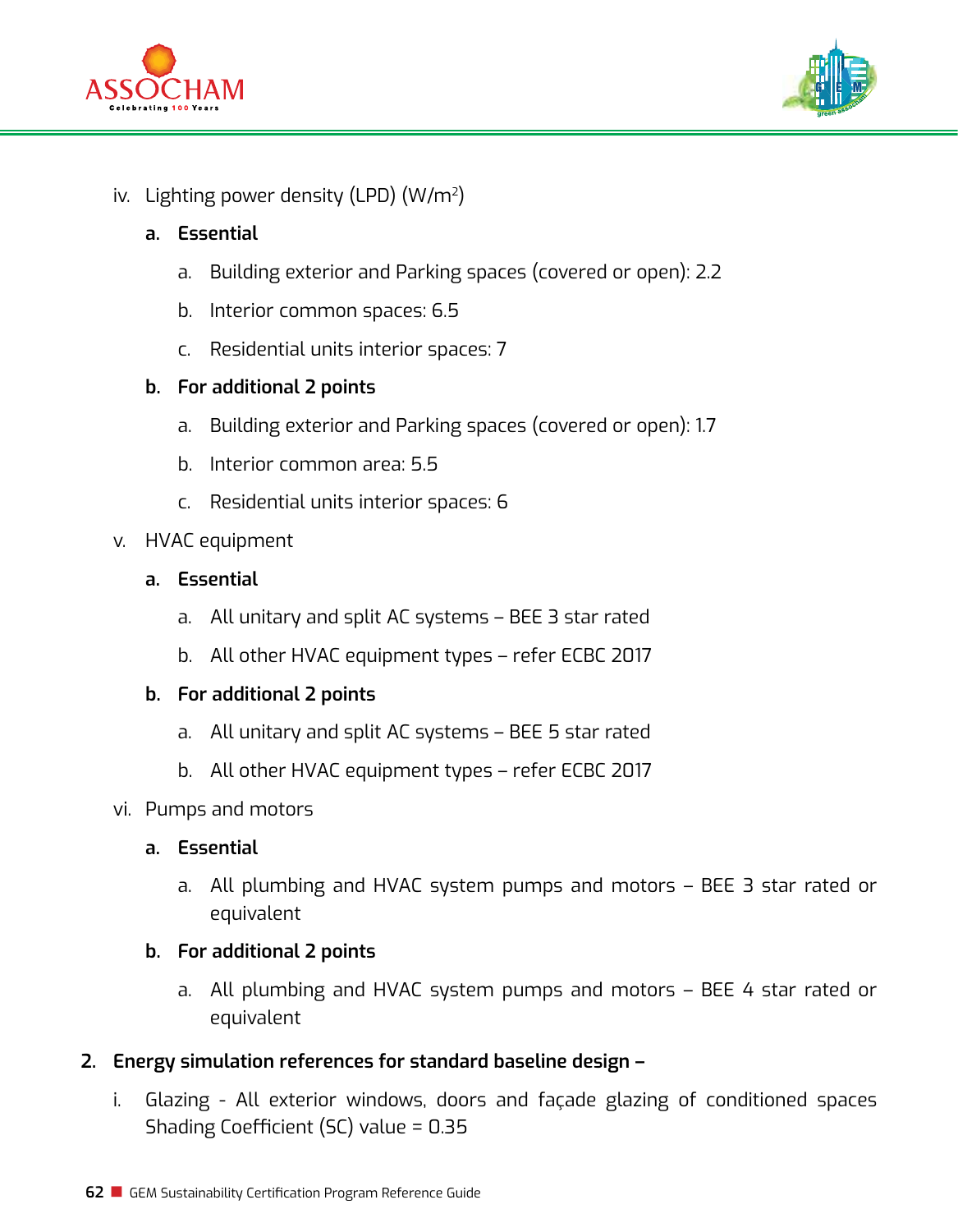



- ii. Roof assembly Overall heat transfer coefficient value of exposed roof assembly = 0.8 W/m2K
- iii. Wall assembly Overall heat transfer coefficient value of exposed wall assembly = 1.5 W/m2K
- iv. Lighting power density (LPD) (W/m2)
	- a. Building exterior and Parking spaces (covered or open): 2.2
	- b. Interior common spaces: 6.5
	- c. Residential units interior spaces: 7
- v. HVAC equipment
	- a. All unitary and split AC systems BEE 3 star rated
	- b. All other HVAC equipment types refer ECBC 2017
- vi. Residential facility that shows the compliance using Energy simulation references shall be awarded the points as per below:
	- a. Energy Performance Index (EPI) ratio = 0.95 **(6 points)**
	- b. Energy Performance Index (EPI) ratio = 0.9 **(8 points)**
	- c. Energy Performance Index (EPI) ratio = 0.85 **(10 points)**
	- d. Energy Performance Index (EPI) ratio = 0.8 **(12 points)**

## **Calculations and Methodology:**

- 1. Energy Performance Index (EPI) = Annual energy consumption (kWh)/ Total built up area of the facility
- 2. Energy Performance Index (EPI) ratio = EPI of Proposed Building/ EPI of Standard Building (Source ECBC)
- 3. Proposed building will be modeled as per "as is" actual building design and standard baseline building will be modeled as per ECBC 2017
- 4. For residential and all other facilities shall comply with the requirements listed under point number 5 of Principle requirements section above.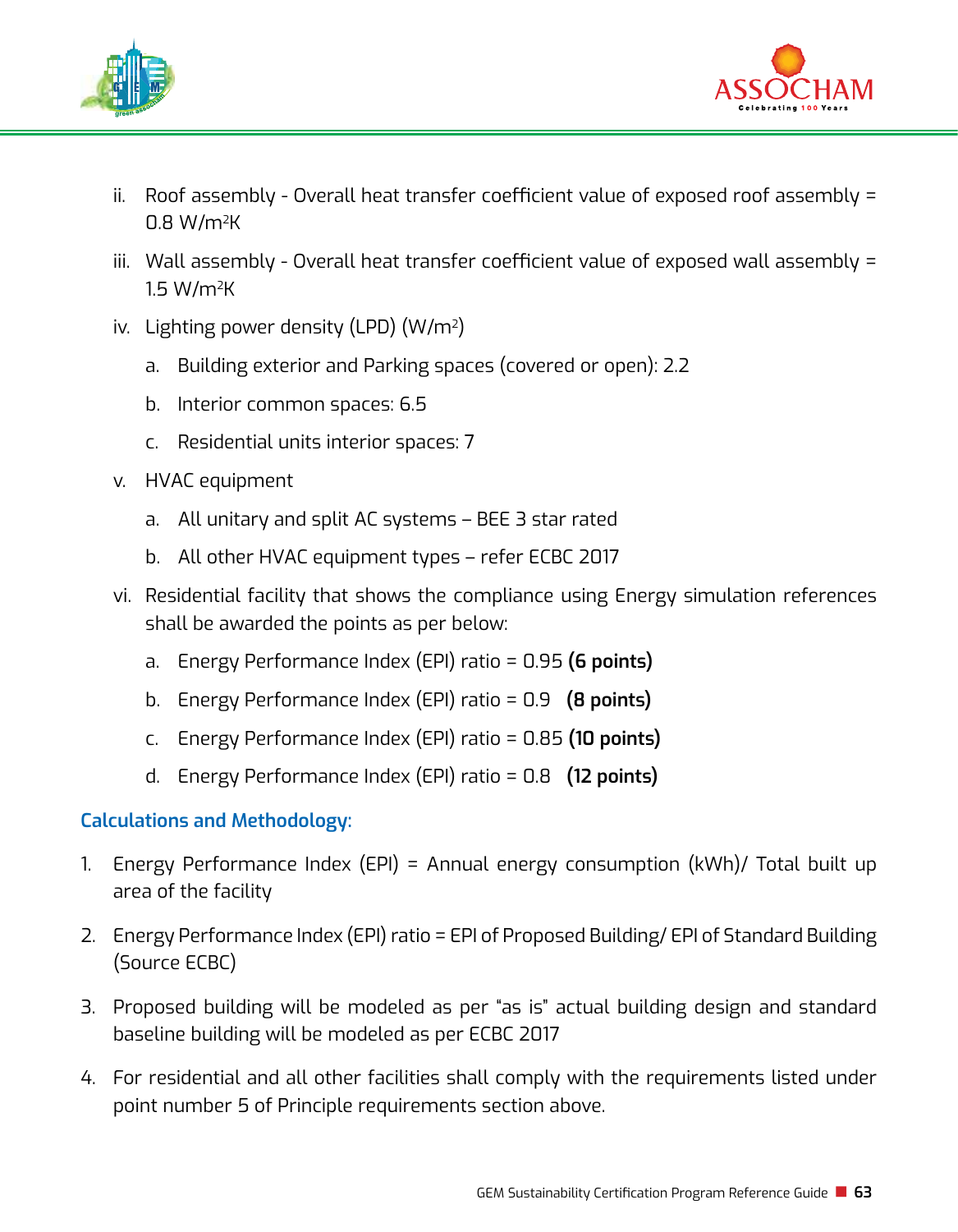



- 5. In case of multiple buildings in a project, each building should meet the requirements mentioned above.
- 6. Energy generated by on-site and/ or off-site renewable energy resources can be deducted from the Proposed "as is" design model to get energy savings over standard baseline design model.
- 7. Energy saving due to solar hot water system cannot be considered for the energy savings under this Principle.

- 1. All architectural floor plans, elevations, sections
- 2. Building site plan with exterior developments such as parking, driveways and landscape
- 3. Mechanical, Electrical and Plumbing design basis reports with all process and nonprocess load details
- 4. Interior and exterior lighting floor plans with lighting fixtures make and models
- 5. Lighting power density calculations for proposed "as is" design as well as standard design
- 6. HVAC floor plans with HVAC equipment details (as applicable)
- 7. Trade catalogue/ brochure of lighting fixtures, HVAC equipment, pumps and motors, renewable energy systems installed in the project
- 8. Copy of purchase bills/ invoices of lighting fixtures, HVAC equipment, pumps and motors, renewable energy systems installed in the project
- 9. Energy simulation output reports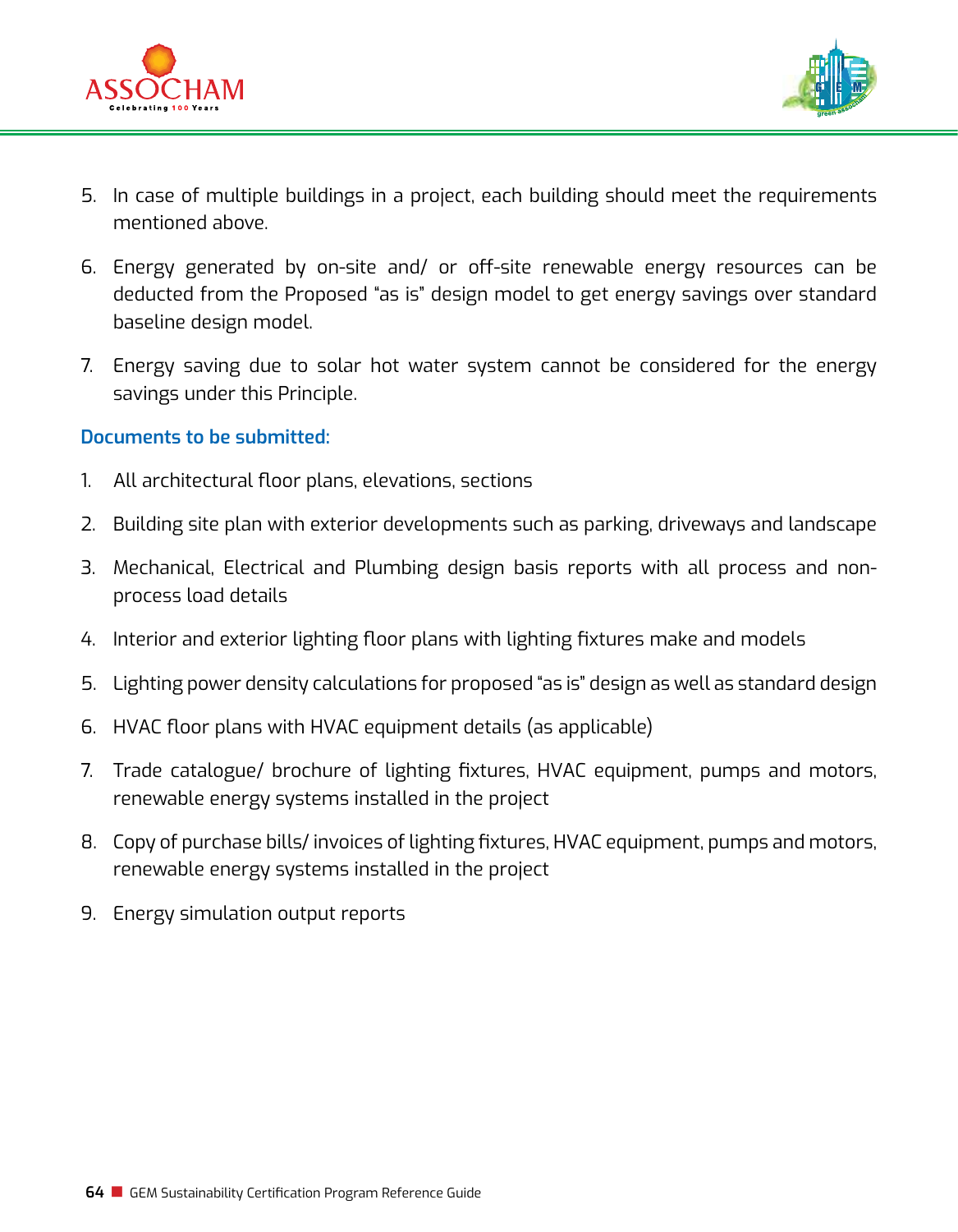



# **Principle 24: Efficient Electric Equipment and Systems**

**5 points**

**Aim:** Install energy efficient electric equipment and systems to reduce electricity consumption of the project.

#### **Requirements:**

- 1. Install Energy Conservation Building Code (ECBC) compliant power transformers of suitable rating and design in the project. Permissible total loss values for power transformers shall not exceed the ECBC minimum acceptable efficiency at 50% and full load rating**. (2 points)**
- 2. Install energy efficient motors in the project as per details listed below: **(3 points)**
	- a. Motors of International Efficiency IE2 (high efficiency)/ EFF1 class/ BEE 3 star rated (1 point)
		- OR
	- b. Motors of IE3 (premium efficiency)/ BEE 4 star rated **(2 points)**  OR
	- c. Motors of IE4 (super premium efficiency)/ BEE 5 star rated **(3 points)**

*Note – For industrial projects, consider the motors installed for non-process applications only.* 

## **Calculations and Methodology:**

Install energy efficient electric equipment and systems in the project as applicable to reduce electricity consumption of the project.

- 1. Trade catalogue/ brochure of power transformers and motors installed in the project
- 2. Copy of purchase bills/ invoices of power transformers and motors
- 3. Factory test report of power transformers meeting ECBC minimum acceptable efficiency at 50% and full load rating.
- 4. Design calculation for the distribution losses and load calculations up to panel level
- 5. Site photographs/ photographs of nameplate of electrical equipment confirming the above installation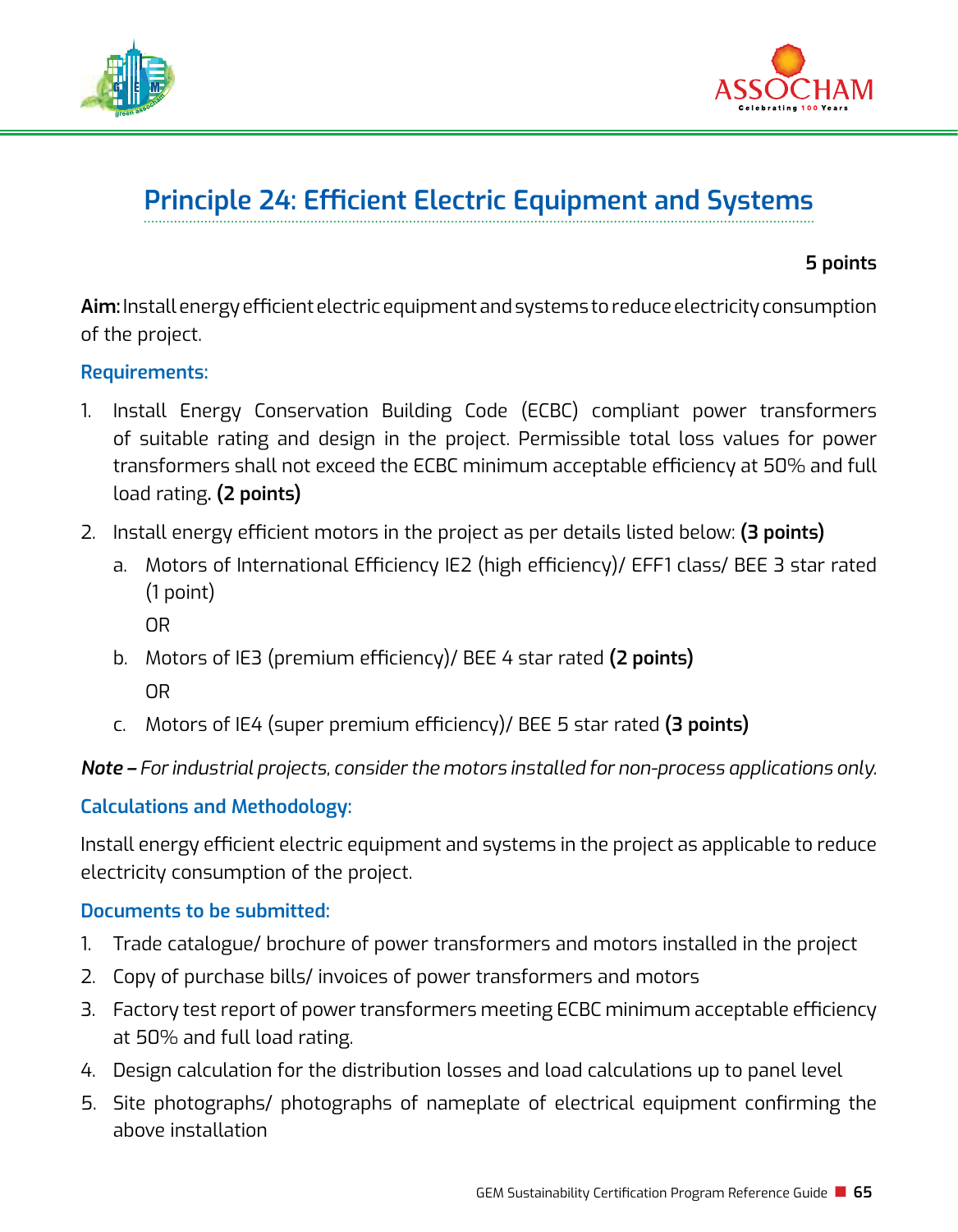



## **Principle 25: Use of Imperishable Energy Resources**

#### **8 points**

**Aim:** Use resources of imperishable energy in the project to reduce the dependency on exhaustible fossil fuels.

#### **Requirements:**

1. Install onsite imperishable energy systems to offset a part of electric contract demand of the project.

| % contract demand of the project | <b>Points</b> |
|----------------------------------|---------------|
| 5                                |               |
| 10                               |               |
| 15                               |               |
| 20                               |               |
| フら                               |               |

2. Install offsite imperishable energy systems to offset a part of electric contract demand of the project.

| % contract demand of the project | <b>Points</b> |
|----------------------------------|---------------|
| 1Π                               |               |
| 2U                               |               |
|                                  |               |

*Note – For industrial projects, only consider non-process electric demand loads for sizing the imperishable energy system capacity.*

## **Calculations and Methodology:**

Determine the contract demand of the project from electrical design brief report. This can also be determined from the sanctioned electric load from competent government authority.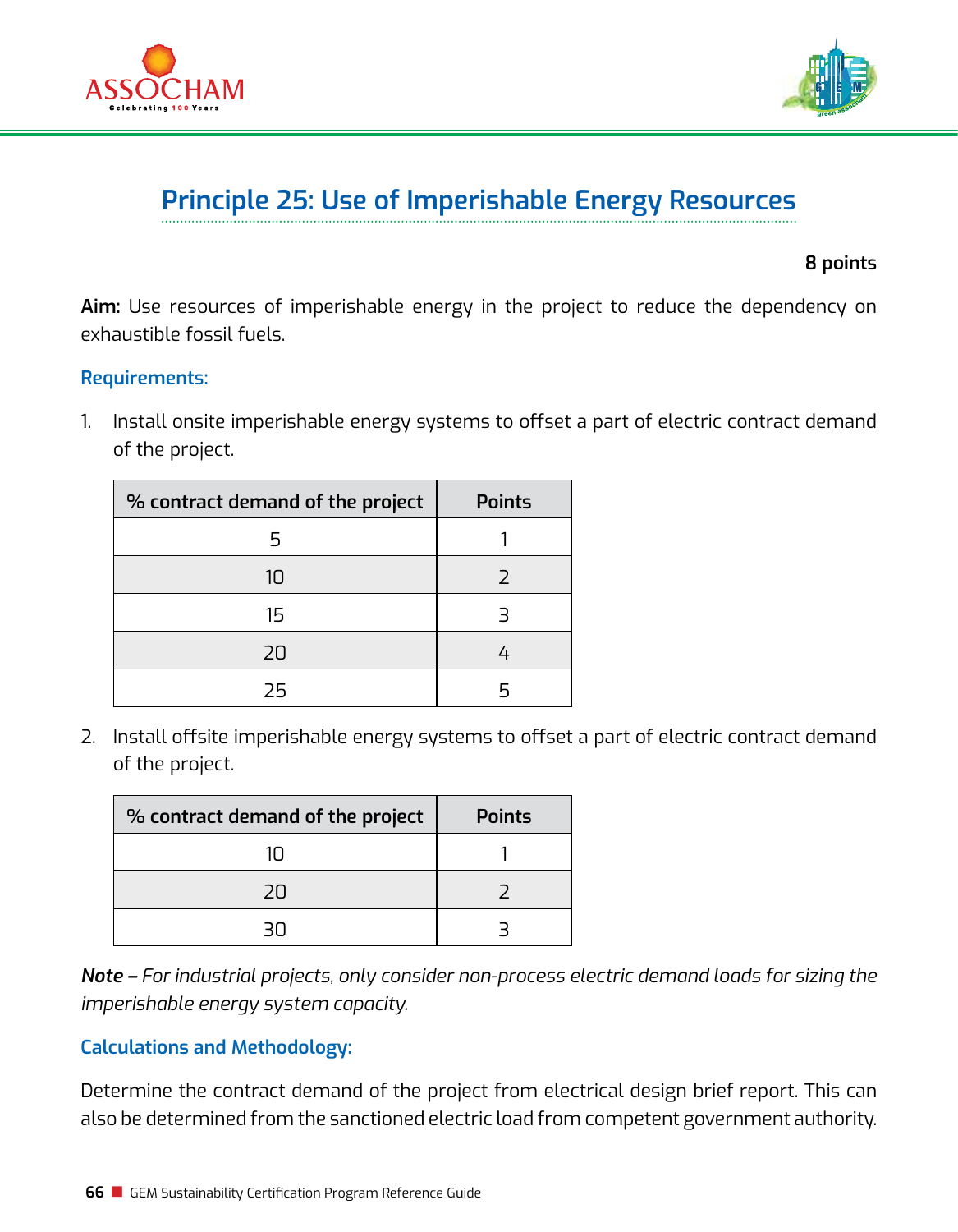



Contract demand is the maximum demand in kilowatt (kW) agreed to be sanctioned by the utility. This is consumer's sanctioned load by electricity provider.

Install onsite renewable energy system for at least 5% of contract demand of the project. This includes solar PV system, wind turbines, biogas system, geothermal etc as applicable. Solar hot water systems cannot be considered as power generation source.

Either the project owns the offsite renewable energy system or has signed a contract with the off-site renewable energy developer for a period of at least 3 years. The offsite renewable energy system should be located within the same utility service area as the facility claiming the use.

- 1. Electrical design brief report, contract demand or consumer's sanctioned load by electricity provider
- 2. Drawings showing location of onsite renewable energy system
- 3. Trade catalogue/ brochure of onsite renewable energy system
- 4. Copy of purchase bills/ invoices of onsite renewable energy system
- 5. Site photographs confirming the above installation
- 6. Project ownership documents of offsite renewable energy system or signed contract with the off-site renewable energy developer for a period of at least 3 years
- 7. Details of off-site renewable energy system capacity dedicated to this project
- 8. Monthly and annual electricity generation report of off-site renewable energy system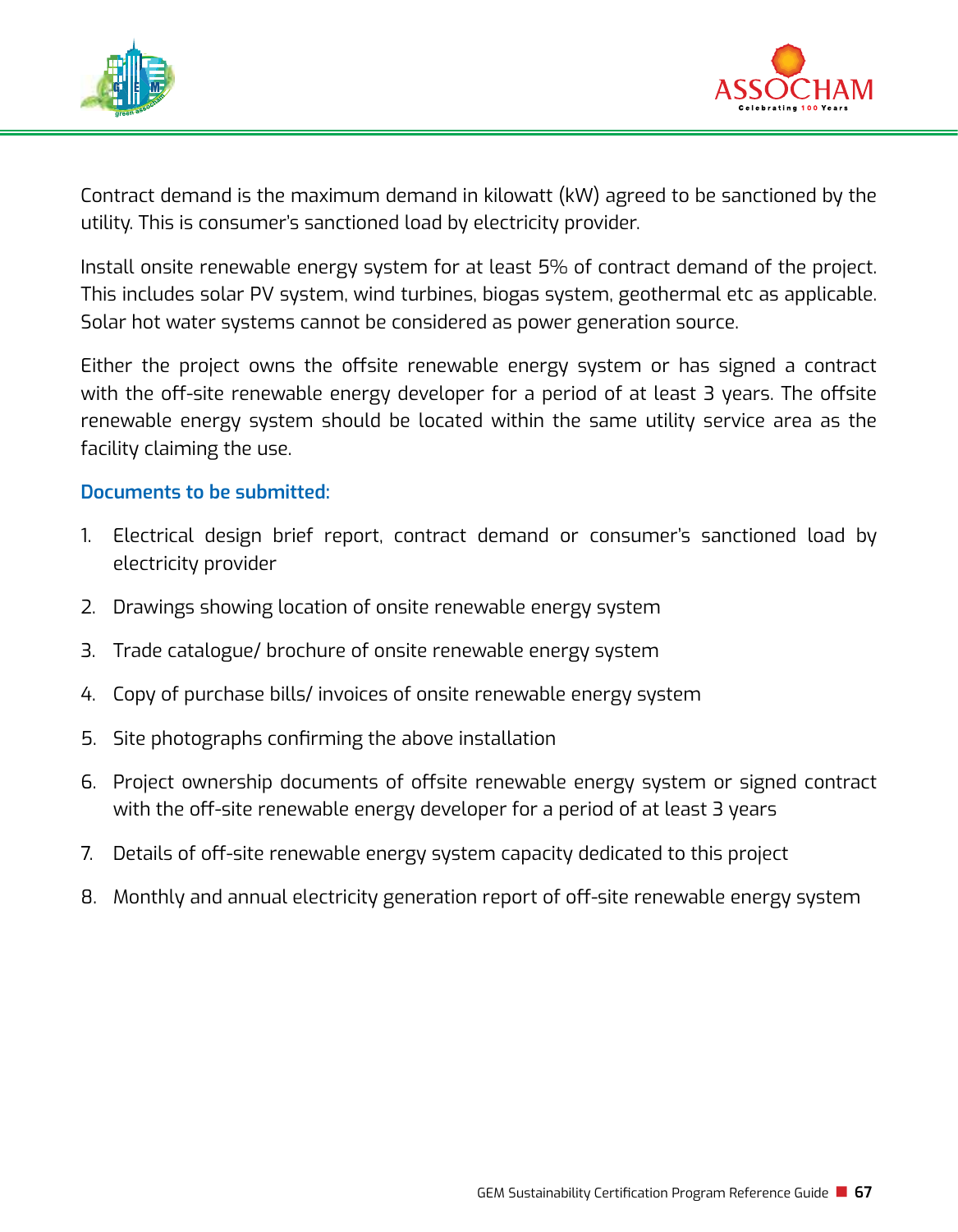



# **Principle 26: Optimal Use of Natural Light**

**6 points** 

**Aim:** Optimal utilization of natural light to reduce the reliance on artificial lighting and saving lighting energy.

#### **Requirements:**

Ensure that the project meets ECBC 2017 Daylighting requirements as per Chapter 4 Building Envelope, Section 4.2.3 Daylighting. There are two approaches that can be followed to meet the Principle compliance:

- **1. Simulation approach:**
	- I. Ensure through computer simulation that at least 40% area of any occupied space comply with the daylighting requirements listed in ECBC 2017, Chapter 4, Section 4.2.3.1 **(essential)**
	- II. Ensure through computer simulation that at least 60% area of any occupied space comply with the daylighting requirements listed in ECBC 2017, Chapter 4, Section 4.2.3.1 **(2 points)**
	- III. Ensure through computer simulation that at least 80% area of any occupied space comply with the daylighting requirements listed in ECBC 2017, Chapter 4, Section 4.2.3.1 **(4 points)**

OR

## **2. Manual approach:**

- I. Ensure that at least 40% area of any occupied space comply with the daylighting requirements listed in ECBC 2017, Chapter 4, Section 4.2.3.2 **(essential)**
- II. Ensure that at least 60% area of any occupied space comply with the daylighting requirements listed in ECBC 2017, Chapter 4, Section 4.2.3.2 **(2 points)**
- III. Ensure that at least 80% area of any occupied space comply with the daylighting requirements listed in ECBC 2017, Chapter 4, Section 4.2.3.2 **(4 points)**

AND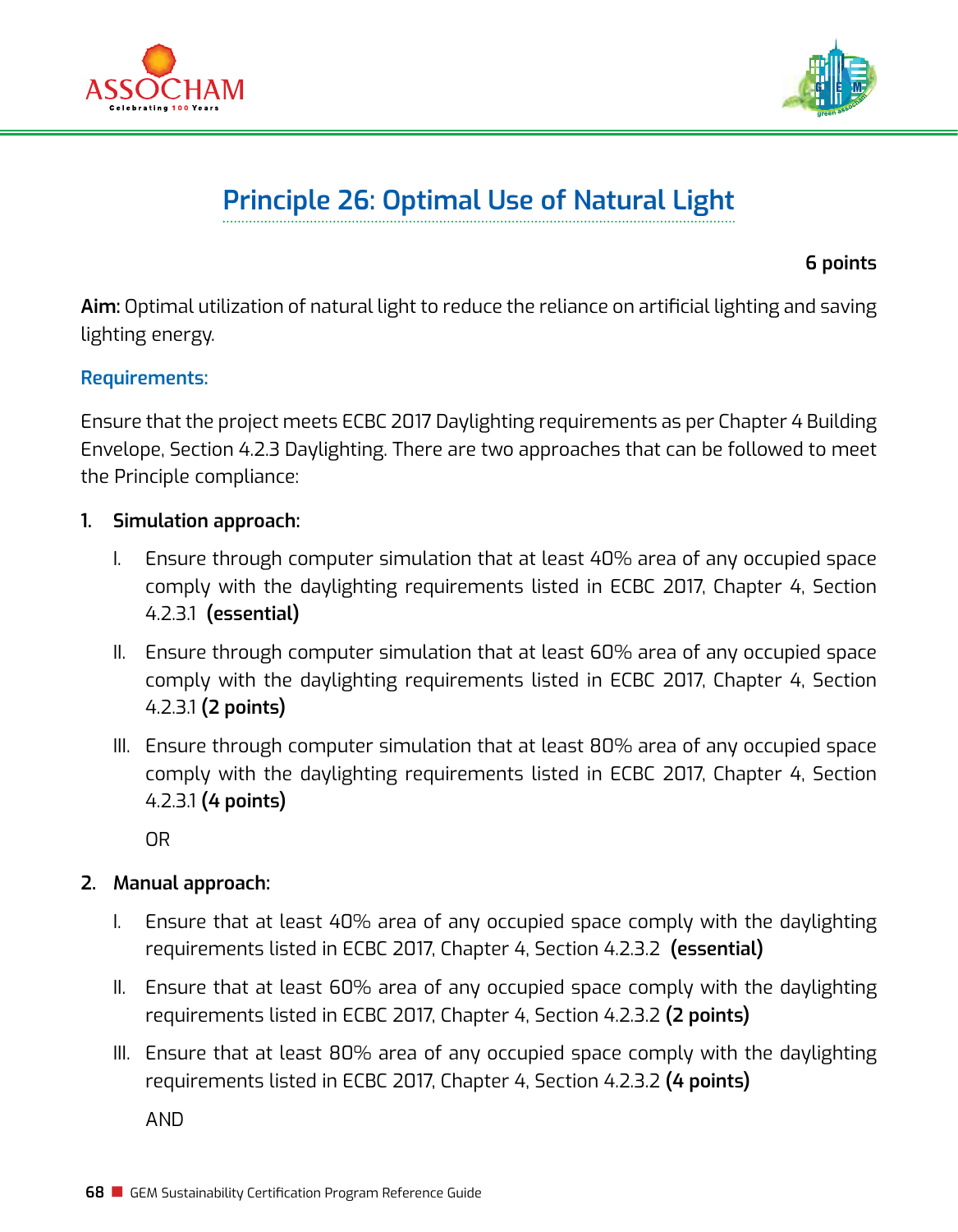



## **3. Daylight/ occupancy sensors/ Timers on exterior lighting:**

I. For residential and institutional units - common areas such as corridors, lift lobbies, reception, parking and exterior lighting etc as applicable and integrate it with the artificial lighting. **(2 points)**

For commercial and industrial units – Office spaces, common areas such as corridors, lift lobbies, reception, canteen, parking and exterior lighting etc as applicable and integrate it with the artificial lighting. **(2 points)**

## **Calculations and Methodology:**

For the purpose of daylight design, only sky illumination shall be considered as contributing to illumination of the building interiors. Direct solar illuminance shall not be considered. Openings shall be provided with overhangs, shades, balcony, louvre system or other shading devices to reduce direct sunlight entering the room as far as possible.

Overhangs, shades, balcony, louvre system, etc, reduce the effective height of opening. Wide and low height openings are easier to shade against sunlight entry. Direct sunlight increases the inside illuminance.

Window design should be done very carefully as good window design can be the significant way of saving lighting energy by reducing the dependency on artificial lighting. Window orientation, occupancy patterns, task and position of windows with respect to surrounding buildings and other obstruction should be considered.

Space environment should be designed to avoid glare and it should be possible to adjust both natural and artificial light. Glare results from excessive contrast of illumination or from an excess of illumination in the field of view. Glare can be reduced by overhangs, shades, balcony or louvre system. Internal screening can also be provided by louvres or blinds.

Suitably designed interior layout and/ or re-orientation of glazing to avoid entry of direct solar radiation can be done to eliminate glare.

Glare can be reduced or eliminated by installation of windows in more than one wall to increase the background lux levels. Lower the sill height of windows to allow increased illumination to enter in the space which increases the adaptation level.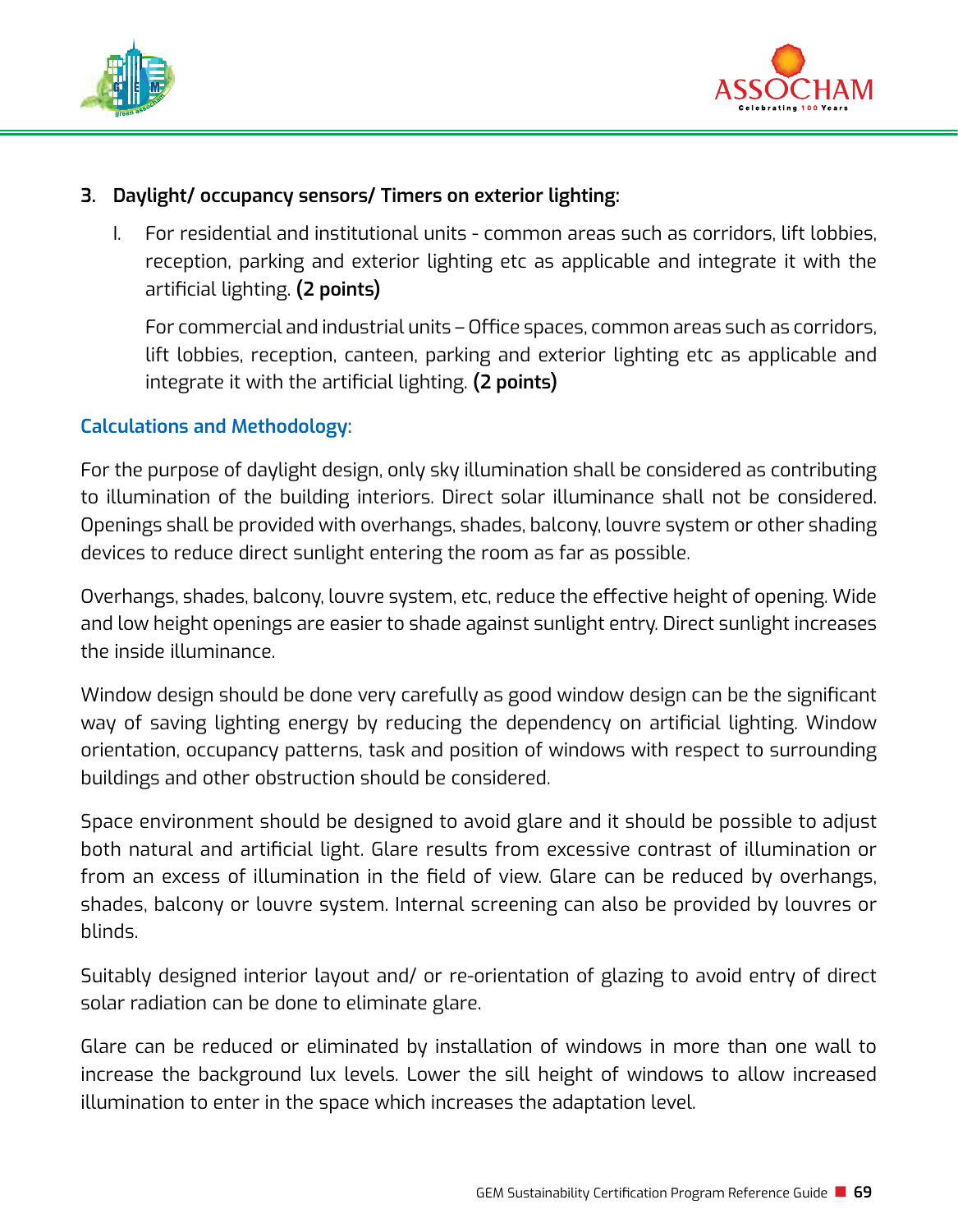



Diffusing glazing should be used properly within the normal field of view as it can cause direct incident solar beam to be scattered diffusely. It can cause uncomfortable high brightness.

- 1. All architectural floor plans, elevations, sections
- 2. Window door schedules with opening details
- 3. Daylight simulation output report and/ or manual calculation to confirm the above requirements
- 4. Trade catalogue/ brochure of glazing installed at site
- 5. Copy of purchase bills/ invoices of glazing installed at site
- 6. Site photographs of building elevations, external windows and doors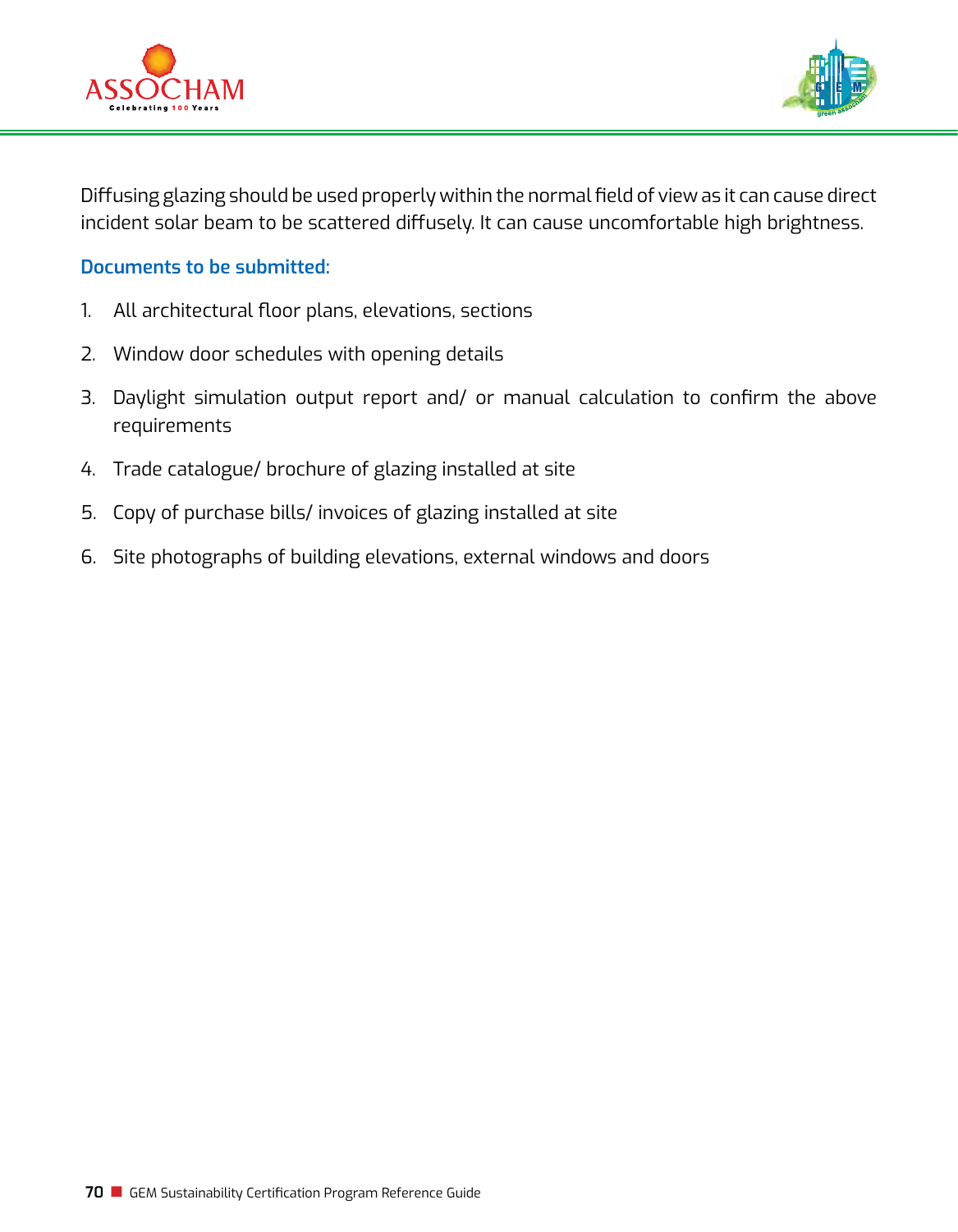



# **Principle 27: Healthy Indoor Air Quality**

**6 points**

**Aim:** Ensure minimum delivery and quality of outdoor fresh air supplied into the indoor spaces for ventilation.

## **Requirements:**

# **Mechanical Ventilation System and Residential projects where centralized chilled water system is installed:**

- 1. Ensure that all occupied spaces in the building comply with the minimum requirements set out in ASHRAE 62.1:2010 using the ventilation rate procedure. If a local code is applicable and is more stringent, the same will be applicable. **(essential)**
- 2. Install outside fresh air filtering media with at least MERV 8 (Minimum Efficiency Reporting Value) or higher rating, in the fresh air unit supplying outside air to air handling units (AHUs) or fan coil units (FCUs). MERV 8 or equivalent filters can also be installed at the fresh air intake points of AHUs or FCUs as applicable. **(essential)**
- 3. Outdoor fresh air intakes as well as openings required for natural ventilation system shall be located such that the shortest distance from the intake to any outdoor contaminant source shall be equal to or greater than the separation distance mentioned in ASHRAE 62.1:2010 Table 5-1. **(essential)**
- 4. Ensure that all occupied spaces in the building comply with an increase in outdoor air ventilation of 20% above the outdoor air ventilation rates established in the above essential requirement. **(3 points)**
- 5. Install permanent carbon dioxide (CO2) monitoring and alarm systems to ensure the adequate supply of outside fresh air at all times. CO2 sensor can be installed at the return air duct/ path. CO2 level should not exceed 900 ppm. **(3 points)**

# **Natural Ventilation and when Mechanical Ventilation is not operational during occupied time, Residential projects where split/ window AC/ VRF system is installed:**

1. The openable area of operable wall openings must be at least 8% of the net occupiable floor area. For kitchen, this can be 4%. **(essential)**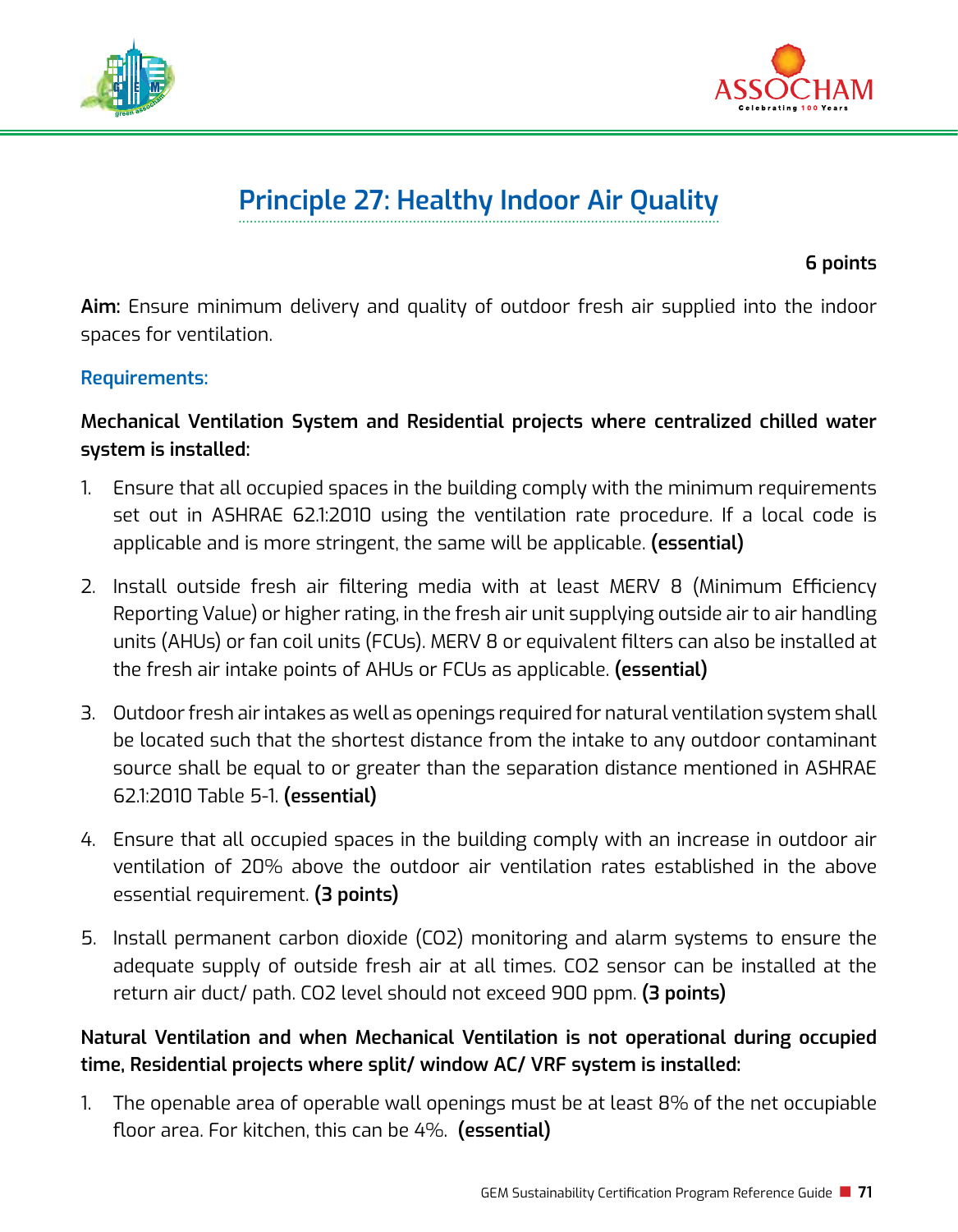



- 2. Additional points:
	- a. If the openable area of operable wall openings shall be at least 9% of the net occupiable floor area. For kitchen, this shall be at least 4.5%. **(3 points)**
	- b. If the openable area of operable wall openings shall be at least 10% of the net occupiable floor area. For kitchen, this shall be at least 5%. **(6 points)**
- 3. The occupiable spaces must be permanently open to operable wall openings directly to the outdoors and within 28 feet of operable wall openings to the outdoors.
- 4. Where interior occupiable spaces without direct openings to the outdoors are ventilated through adjoining rooms, the opening between occupiable spaces shall be permanently unobstructed (operable wall openings such as sliding/ openable doors/ windows are not acceptable) and have an opening of at least 10% of the area of the interior occupiable space nor less than 21 ft2.
- 5. The operable openings must be readily accessible to building occupants
- 6. Occupiable space does not include the spaces that are occupied upon occasion and for very limited periods of time such as toilet, inactive storage, stairs, electrical and mechanical rooms.
- 7. If openings are covered with louvers or other obstructions, the openable area shall be the net free unobstructed area through the opening.

# **Calculations and Methodology:**

Ventilation rate procedure is described in ASHRAE 62.1:2010.

For owner occupied spaces – Project owner shall follow above Principle requirements.

### **For tenant occupied space –**

- a. If HVAC systems are installed by project owner Project owner shall follow above Principle requirements.
- b. If HVAC systems are not installed by project owner Provide copies of tenant agreements confirming that the systems proposed to be installed in the tenant spaces must comply with the above Principle requirements.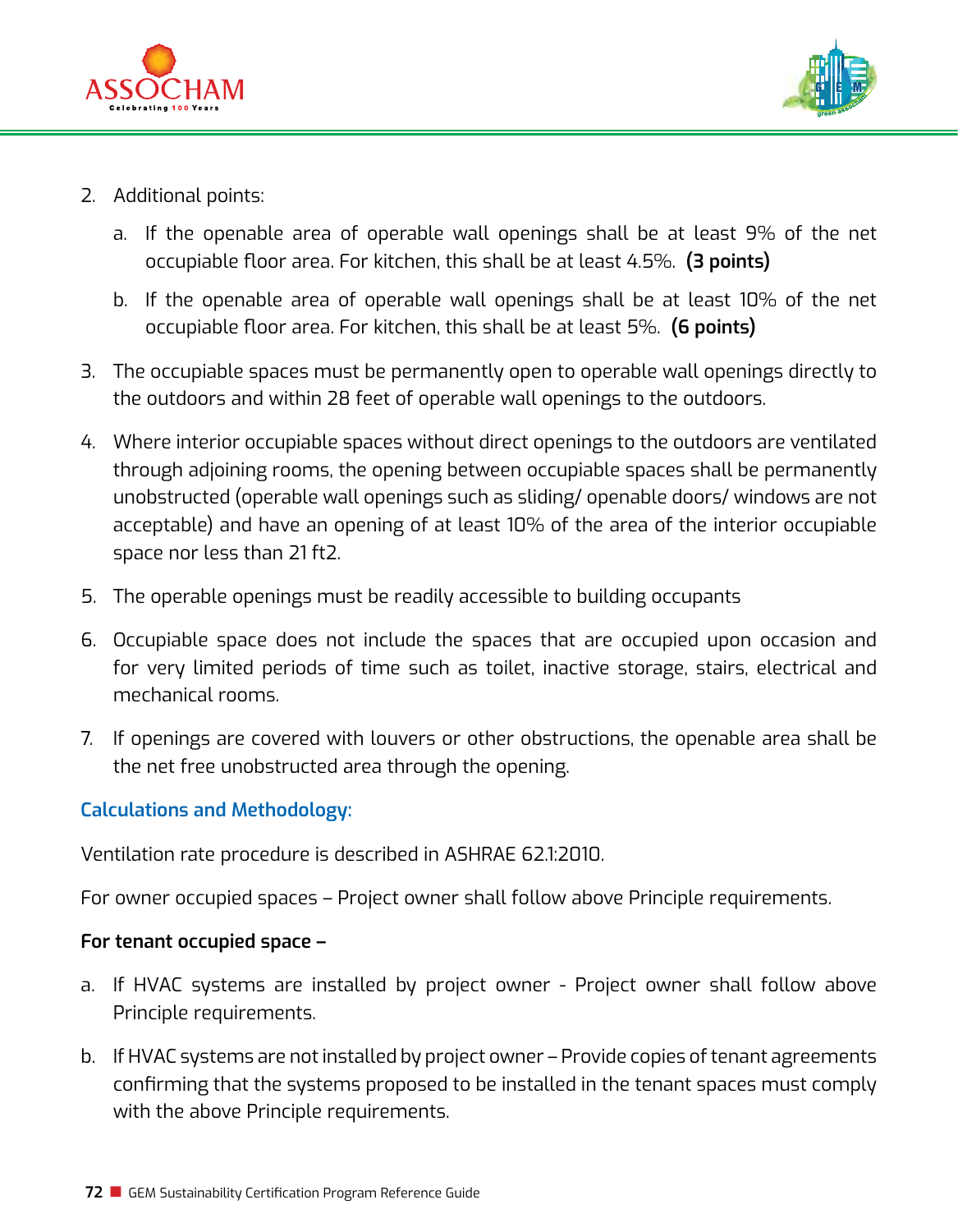



### **For residential projects –**

- a. If HVAC systems are installed by project owner Project owner shall follow above Principle requirements.
- b. If HVAC systems are not installed by project owner Provide copies of tenant guidelines confirming that the systems proposed to be installed in the tenant spaces must comply with the above Principle requirements.

### **Documents to be submitted:**

- 1. All HVAC and fresh air drawings to show the distances between air intake points and exhaust air points
- 2. Describe HVAC, fresh air and CO2 monitoring and alarm systems design meeting the Principle requirements.
- 3. Calculations of fresh air ventilation rates based on the ventilation rate procedure for all mechanically ventilated occupied spaces.
- 4. Calculations of fresh air ventilation as per natural ventilation system described above.
- 5. HVAC and fresh air system third party commissioning verification results demonstrating compliance with minimum fresh air ventilation rate requirements. The third party must not be directly or indirectly associated with the HVAC and fresh air system design.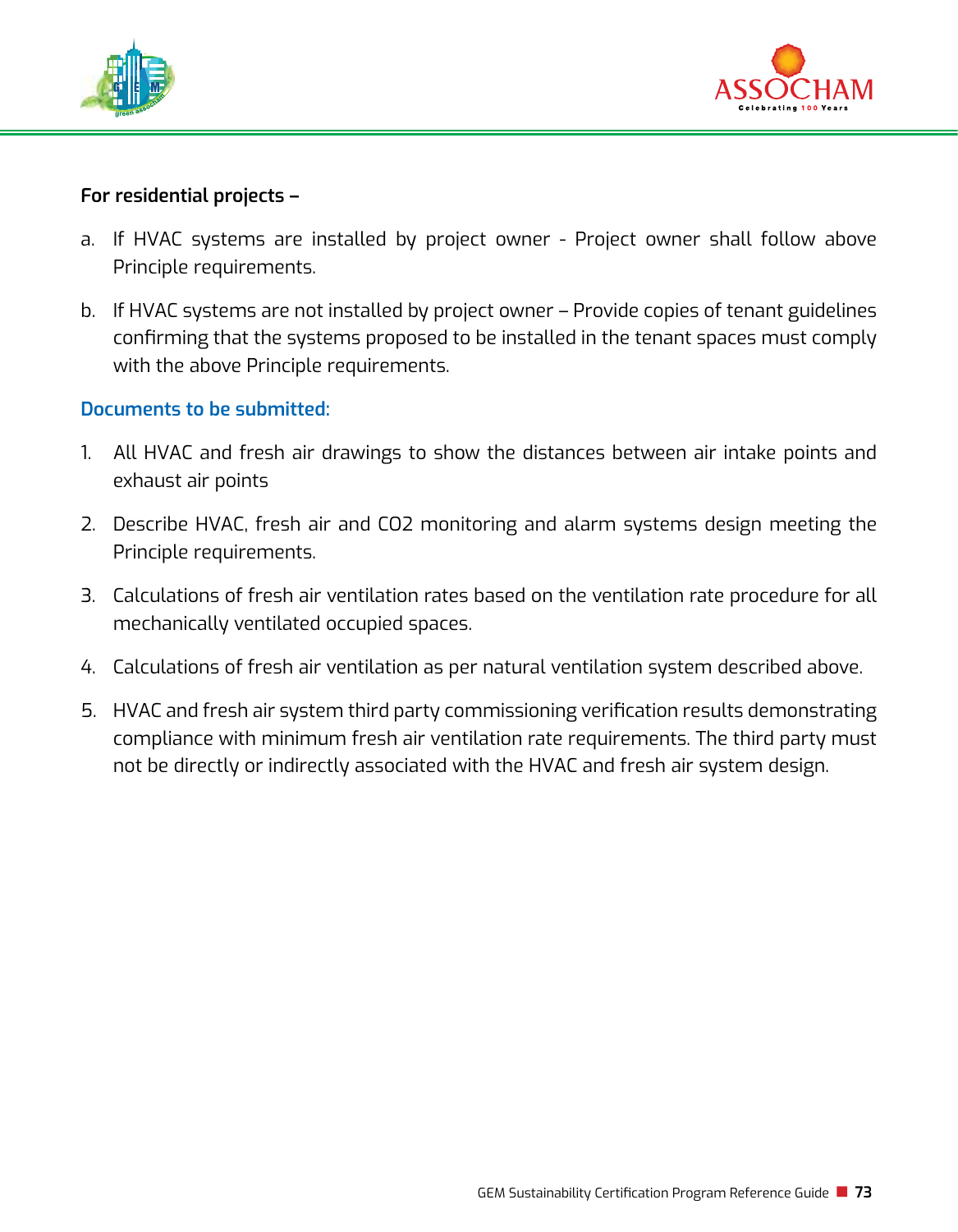



# **Principle 28: Training and Capacity Building of Project Team**

 **2 points**

**Aim:** Encourage the project team and facility management team to create awareness about green rating program, energy and water efficiency measures implemented in the project on a continuous basis.

## **Requirements:**

Design and implement a detailed training and capacity building program to encourage and aware the project team and facility management team regarding the green rating program, energy and water efficiency strategies implemented in the project on a continuous basis.

Training and capacity building program must be designed and conducted for following four phases of the project:

- 1. Pre-design phase
- 2. Design phase
- 3. Construction phase
- 4. Post-occupancy phase

# **Calculations and Methodology:**

Training and capacity building program must be conducted for the developers, architect, structure, mechanical, electrical, plumbing, landscape and BMS design teams, postoccupancy facility management teams involved in the project as applicable.

### **Documents to be submitted:**

- 1. Detailed training and capacity building program along with training materials for all four phases of the project
- 2. Duly signed attendance sheet of all participants along with the name, contact number, email ID, roles and responsibilities and designation
- 3. Photographs of the training sessions conducted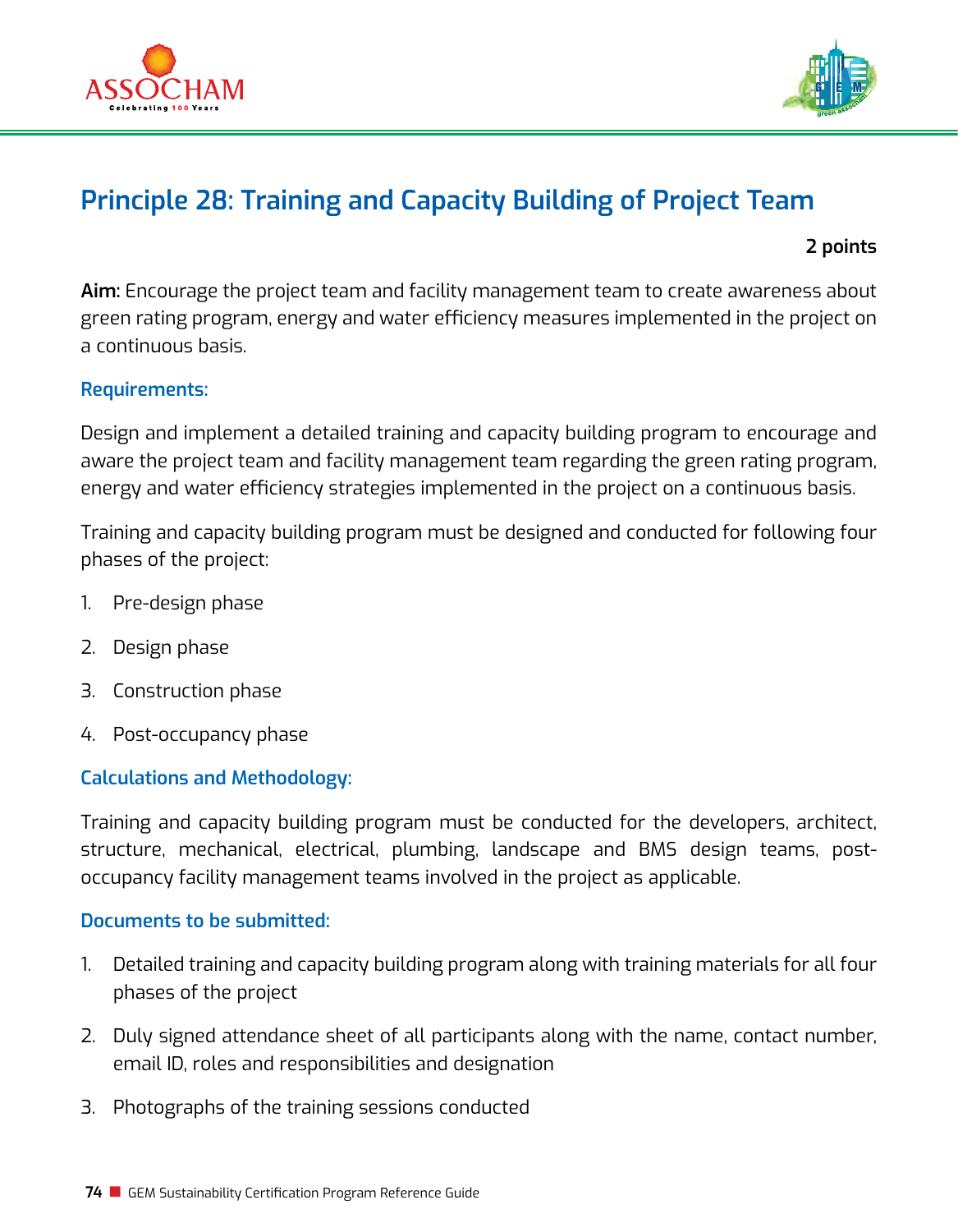



# **Principle 29: Activities for Corporate Social Responsibility**

### **2 points**

**Aim:** Encourage the organization to take social, cultural and environmental responsibilities for positive environmental change and social welfare of the community.

### **Requirements:**

Perform one or more of the following activities as per the applicability and suitability to the organization:

- 1. Eradicating hunger, poverty and malnutrition, promoting preventive health care and sanitation and making available safe drinking water to the community
- 2. Promoting education, including special education and employment enhancing vocation skills especially among children, women, elderly and differently abled and livelihood enhancement projects
- 3. Promoting gender equality, empowering women, setting up homes and hostels for women and orphans; setting up old age homes, daycare centers and such other facilities for senior citizens and measures for reducing inequalities faced by socially and economically backward
- 4. Ensuring environmental sustainability, ecological balance, protection of flora and fauna, animal welfare, agro forestry, conservation of natural resources and maintaining quality of soil, air and water
- 5. Protection of national heritage, art and culture including restoration of buildings and sites of historical importance and works of art; setting up public libraries; promotion and development of traditional art and handicrafts
- 6. Measures for the benefit of armed forces veterans, war widows and their dependents
- 7. Training to promote rural sports, nationally recognized sports, Paralympics sports and Olympic sports
- 8. Contributions or funds provided to technology incubators located within academic institutions which are approved by the Central Government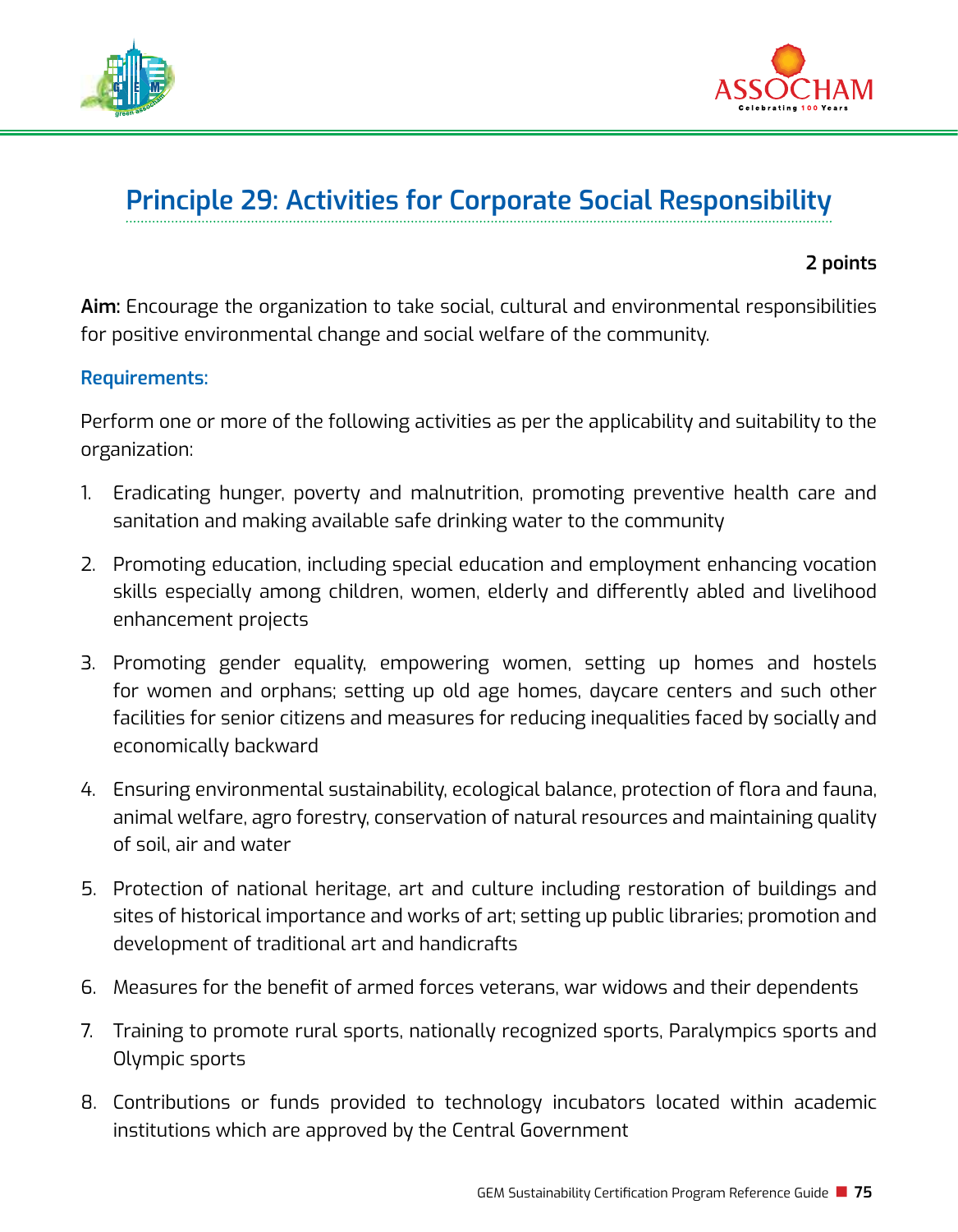



- 9. Rural development projects
- 10. Slum area development
- 11. PM National Relief Fund/ National Defence Fund/ Chief Minister Relief Fund

# **Calculations and Methodology:**

Corporate social responsibility can involve incurring short-term costs that do not provide an immediate financial benefit to the company, but instead promote positive social and environmental change.

Contribute to the Prime Minister's National Relief Fund or any other fund set up by the Central/ State Government for socio-economic development and relief and welfare of the Scheduled Castes, the Scheduled Tribes, other backward classes, minorities and women.

### **Documents to be submitted:**

1. Supporting evidential proof of implementation of above measures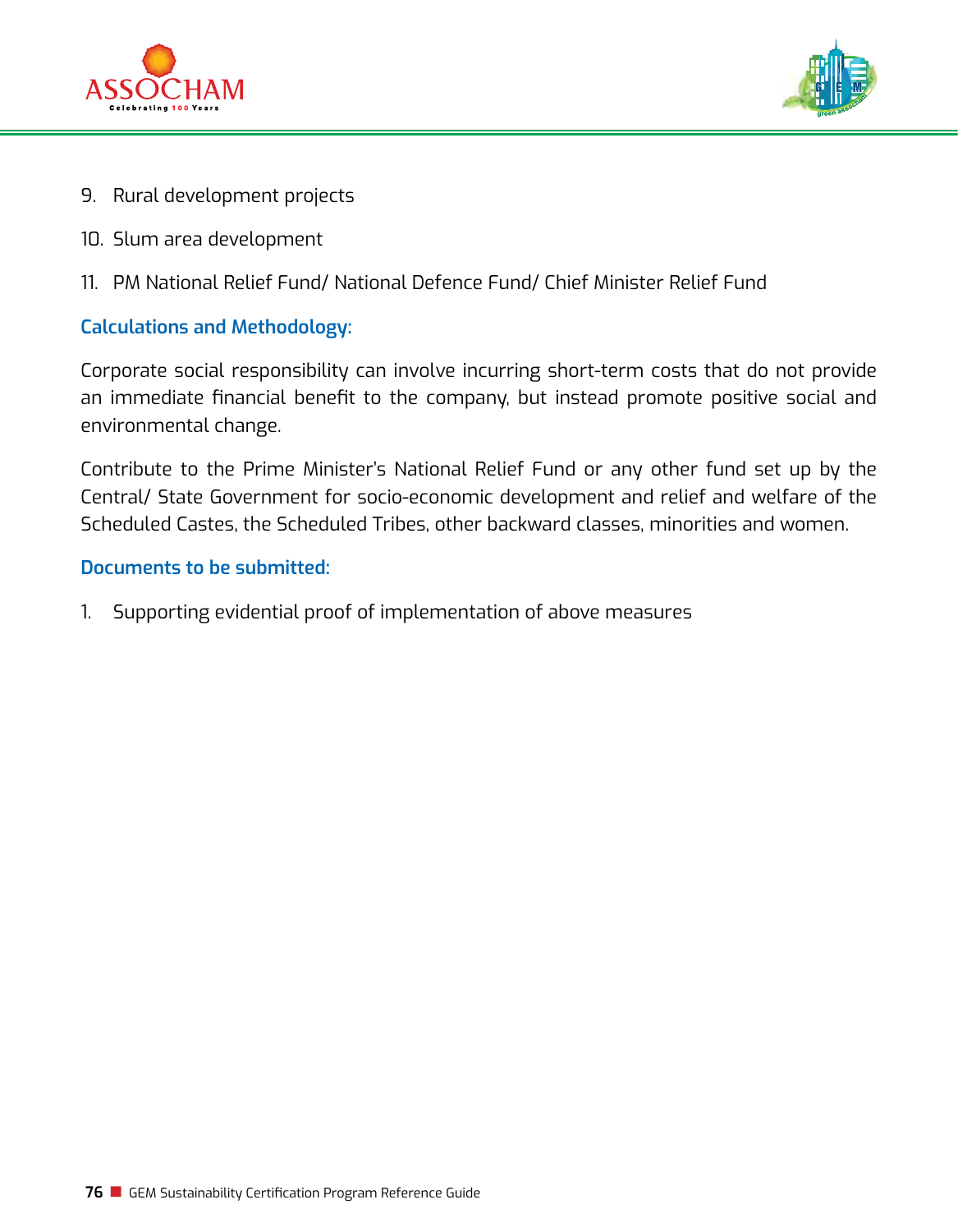



# **Principle 30: Going the Extra Miles**

**5 points**

**Aim:** Encouragement for showing spectacular performance towards Eco-friendly and Sustainable development in the project and going the extra miles.

## **Requirements:**

- 1. Going the Extra Miles (GEM) points 1 to 3 **(3 points)**
- 2. A GEM Certified Professional (GEM CP) should be involved in the process. **(1 point)**

OR

Involve two or more GEM Certified Professionals in the sustainability certification process of the project **(2 points)**

# **Calculations and Methodology:**

Recommended strategies (including but not limited to) for Going the Extra Miles (GEM) points –

- 1. Green wall/ vertical garden/ hydroponic gardens
- 2. Urban gardening
- 3. Electric charging points for electric vehicles within the site boundary (At least 3% of total parking capacity approved as per government norms)
- 4. Implement strategies onsite to save paper (post occupancy)
- 5. Implement strategies onsite to save water (during construction)
- 6. Project team can adopt public parks and wastelands and convert them into beautiful parks
- 7. Project team can participate in any of the Government's National Programs or Missions such as Build Toilets in Rural or needy areas, Adopt and maintain a street or village or colony for cleanliness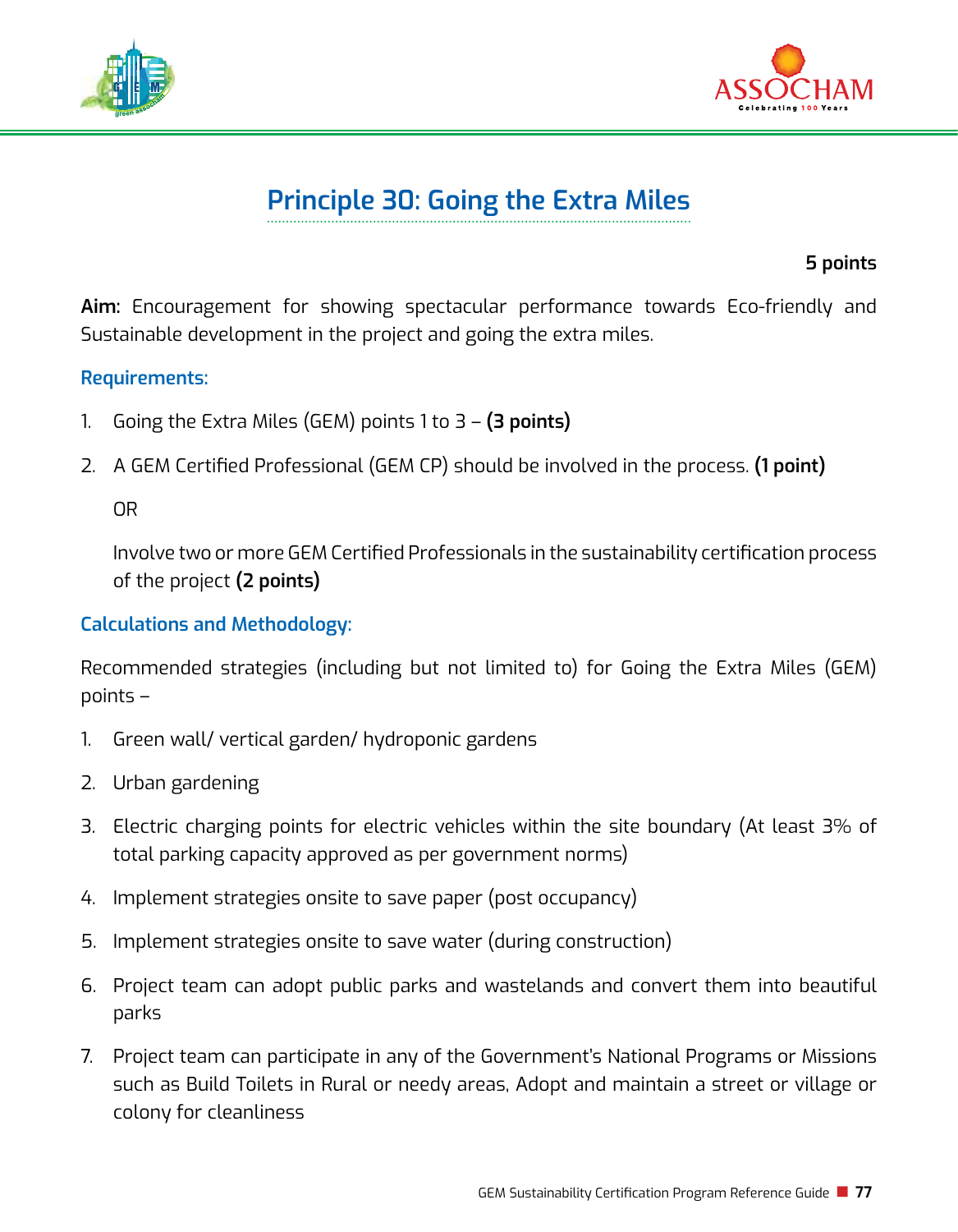



- 8. Install onsite imperishable energy systems to offset 50% of electric contract demand of the project. (non-process loads only)
- 9. Install offsite imperishable energy systems to offset 50% of electric contract demand of the project. (non-process loads only)
- 10. Install major energy and water meters on BMS for monitoring and necessary corrective actions
- 11. Install CFC free HVAC insulation materials in the project

## **Documents to be submitted:**

- 1. Supporting evidential proof of implementation of Going the Extra Miles (GEM) strategies in the project
- 2. Copy of GEM CP certificate of the concerned person(s) involved in the green certification process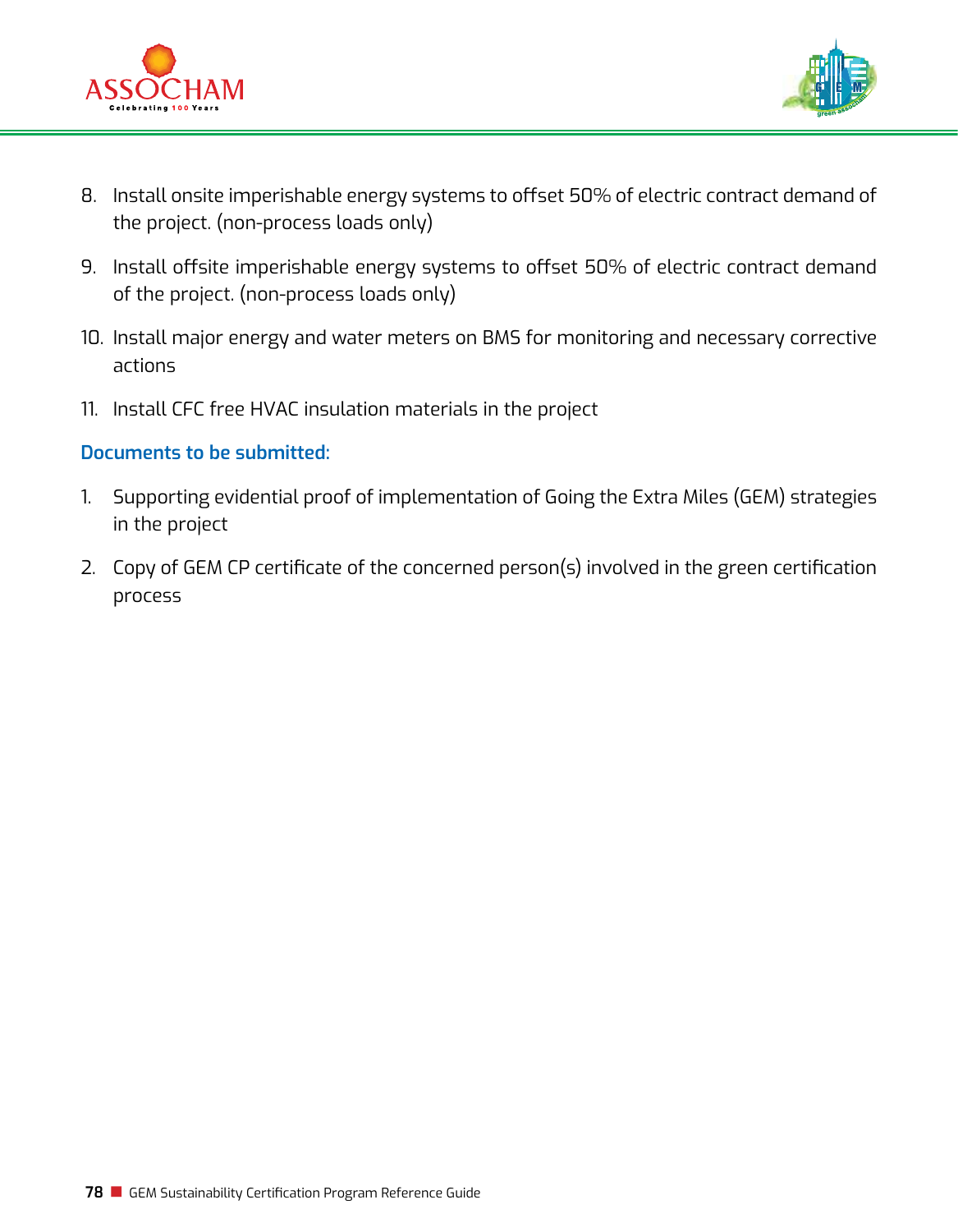



# **GEM Rating – Tentative Score Card for all Rating Levels**

| Sl.<br>No.        | <b>Principles</b> | <b>Description</b>                                              | <b>Maximum</b><br><b>Points</b> | GEM <sub>3</sub> | GEM 4          | GEM <sub>5</sub> |
|-------------------|-------------------|-----------------------------------------------------------------|---------------------------------|------------------|----------------|------------------|
|                   |                   |                                                                 | 135                             | $65 - 84$        | 85 - 104       | >105             |
| $\mathbf{1}$      | Principle-1       | Government Approved Plans                                       | E                               | E                | E              | E                |
| $\overline{2}$    | Principle-2       | Fire and Life Safety in Sustainable Buildings                   | E                               | E                | E              | E                |
| З                 | Principle-3       | Construction Management Best Practices                          | E                               | E                | E              | E                |
| 4                 | Principle-4       | Parking for Building Occupants                                  | E                               | E                | E              | E                |
| 5                 | Principle-5       | Propogating Passive Design Strategies                           | 5                               | 5                | 5              | 5                |
| 6                 | Principle-6       | Landscape Best Practices                                        | 4                               | 3                | $\exists$      | $\overline{3}$   |
| $\overline{7}$    | Principle-7       | Preserve and Plant Trees Onsite                                 | $\overline{2}$                  | $\overline{2}$   | $\overline{2}$ | $\overline{2}$   |
| 8                 | Principle-8       | High Albedo Materials - Roof and Non-roof                       | 6                               | 3                | 4              | 5                |
| 9                 | Principle-9       | Rainwater Harvesting - Recharge and/ or<br>Reuse                | 4                               | $\overline{2}$   | 4              | 4                |
| 10 <sup>1</sup>   | Principle-10      | <b>Install Low Flow Water Fixtures</b>                          | $\overline{7}$                  | 6                | 6              | $\overline{7}$   |
| 11                | Principle-11      | On-site Treatment of Grey & Black Water &<br>Reuse for Flushing | 6                               | 4                | 5              | 6                |
| $12 \overline{ }$ | Principle-12      | Irrigation Best Practices                                       | 3                               | $\overline{2}$   | $\exists$      | 3                |
| 13                | Principle-13      | Measurement of Energy and Water<br>Consumption                  | 6                               | 4                | 5              | 6                |
| 14                | Principle-14      | Post-occupancy Waste Management                                 | 4                               | 4                | 4              | 4                |
| 15                | Principle-15      | Onsite Conversion of Organic Waste                              | 4                               |                  |                | 4                |
| 16                | Principle-16      | Amenities for fundamental needs and daily<br>commute            | 6                               | 4                | 4              | 6                |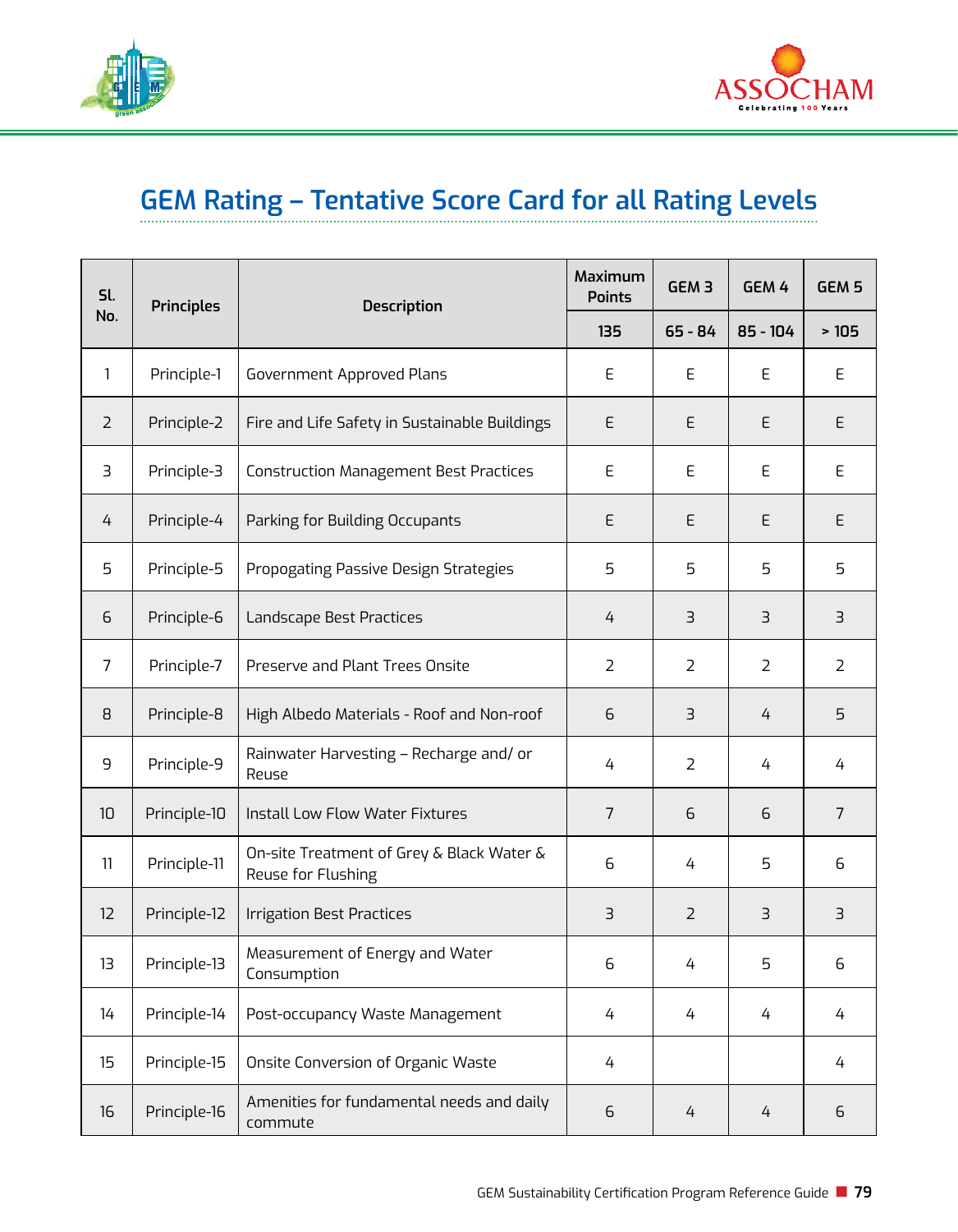



| 17 | Principle-17 | Best Practices for Universal Building Design           | 5              | 3              | 4              | 5                       |
|----|--------------|--------------------------------------------------------|----------------|----------------|----------------|-------------------------|
| 18 | Principle-18 | Reduced Exposure to VOC                                | 3              | $\overline{2}$ | $\exists$      | $\overline{\mathbf{3}}$ |
| 19 | Principle-19 | No Use of Halogenated Hydrocarbons                     | $\overline{2}$ |                | 2              | $\overline{2}$          |
| 20 | Principle-20 | Sustainable Development of Construction<br>Engineering | 12             | 10             | 10             | 12                      |
| 21 | Principle-21 | Local Sourcing of Construction Materials               | 6              | 4              | 4              | 4                       |
| 22 | Principle-22 | Judicious use of hard wood and soft wood               | 4              | $\overline{2}$ | $\mathcal{L}$  | $\overline{2}$          |
| 23 | Principle-23 | <b>Energy Management Best Practices</b>                | 12             | 6              | 8              | 10                      |
| 24 | Principle-24 | Efficient Electric Equipment and Systems               | 5              | 2              | 2              | 4                       |
| 25 | Principle-25 | Use of Imperishable Energy Resources                   | 8              | 1              | 2              | 3                       |
| 26 | Principle-26 | Optimal Use of Natural Light                           | 6              | $\overline{2}$ | 4              | 4                       |
| 27 | Principle-27 | Healthy Indoor Air Quality                             | 6              | 3              | 3              | 6                       |
| 28 | Principle-28 | Training and Capacity Building of Project<br>Team      | $\overline{2}$ | $\overline{2}$ | $\overline{2}$ | $\overline{2}$          |
| 29 | Principle-29 | Activities for Corporate Social Responsibility         | $\overline{2}$ |                |                | $\overline{2}$          |
| 30 | Principle-30 | Going the Extra Miles                                  | 5              | 3              | 4              | 5                       |
|    |              | <b>TOTAL POINTS</b>                                    | 135            | 79             | 95             | 119                     |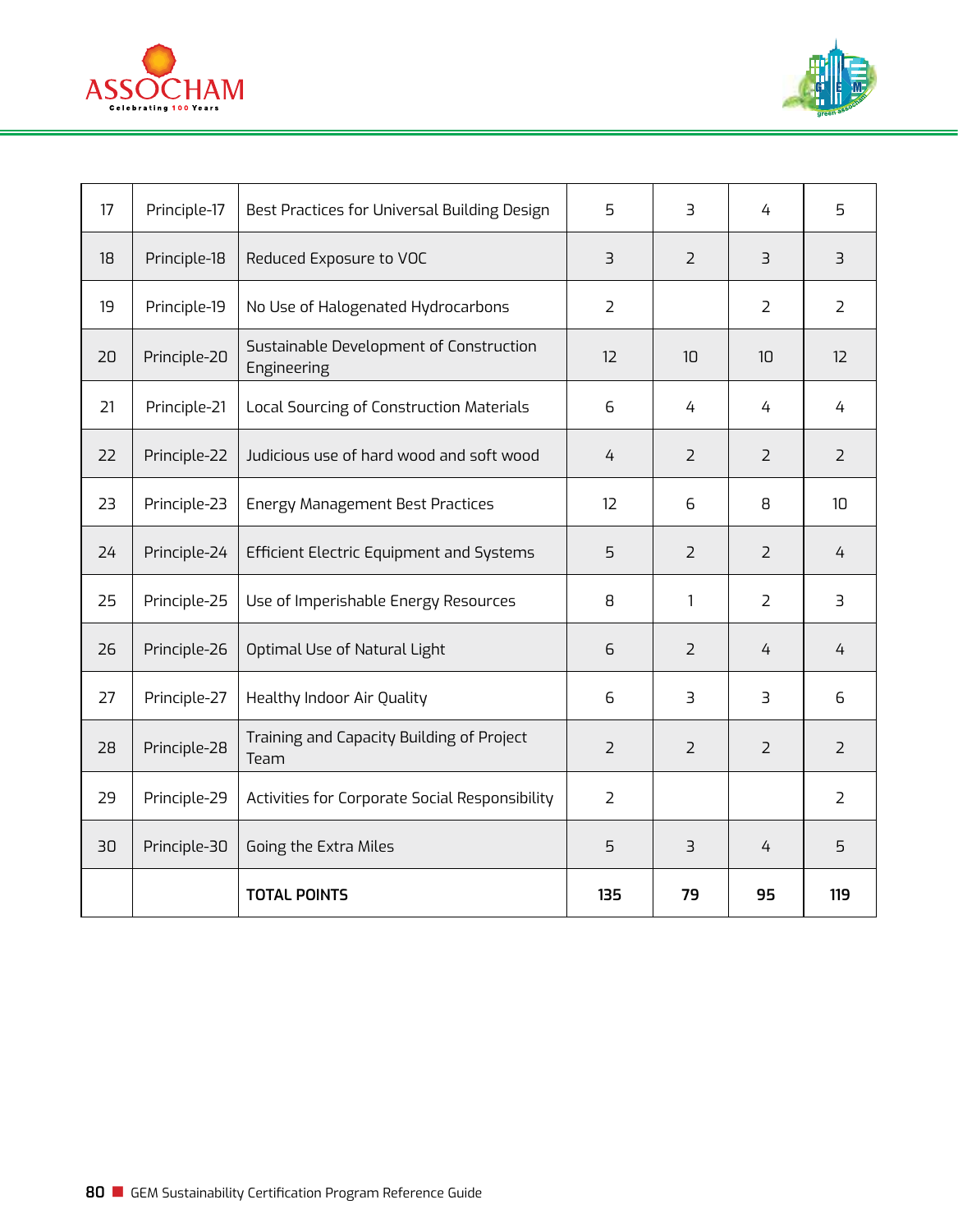





- 1. Albedo = Albedo is a measure of how much radiation that hits a surface is reflected without being absorbed.
- 2. Black water = Waste water and sewage from toilets
- 3. CFC = Chlorofluorocarbons
- 4. CPCB = Central Pollution Control Board
- 5. ECBC Energy Conservation Building Code
- 6. Erosion of soil is a process by which soil is loosened, worn away and transferred by wind or water.
- 7. Grey water = Waste water from baths, wash basins, kitchen sinks and other kitchen appliances and washing machines
- 8. HCFC = Hydrochlorofluorocarbons
- 9. HVAC = Heating Ventilation and Air Conditioning
- 10. LPF = Liters per Flush; LPM = Liters per Minute
- 11. NBC National Building Code of India
- 12. SLD = Single Line Diagram
- 13. SPCB = State Pollution Control Board
- 14. VOC = Volatile Organic Compound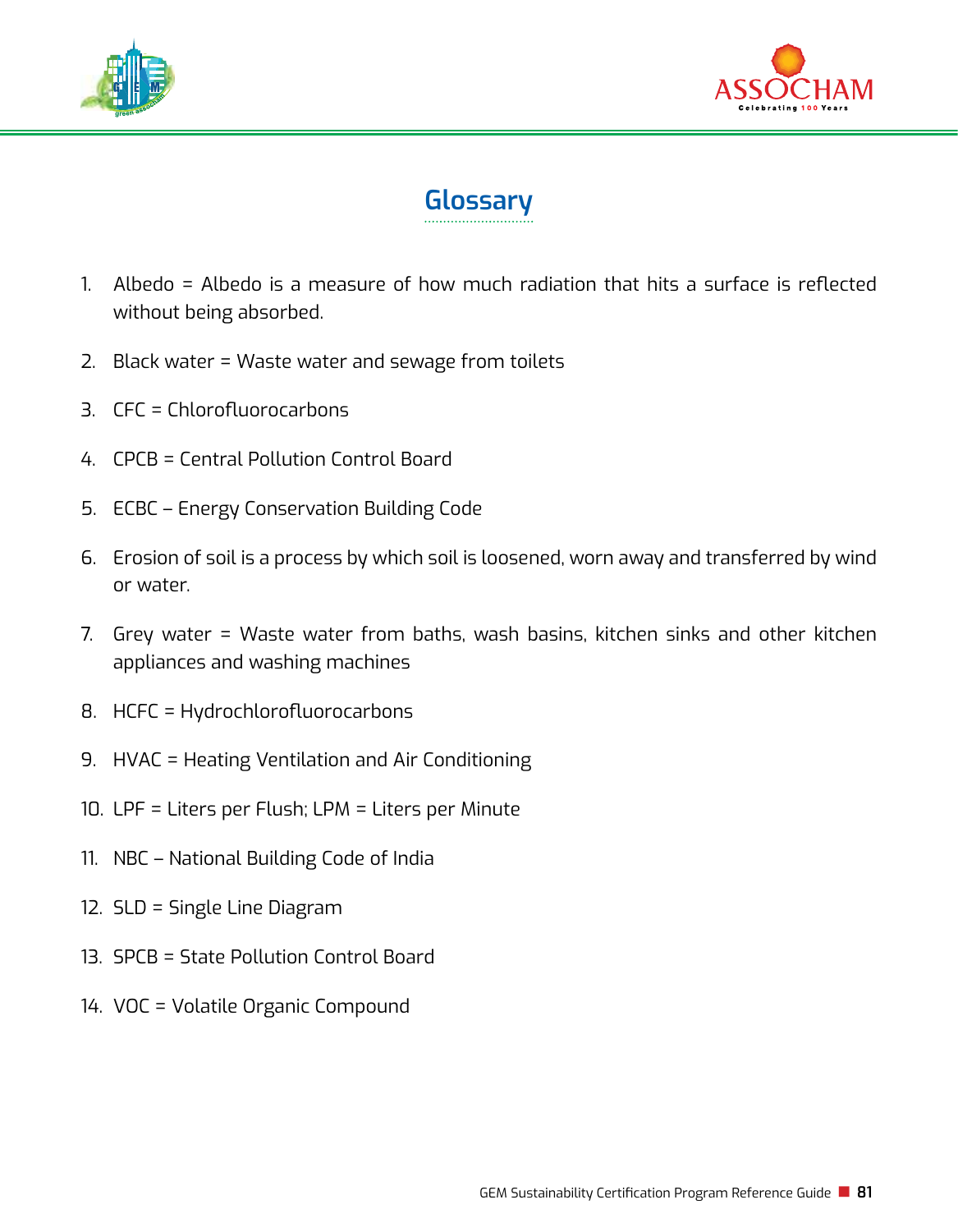



# **About ASSOCHAM**

# **The Knowledge Architect of Corporate India**

# **Evolution of Value Creator**

ASSOCHAM initiated its endeavour of value creation for Indian industry in 1920. Having in its fold more than 400 Chambers and Trade Associations, and serving more than 4,50,000 members from all over India. It has witnessed upswings as well as upheavals of Indian Economy, and contributed significantly by playing a catalytic role in shaping up the Trade, Commerce and Industrial environment of the country.

Today, ASSOCHAM has emerged as the fountainhead of Knowledge for Indian industry, which is all set to redefine the dynamics of growth and development in the technology driven cyber age of 'Knowledge Based Economy'.

ASSOCHAM is seen as a forceful, proactive, forward looking institution equipping itself to meet the aspirations of corporate India in the new world of business. ASSOCHAM is working towards creating a conducive environment of India business to compete globally.

ASSOCHAM derives its strength from its Promoter Chambers and other Industry/Regional Chambers/Associations spread all over the country.

### **Vision**

Empower Indian enterprise by inculcating knowledge that will be the catalyst of growth in the barrierless technology driven global market and help them upscale, align and emerge as formidable player in respective business segments.

### **Mission**

As a representative organ of Corporate India, ASSOCHAM articulates the genuine, legitimate needs and interests of its members. Its mission is to impact the policy and legislative environment so as to foster balanced economic, industrial and social development. We believe education, IT, BT, Health, Corporate Social responsibility and environment to be the critical success factors.

# **Members – Our Strength**

ASSOCHAM represents the interests of more than 4,50,000 direct and indirect members across the country. Through its heterogeneous membership, ASSOCHAM combines the entrepreneurial spirit and business acumen of owners with management skills and expertise of professionals to set itself apart as a Chamber with a difference.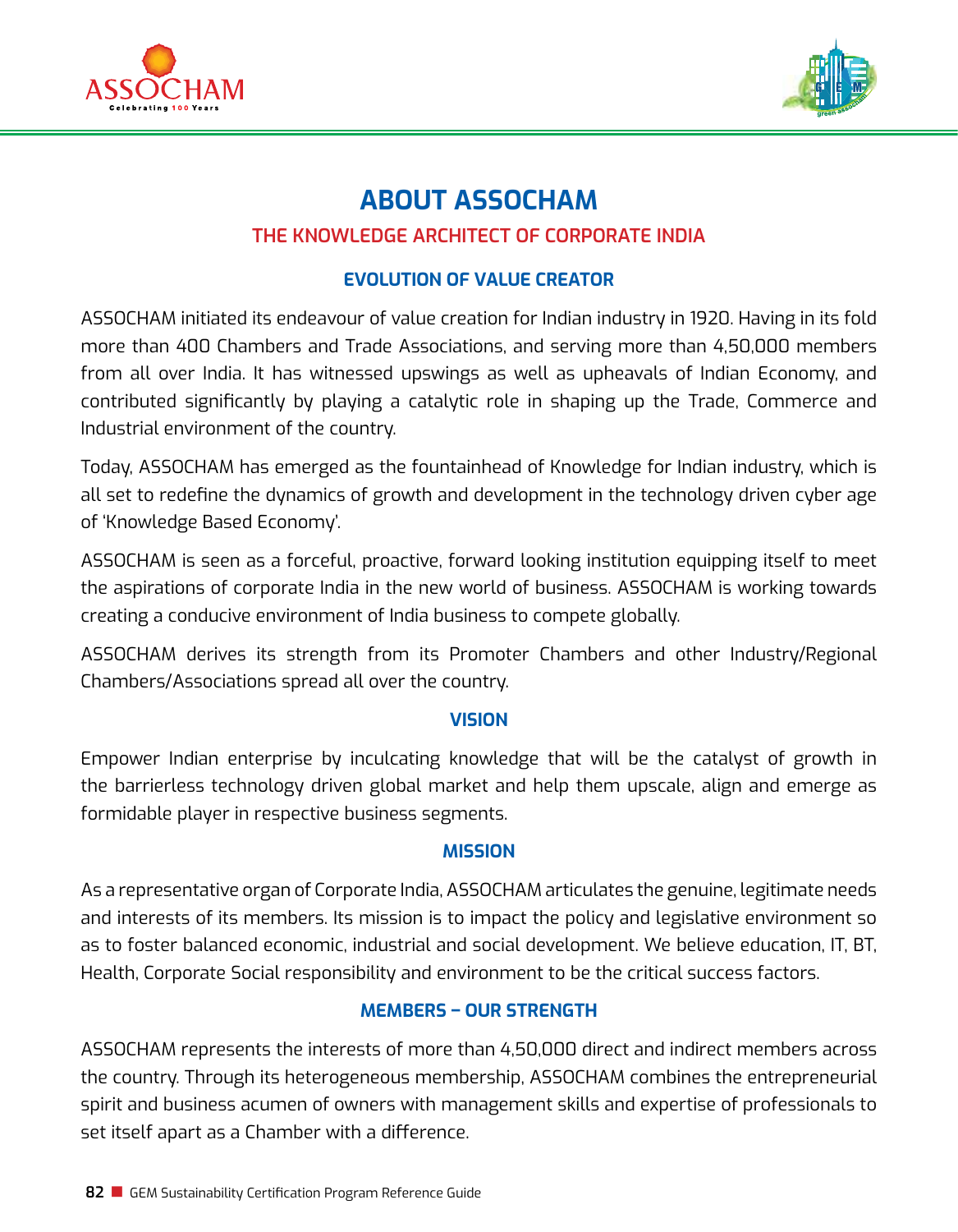



Currently, ASSOCHAM has more than 100 National Councils covering the entire gamut of economic activities in India. It has been especially acknowledged as a significant voice of Indian industry in the field of Aerospace and Defence, Auto and Auto Ancillaries, Corporate Social Responsibility, Environment & Safety, HR & Labour Affairs, Corporate Governance, Information Technology, Luxury and Lifestyle, Biotechnology, Telecom, Banking & Finance, Company Law, Corporate Finance, Economic and International Affairs, Mergers & Acquisitions, Tourism, Civil Aviation, Infrastructure, Energy & Power, Education, Legal Reforms, Real Estate and Rural Development, Competency Building & Skill Development to mention a few.

# **Insight into 'New Business Models'**

ASSOCHAM has been a significant contributory factor in the emergence of new-age Indian Corporates, characterized by a new mindset and global ambition for dominating the international business. The Chamber has addressed itself to the key areas like India as Investment Destination, Achieving International Competitiveness, Promoting International Trade, Corporate Strategies for Enhancing Stakeholders Value, Government Policies in sustaining India's Development, Infrastructure Development for enhancing India's Competitiveness, Building Indian MNCs, Role of Financial Sector the Catalyst for India's Transformation.

ASSOCHAM derives its strengths from the following Promoter Chambers: Bombay Chamber of Commerce & Industry, Mumbai; Cochin Chambers of Commerce & Industry, Cochin: Indian Merchant's Chamber, Mumbai; The Madras Chamber of Commerce and Industry, Chennai; PHD Chamber of Commerce and Industry, New Delhi.

Together, we can make a significant difference to the burden that our nation carries and bring in a bright, new tomorrow for our nation.

> **Deepak Sood** Secretary General, ASSOCHAM sg@assocham.com

# **The Associated Chambers of Commerce and Industry of India**

ASSOCHAM Corporate Office: 5, Sardar Patel Marg, Chanakyapuri, New Delhi-110 021 Tel: 011-46550555 (Hunting Line) • Fax: 011-23017008, 23017009 Email: assocham@nic.in • Website: www.assocham.org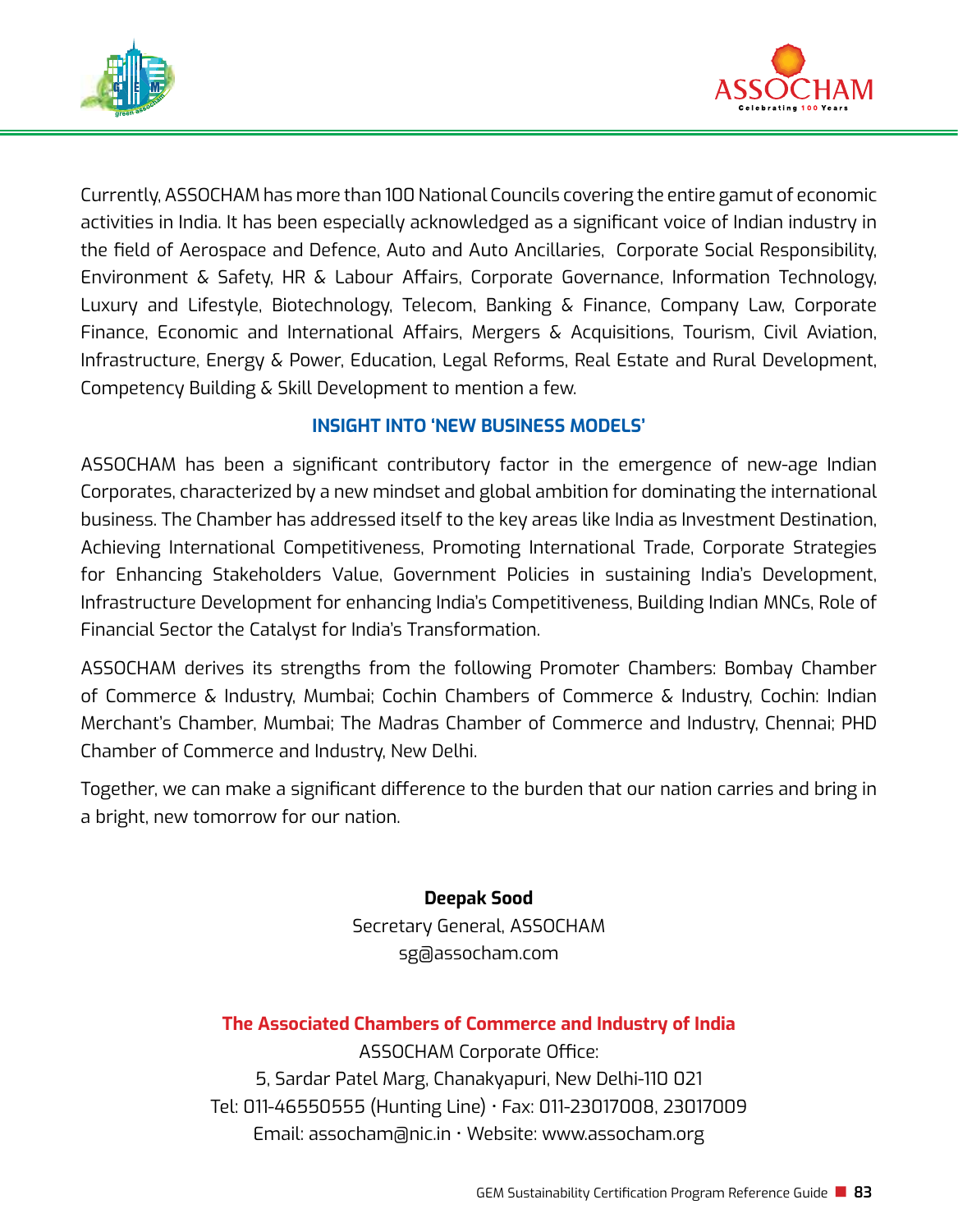# **Assocham's Regional & Overseas Offices**

### **ASSOCHAM CORPORATE OFFICE**

**5, Sardar Patel Marg, Chanakyapuri, New Delhi-110 021 Tel: 011-46550555 (Hunting Line) • Fax: 011-23017008, 23017009 Email: assocham@nic.in • Website: www.assocham.org** 

### **ASSOCHAM REGIONAL OFFICES**

### **Ms. Uma Shashi Nair, Regional Director**

#F1, First Floor, Richmond Plaza, No. 10 & 10/1, Raja Ram Mohan Roy Road, Bangalore-560 025 Tel: 080-41132467/41131891/41134838; Mb: +91-9036333975 E-mail: umasnair@assocham.com

### **Mr. Vipul Gajingwar, Regional Head**

608, 6th Floor, SAKAR III, Opposite Old High Court Income Tax Cross Road, Ashram Road, Ahmedabad-380 014, Gujarat, India Tel: 079-2754 1728-29/2754 1876; Mb : +91-9810825894 E-mail: Vipul.bg@assocham.com

### **Mrs. Perminder Jeet Kaur, Regional Director**

18, Ballygunge Circular Road, Kolkata-700 019 Tel: 91-33-4005 3845/41; Fax: 91-33-4000 1149; Mb: +91-9674312234 E-mail: Perminder.kaur@assocham.com

#### **Mr. Bharat Jaiswal, Regional Director**

503/D, Mandir Marg-C, Ashok Nagar, Ranchi-834 002 Tel: 0651-6555601 /65555801/ 2242443; Mb: +91-9971047550 E-mail: bharat.jaiswal@assocham.com

### **Mr. Gourav Mahajan, Regional Director**

SCO: 55, 56, 57, IInd Floor, Sector-8C, Madhya Marg, Chandigarh-160 009 Tel: 0172-4800855, 4800865; Mb: +91-98764 38111 E-mail: gourav.mahajan@assocham.com

### **ASSOCHAM OVERSEAS 28 OFFICES**